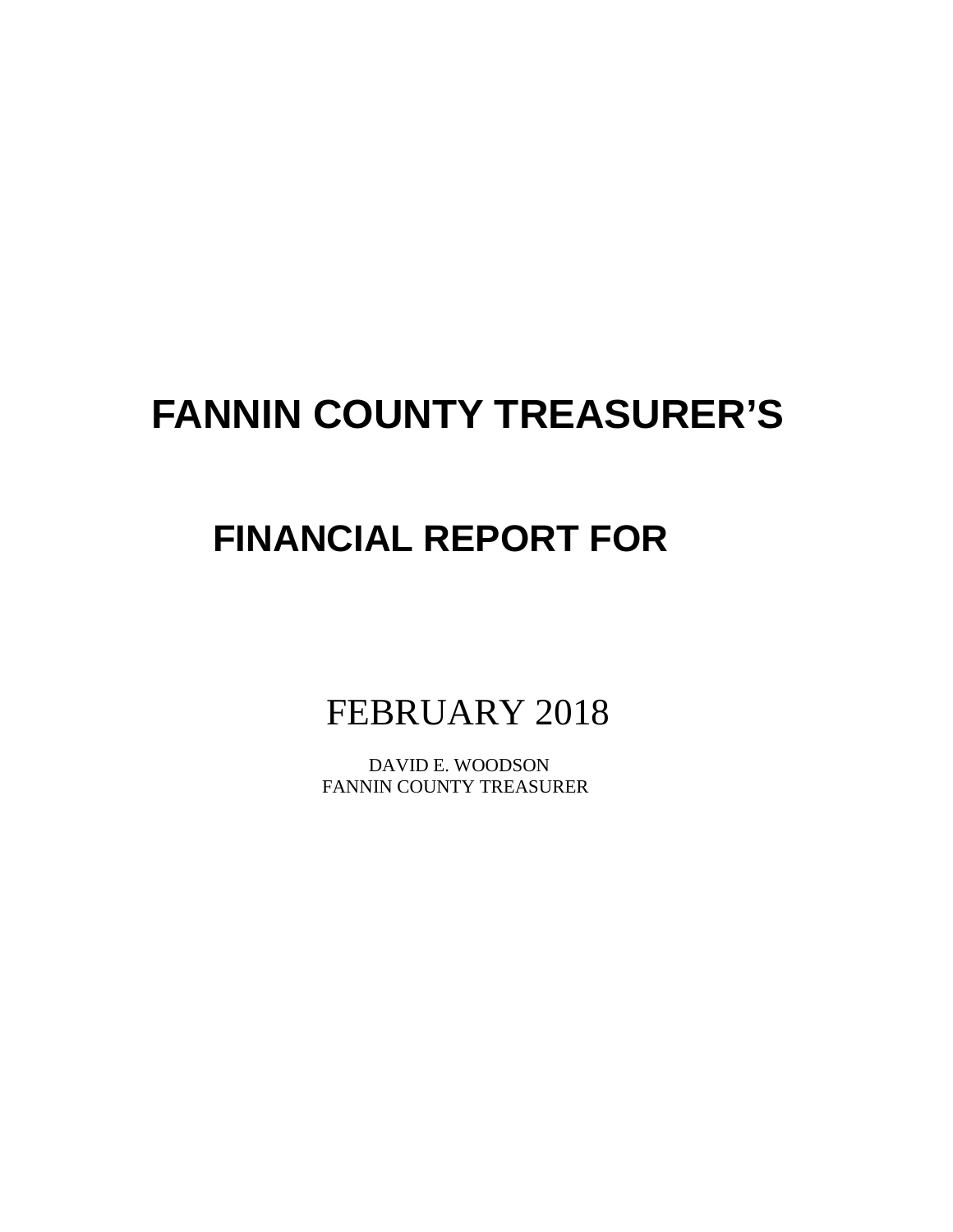03/06/2018 FUND DEPOSIT LISTING PAGE 1

| RECEIPT | <b>RECEIVED</b> | DATE            | DATE    | DESCRIPTION       | <b>BANK</b> | <b>INCOME</b> | REPORT | AMOUNT          |
|---------|-----------------|-----------------|---------|-------------------|-------------|---------------|--------|-----------------|
| NUMBER  | FROM            | <b>RECEIVED</b> | DEPOSIT | OF MONEY RECEIVED | ACCOUNT     | ACCOUNT       | CODES  | <b>RECEIVED</b> |
|         |                 |                 |         |                   |             |               |        |                 |

GENERAL FUND

| ====================================                                                         |                                 |                                                      |                  |                  |            |
|----------------------------------------------------------------------------------------------|---------------------------------|------------------------------------------------------|------------------|------------------|------------|
| 0000180361-01 APPRAISAL DISTRICT                                                             | 02-01-2018 02-01-2018 TAXES     |                                                      | $10 - 103 - 100$ | $10 - 310 - 110$ | 736,069.14 |
| 0000180361-07 APPRAISAL DISTRICT                                                             | 02-01-2018 02-01-2018 TAXES     |                                                      | $10 - 103 - 100$ | $10 - 310 - 120$ | 1,962.73   |
| 0000180362-01 BENNY ENLOE                                                                    |                                 | 02-01-2018 02-01-2018 BEAR CREEK PLAT FEE 10-103-100 |                  | $10 - 340 - 652$ | 75.00      |
| 0000180363-01 COUNTY CLERK                                                                   | 02-01-2018 02-01-2018 NOV. 2017 |                                                      | $10 - 103 - 100$ | $10 - 318 - 130$ | 3,148.89   |
| 0000180363-02 COUNTY CLERK                                                                   | 02-01-2018 02-01-2018 NOV. 2017 |                                                      | $10 - 103 - 100$ | $10 - 340 - 560$ | 1,061.40   |
| 0000180363-03 COUNTY CLERK                                                                   | 02-01-2018 02-01-2018 NOV. 2017 |                                                      | $10 - 103 - 100$ | $10 - 340 - 403$ | 18,236.98  |
| 0000180363-04 COUNTY CLERK                                                                   | 02-01-2018 02-01-2018 NOV. 2017 |                                                      | $10 - 103 - 100$ | $10 - 370 - 162$ | 60.00      |
| 0000180363-05 COUNTY CLERK                                                                   | 02-01-2018 02-01-2018 NOV. 2017 |                                                      | $10 - 103 - 100$ | $10 - 370 - 163$ | 32.82      |
| 0000180363-06 COUNTY CLERK                                                                   | 02-01-2018 02-01-2018 NOV. 2017 |                                                      | $10 - 103 - 100$ | $10 - 370 - 164$ | 131.26     |
| 0000180363-07 COUNTY CLERK                                                                   | 02-01-2018 02-01-2018 NOV. 2017 |                                                      | $10 - 103 - 100$ | $10 - 370 - 166$ | 7.32       |
| 0000180363-08 COUNTY CLERK                                                                   | 02-01-2018 02-01-2018 NOV. 2017 |                                                      | $10 - 103 - 100$ | $10 - 370 - 167$ | 48.49      |
| 0000180363-09 COUNTY CLERK                                                                   | 02-01-2018 02-01-2018 NOV. 2017 |                                                      | $10 - 103 - 100$ | $10 - 340 - 400$ | 14.00      |
| 0000180363-10 COUNTY CLERK                                                                   | 02-01-2018 02-01-2018 NOV. 2017 |                                                      | $10 - 103 - 100$ | $10 - 340 - 475$ | 366.19     |
| 0000180363-11 COUNTY CLERK                                                                   | 02-01-2018 02-01-2018 NOV. 2017 |                                                      | $10 - 103 - 100$ | $10 - 340 - 551$ | 38.33      |
| 0000180363-12 COUNTY CLERK                                                                   | 02-01-2018 02-01-2018 NOV. 2017 |                                                      | $10 - 103 - 100$ | $10 - 340 - 601$ | 40.00      |
| 0000180363-13 COUNTY CLERK                                                                   | 02-01-2018 02-01-2018 NOV. 2017 |                                                      | $10 - 103 - 100$ | $10 - 318 - 132$ | 1,503.81   |
| 0000180363-14 COUNTY CLERK                                                                   | 02-01-2018 02-01-2018 NOV. 2017 |                                                      | $10 - 103 - 100$ | $10 - 352 - 201$ | 10.00      |
| 0000180363-15 COUNTY CLERK                                                                   | 02-01-2018 02-01-2018 NOV. 2017 |                                                      | $10 - 103 - 100$ | $10 - 360 - 100$ | 1.05       |
| 0000180363-16 COUNTY CLERK                                                                   | 02-01-2018 02-01-2018 NOV. 2017 |                                                      | $10 - 103 - 100$ | $10 - 425 - 319$ | 1.50       |
| 0000180364-01 TEXPOOL                                                                        |                                 | 02-01-2018 02-01-2018 JAN. 2018 INTEREST 10-103-175  |                  | $10 - 360 - 100$ | 3,931.26   |
| 0000180365-01 VISION MEDIA GROUP, INC.                                                       |                                 | 02-01-2018 02-01-2018 FEB. 2018 TOWER REN 10-103-100 |                  | $10 - 370 - 100$ | 200.00     |
| 0000180366-01 JP PCT. # 3                                                                    | 02-01-2018 02-01-2018 DEC. 2017 |                                                      | $10 - 103 - 100$ | $10 - 318 - 130$ | 1,910.09   |
| 0000180366-02 JP PCT. # 3                                                                    | 02-01-2018 02-01-2018 DEC. 2017 |                                                      | $10 - 103 - 100$ | $10 - 340 - 560$ | 84.62      |
| 0000180366-03 JP PCT. # 3                                                                    | 02-01-2018 02-01-2018 DEC. 2017 |                                                      | $10 - 103 - 100$ | $10 - 350 - 457$ | 719.45     |
| 0000180366-04 JP PCT. # 3                                                                    | 02-01-2018 02-01-2018 DEC. 2017 |                                                      | $10 - 103 - 100$ | $10 - 370 - 163$ | 2.50       |
| 0000180366-05 JP PCT. # 3                                                                    | 02-01-2018 02-01-2018 DEC. 2017 |                                                      | $10 - 103 - 100$ | $10 - 370 - 164$ | 10.00      |
| 0000180366-06 JP PCT. # 3                                                                    | 02-01-2018 02-01-2018 DEC. 2017 |                                                      | $10 - 103 - 100$ | $10 - 370 - 166$ | 12.67      |
| 0000180366-07 JP PCT. # 3                                                                    | 02-01-2018 02-01-2018 DEC. 2017 |                                                      | $10 - 103 - 100$ | $10 - 370 - 167$ | 84.48      |
| 0000180366-08 JP PCT. # 3                                                                    | 02-01-2018 02-01-2018 DEC. 2017 |                                                      | $10 - 103 - 100$ | $10 - 340 - 457$ | 737.67     |
| 0000180366-09 JP PCT. # 3                                                                    | 02-01-2018 02-01-2018 DEC. 2017 |                                                      | $10 - 103 - 100$ | $10 - 340 - 553$ | 70.00      |
| 0000180367-01 COMPTROLLER-JUDICIARY                                                          | 02-02-2018 02-02-2018 LONGEVITY |                                                      | $10 - 103 - 100$ | $10 - 370 - 151$ | 1,380.00   |
| 0000180369-01 CRIMINAL DISTRICT ATTORNE 02-02-2018 02-02-2018 ADMIN. FEES                    |                                 |                                                      | $10 - 103 - 100$ | $10 - 340 - 475$ | 24.00      |
| 0000180369-02 CRIMINAL DISTRICT ATTORNE 02-02-2018 02-02-2018 CERTIFIED MAIL                 |                                 |                                                      | $10 - 103 - 100$ | $10 - 475 - 311$ | 22.16      |
| 0000180372-01 DISTRICT CLERK                                                                 |                                 | 02-05-2018 02-05-2018 JAN. 1-31, 2018                | $10 - 103 - 100$ | $10 - 318 - 130$ | 5,839.67   |
| 0000180372-02 DISTRICT CLERK                                                                 |                                 | 02-05-2018 02-05-2018 JAN. 1-31, 2017                | $10 - 103 - 100$ | $10 - 318 - 132$ | 44.71      |
| 0000180372-03 DISTRICT CLERK                                                                 |                                 | 02-05-2018 02-05-2018 JAN. 1-31, 2018                | $10 - 103 - 100$ | $10 - 340 - 135$ | 90.00      |
| 0000180372-04 DISTRICT CLERK                                                                 |                                 | 02-05-2018 02-05-2018 JAN. 1-31, 2017                | $10 - 103 - 100$ | $10 - 340 - 450$ | 3,993.34   |
| 0000180372-05 DISTRICT CLERK                                                                 |                                 | 02-05-2018 02-05-2018 JAN. 1-31, 2018                | $10 - 103 - 100$ | $10 - 340 - 560$ | 535.40     |
| 0000180372-06 DISTRICT CLERK                                                                 |                                 | 02-05-2018 02-05-2018 JAN. 1-31, 2018                | $10 - 103 - 100$ | $10 - 340 - 600$ | 105.14     |
| 0000180372-07 DISTRICT CLERK                                                                 |                                 | 02-05-2018 02-05-2018 JAN. 1-31, 2018                | $10 - 103 - 100$ | $10 - 370 - 162$ | 315.41     |
| 0000180372-08 DISTRICT CLERK                                                                 |                                 | 02-05-2018 02-05-2018 JAN. 1-31, 2018                | $10 - 103 - 100$ | $10 - 370 - 163$ | 39.91      |
| 0000180372-09 DISTRICT CLERK                                                                 |                                 | 02-05-2018 02-05-2018 JAN. 1-31, 2018                | $10 - 103 - 100$ | $10 - 370 - 164$ | 159.63     |
| 0000180372-10 DISTRICT CLERK                                                                 |                                 | 02-05-2018 02-05-2018 JAN. 1-31, 2018                | 10-103-100       | $10 - 370 - 166$ | 9.11       |
| 0000180372-11 DISTRICT CLERK                                                                 |                                 | 02-05-2018 02-05-2018 JAN. 1-31, 2018                | $10 - 103 - 100$ | $10 - 370 - 167$ | 59.05      |
| 0000180373-01 BOND SUPERVISION                                                               |                                 | 02-05-2018 02-05-2018 WEEK OF 01/29/18 TH 10-103-100 |                  | $10 - 340 - 573$ | 1,169.00   |
| 0000180375-01 BOBBY HOWERY                                                                   |                                 | 02-05-2018 02-05-2018 CANDY COMMISSIONS              | 10-103-100       | $10 - 370 - 509$ | 40.71      |
| 0000180376-01 BOBBY HOWERY                                                                   |                                 | 02-05-2018 02-05-2018 CANDY COMMISSIONS              | $10 - 103 - 100$ | $10 - 370 - 509$ | 47.47      |
| 0000180378-01 FANNIN COUNTY HEALTH DEPT 02-07-2018 02-07-2018 JAN. 2018 PERMITS & 10-103-100 |                                 |                                                      |                  | $10 - 320 - 545$ | 2,125.00   |
| 0000180379-01 APPRAISAL DISTRICT                                                             | 02-08-2018 02-08-2018 TAXES     |                                                      | $10 - 103 - 100$ | $10 - 310 - 110$ | 908,468.24 |
| 0000180379-07 APPRAISAL DISTRICT                                                             | 02-08-2018 02-08-2018 TAXES     |                                                      | $10 - 103 - 100$ | $10 - 310 - 120$ | 4,735.65   |
| 0000180380-01 TAX A/C                                                                        |                                 | 02-08-2018 02-08-2018 WEEK OF 02/02/18               | 10-103-100       | $10 - 321 - 200$ | 2,690.40   |
| 0000180381-01 TAX A/C                                                                        |                                 | 02-08-2018 02-08-2018 TABC - JAN. 2018 CO 10-103-100 |                  | $10 - 320 - 200$ | 60.00      |
| 0000180382-01 TAX A/C                                                                        |                                 | 02-08-2018 02-08-2018 WEEK OF 02/02/18 19 10-103-100 |                  | $10 - 321 - 250$ | 970.00     |
| 0000180383-01 LEGEND BANK                                                                    |                                 | 02-08-2018 02-08-2018 JAN. 2018 INTEREST 10-103-100  |                  | $10 - 360 - 100$ | 240.41     |
|                                                                                              |                                 |                                                      |                  |                  |            |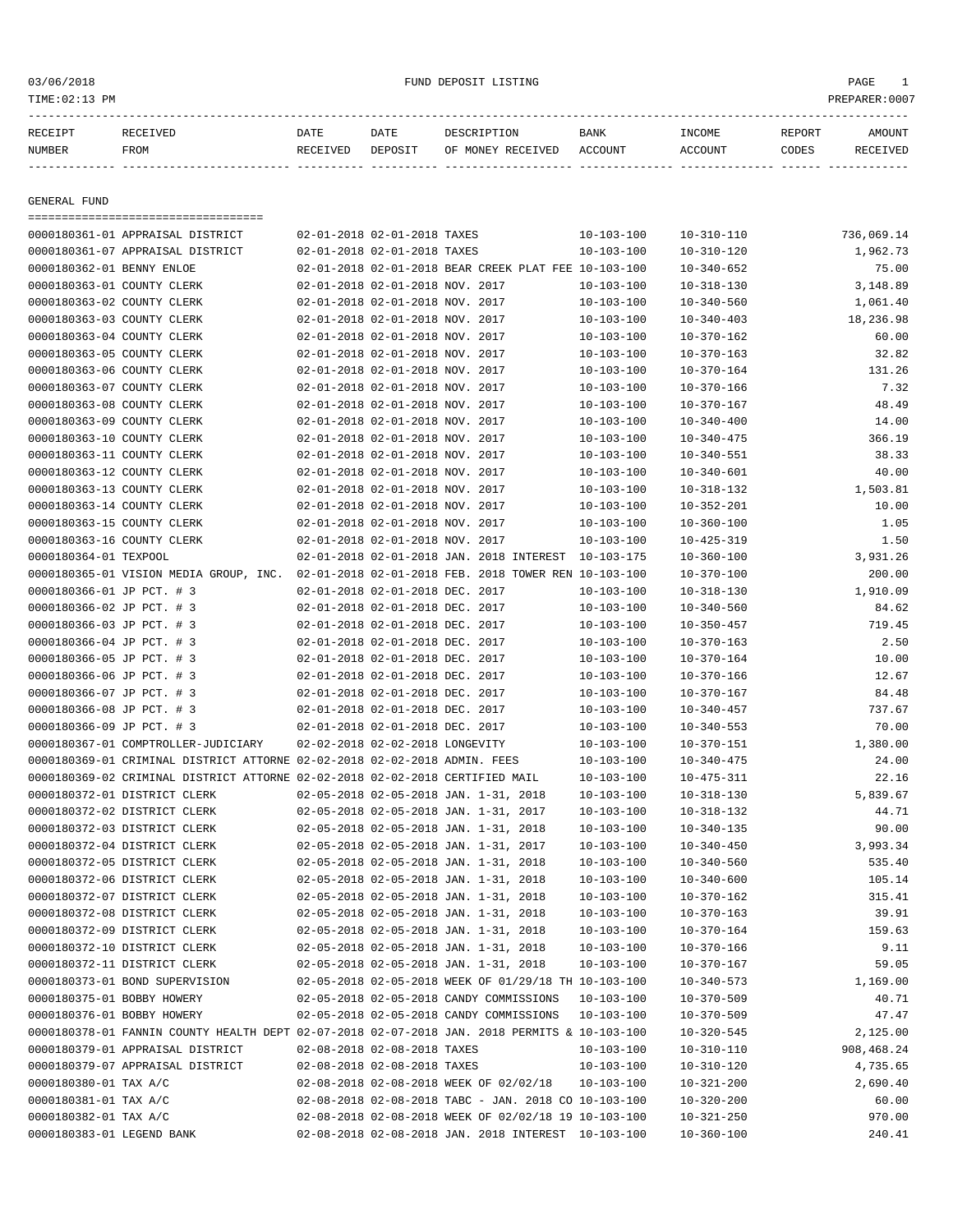#### 03/06/2018 FUND DEPOSIT LISTING PAGE 2

| RECEIPT       | <b>RECEIVED</b> | DATE     | DATE    | DESCRIPTION       | BANK    | INCOME  | <b>REPORT</b> | AMOUNT |
|---------------|-----------------|----------|---------|-------------------|---------|---------|---------------|--------|
| <b>NUMBER</b> | FROM            | RECEIVED | DEPOSIT | OF MONEY RECEIVED | ACCOUNT | ACCOUNT | CODES         | CEIVED |
|               |                 |          |         |                   |         |         |               |        |

GENERAL FUND

=================================== 0000180383-29 LEGEND BANK 02-08-2018 02-08-2018 JAN. 2018 INTEREST 10-100-100 10-360-100 1.93 0000180385-01 COMPTROLLER 02-09-2018 02-09-2018 DEC. 2017 LOCAL SAL 10-103-100 10-318-160 81,821.85 0000180386-01 JP PCT. # 2 02-09-2018 02-09-2018 DEC. 2017 10-103-100 10-318-130 1,852.10 0000180386-02 JP PCT. # 2 02-09-2018 02-09-2018 DEC. 2017 10-103-100 10-340-560 0.41 0000180386-03 JP PCT. # 2 02-09-2018 02-09-2018 DEC. 2017 10-103-100 10-350-456 63.00 0000180386-04 JP PCT. # 2 02-09-2018 02-09-2018 DEC. 2017 10-103-100 10-370-166 12.29 0000180386-05 JP PCT. # 2 02-09-2018 02-09-2018 DEC. 2017 10-103-100 10-370-167 81.92 0000180386-06 JP PCT. # 2 02-09-2018 02-09-2018 DEC. 2017 10-103-100 10-340-456 481.25 0000180386-07 JP PCT. # 2 02-09-2018 02-09-2018 DEC. 2017 10-103-100 10-340-552 315.00 0000180387-01 JP PCT. # 2 02-09-2018 02-09-2018 JAN. 2018 10-103-100 10-318-130 3,350.28 0000180387-02 JP PCT. # 2 02-09-2018 02-09-2018 JAN. 2018 10-103-100 10-340-560 1.50 0000180387-03 JP PCT. # 2 02-09-2018 02-09-2018 JAN. 2018 10-103-100 10-370-166 22.86 0000180387-04 JP PCT. # 2 02-09-2018 02-09-2018 JAN. 2018 10-103-100 10-370-167 152.32 0000180387-05 JP PCT. # 2 02-09-2018 02-09-2018 JAN. 2018 10-103-100 10-340-456 1,091.60 0000180387-06 JP PCT. # 2 02-09-2018 02-09-2018 JAN. 2018 10-103-100 10-340-552 220.00 0000180388-01 FANNIN COUNTY HEALTH INSP 02-09-2018 02-09-2018 JAN. 2018 PERMITS & 10-103-100 10-320-300 7,475.04 0000180390-01 BOND SUPERVISION 02-13-2018 02-13-2018 WEEK OF 2/5/18 THRU 10-103-100 10-340-573 1,668.00 0000180397-01 TAX A/C 02-16-2018 02-16-2018 WEEK OF 02/09/18 10-103-100 10-321-200 1,562.79 0000180398-01 TAX A/C 02-16-2018 02-16-2018 WEEK OF 02/02/18 10-103-100 10-321-200 4.60 0000180399-01 TAX A/C 02-16-2018 02-16-2018 WEEK OF 02/09/18 13 10-103-100 10-321-250 695.00 0000180405-01 APPRAISAL DISTRICT 02-16-2018 02-16-2018 TAXES 10-103-100 10-310-110 589,899.75 0000180405-02 APPRAISAL DISTRICT 02-16-2018 02-16-2018 TAXES 10-103-100 10-321-901 356.54 0000180405-08 APPRAISAL DISTRICT  $0.2-16-2.018$  02-16-2018 TAXES  $10-103-100$   $10-310-120$   $17,677,15$ 0000180406-01 DAVID WOODSON 02-16-2018 02-16-2018 REIMBURSEMENT FOR M 10-103-100 10-497-427 18.00 0000180407-01 SECRETARY OF STATE 02-20-2018 02-20-2018 FANNIN COUNTY REPUB 10-103-100 10-404-430 18.74 0000180407-03 SECRETARY OF STATE 02-20-2018 02-20-2018 FANNIN COUNTY REPUB 10-103-100 10-340-484 45.70 0000180408-01 BOND SUPERVISION 02-20-2018 02-20-2018 WEEK OF 02/12/18 TH 10-103-100 10-340-573 1,260.00 0000180409-01 COMPTROLLER 02-20-2018 02-20-2018 UTILITY REIMBURSEME 10-103-100 10-370-147 1,077.70 0000180411-01 APPRAISAL DISTRICT 02-22-2018 02-22-2018 TAXES 10-103-100 10-310-110 38,596.48 0000180411-02 APPRAISAL DISTRICT 02-22-2018 02-22-2018 TAXES 10-103-100 10-321-901 408.27 0000180411-08 APPRAISAL DISTRICT 02-22-2018 02-22-2018 TAXES 10-103-100 10-310-120 4,117.72 0000180412-01 COMPTROLLER 02-22-2018 02-22-2018 WITNESS FEE 10-103-100 10-475-439 192.10 0000180413-01 COMPTROLLER 02-22-2018 02-22-2018 WITNESS FEE 10-103-100 10-475-439 192.10 0000180414-01 COMPTROLLER 02-22-2018 02-22-2018 MITNESS FEE 10-103-100 10-475-439 449.96 0000180415-01 TAX A/C 02-22-2018 02-22-2018 WEEK OF 02/16/18 15 10-103-100 10-321-250 790.00 0000180416-01 TAX A/C 02-22-2018 02-22-2018 02-22-2018 WEEK OF 02/16/18 10-103-100 10-321-200 1,726.97 0000180421-01 SECRETARY OF STATE 02-23-2018 02-23-2018 FANNIN COUNTY DEMOC 10-103-100 10-404-430 18.74 0000180421-03 SECRETARY OF STATE 02-23-2018 02-23-2018 FANNIN COUNTY DEMOC 10-103-100 10-340-484 45.70 0000180422-01 COMPTROLLER 02-26-2018 02-26-2018 COUNTY SUPP. FOR ST 10-103-100 10-370-152 359.81 0000180423-01 COMPTROLLER 02-26-2018 02-26-2018 Q4 JUROR REIMBUSMEN 10-103-100 10-370-139 8,874.00 0000180424-01 BOND SUPERVISION 02-26-2018 02-26-2018 WEEK OF 02/20/18 TH 10-103-100 10-340-573 1,710.00 0000180425-01 THE AMERICAN BOTTLING COM 02-26-2018 02-26-2018 DR. PEPPER COMMISSI 10-103-100 10-370-510 48.00 0000180426-01 AMERICAN TOWER 02-26-2018 02-26-2018 MAR. 2018 TOWER REN 10-103-100 10-370-115 1,064.61 0000180428-01 CONSTABLE PCT. # 1 02-27-2018 02-27-2018 SERVE PAPERS 10-103-100 10-340-551 70.00 0000180429-01 SANDERSON SURVEYING INC. 02-27-2018 02-27-2018 CEDAR HILLS HOMES A 10-103-100 10-340-652 590.00 0000180430-01 TAC 02-28-2018 02-28-2018 WORKERS COMP REFUND 10-103-100 10-370-130 180.46 0000180434-01 COUNTY CLERK 02-28-2018 02-28-2018 DEC. 2017 10-103-100 10-318-130 3,927.97 0000180434-02 COUNTY CLERK 02-28-2018 02-28-2018 DEC. 2017 10-103-100 10-340-560 1,524.17 0000180434-03 COUNTY CLERK 02-28-2018 02-28-2018 DEC. 2017 10-103-100 10-340-403 16,234.08 0000180434-04 COUNTY CLERK 02-28-2018 02-28-2018 DEC. 2017 10-103-100 10-370-162 45.06 0000180434-05 COUNTY CLERK 02-28-2018 02-28-2018 DEC. 2017 10-103-100 10-370-163 43.11 0000180434-06 COUNTY CLERK 02-28-2018 02-28-2018 DEC. 2017 10-103-100 10-370-164 172.46 0000180434-07 COUNTY CLERK 02-28-2018 02-28-2018 DEC. 2017 10-103-100 10-370-166 9.97 0000180434-08 COUNTY CLERK 02-28-2018 02-28-2018 DEC. 2017 10-103-100 10-370-167 66.99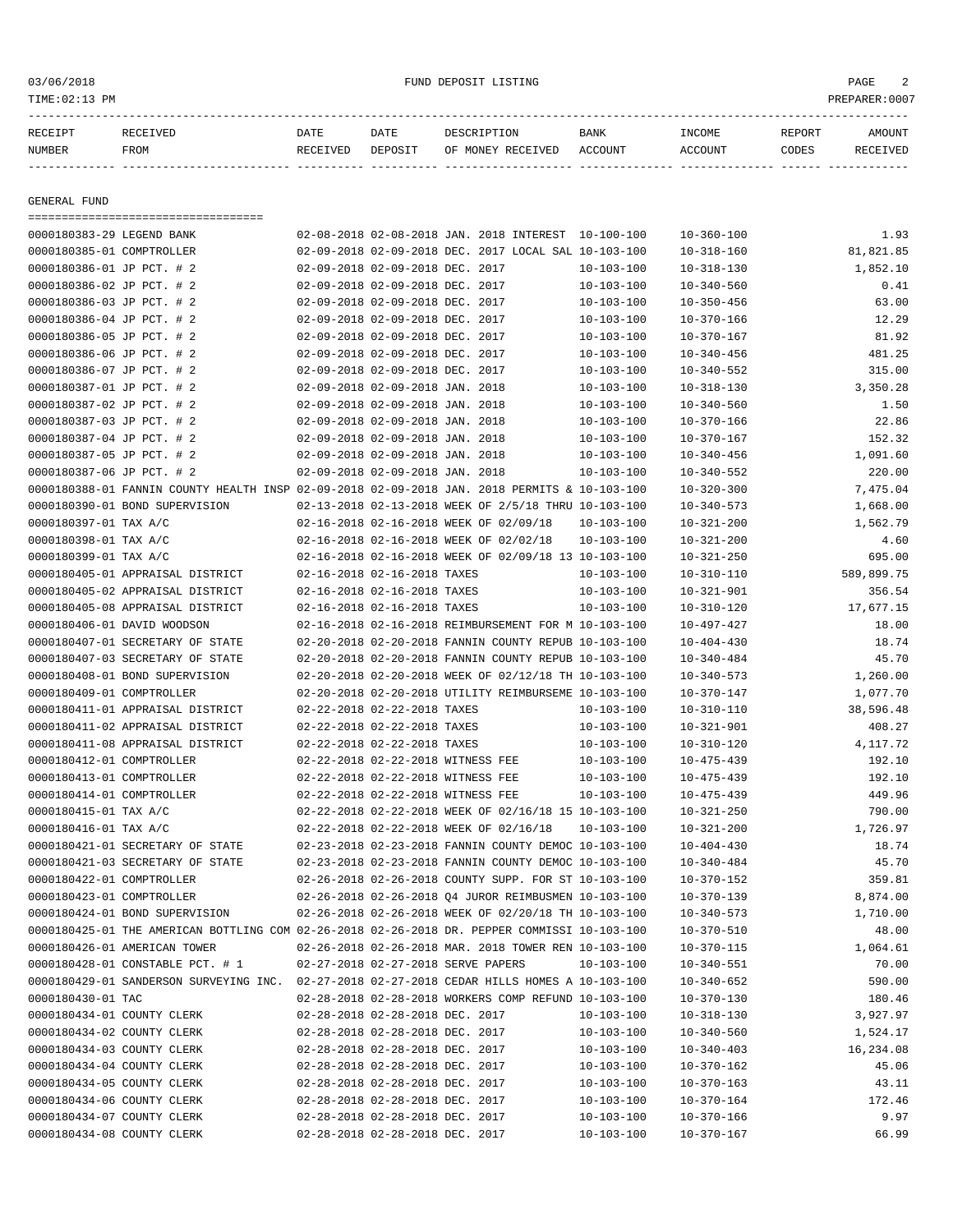| 03/06/2018                      |          |          | FUND DEPOSIT LISTING            |                   |                  |                  | 3<br>PAGE |          |
|---------------------------------|----------|----------|---------------------------------|-------------------|------------------|------------------|-----------|----------|
| TIME:02:13 PM<br>PREPARER: 0007 |          |          |                                 |                   |                  |                  |           |          |
|                                 |          |          |                                 |                   |                  |                  |           |          |
| RECEIPT                         | RECEIVED | DATE     | DATE                            | DESCRIPTION       | BANK             | INCOME           | REPORT    | AMOUNT   |
| NUMBER                          | FROM     | RECEIVED | DEPOSIT                         | OF MONEY RECEIVED | ACCOUNT          | ACCOUNT          | CODES     | RECEIVED |
|                                 |          |          |                                 |                   |                  |                  |           |          |
|                                 |          |          |                                 |                   |                  |                  |           |          |
| GENERAL FUND                    |          |          |                                 |                   |                  |                  |           |          |
|                                 |          |          |                                 |                   |                  |                  |           |          |
| 0000180434-09 COUNTY CLERK      |          |          | 02-28-2018 02-28-2018 DEC. 2017 |                   | $10 - 103 - 100$ | $10 - 340 - 400$ |           | 32.06    |
| 0000180434-10 COUNTY CLERK      |          |          | 02-28-2018 02-28-2018 DEC. 2017 |                   | $10 - 103 - 100$ | $10 - 340 - 475$ |           | 440.02   |
| 0000180434-11 COUNTY CLERK      |          |          | 02-28-2018 02-28-2018 DEC. 2017 |                   | $10 - 103 - 100$ | $10 - 340 - 551$ |           | 13.24    |
| 0000180434-12 COUNTY CLERK      |          |          | 02-28-2018 02-28-2018 DEC. 2017 |                   | $10 - 103 - 100$ | $10 - 340 - 601$ |           | 60.00    |

0000180434-13 COUNTY CLERK 02-28-2018 02-28-2018 DEC. 2017 10-103-100 10-318-132 1,629.35 0000180434-14 COUNTY CLERK 02-28-2018 02-28-2018 DEC. 2017 10-103-100 10-360-100 1.32

FUND TOTAL 2,498,598.10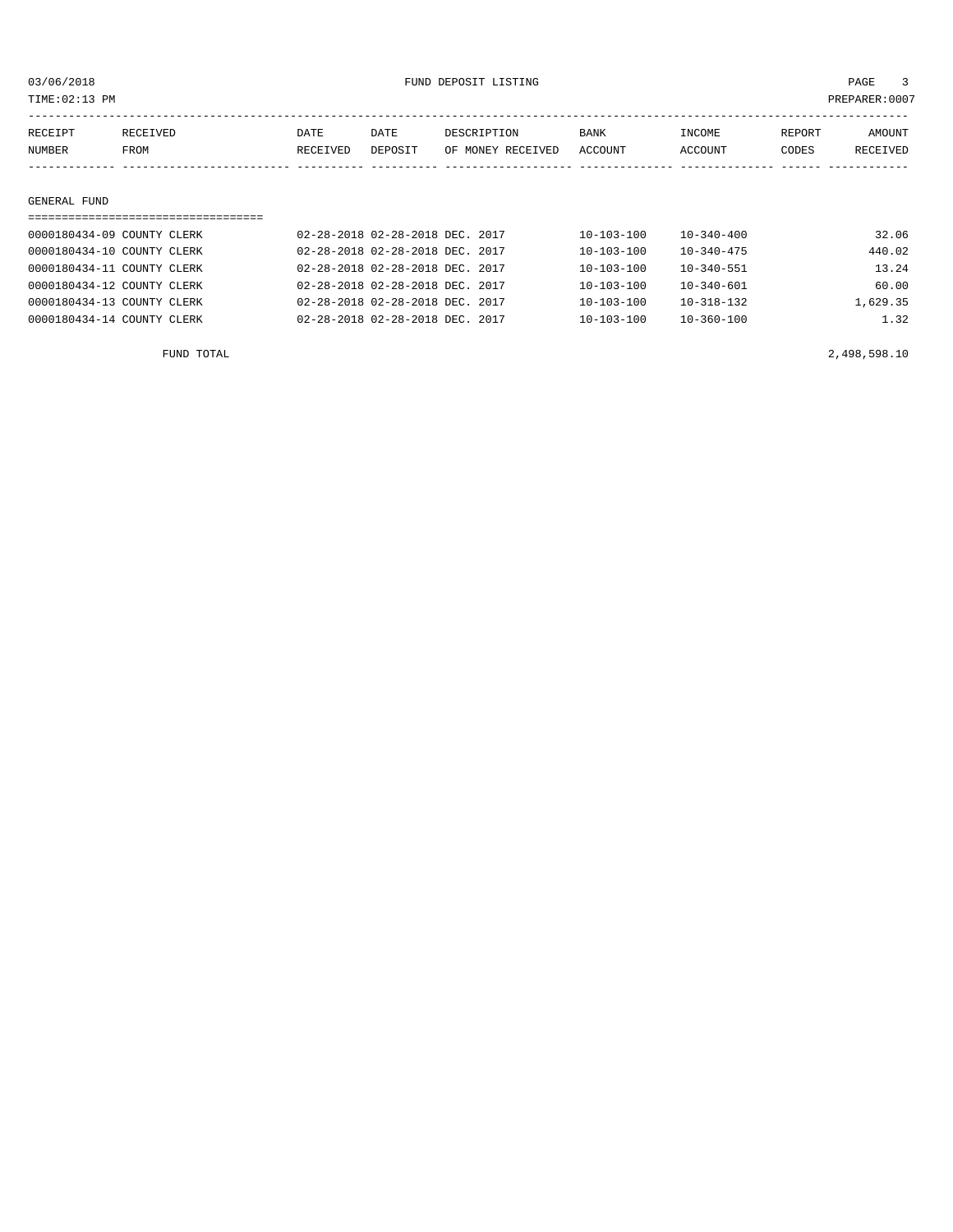03/06/2018 FUND DEPOSIT LISTING PAGE 1

| RECEIPT             | RECEIVED | DATE     | DATE    | DESCRIPTION       | <b>BANK</b> | INCOME  | REPORT | <b>AMOUNT</b> |
|---------------------|----------|----------|---------|-------------------|-------------|---------|--------|---------------|
| NUMBER              | FROM     | RECEIVED | DEPOSIT | OF MONEY RECEIVED | ACCOUNT     | ACCOUNT | CODES  | RECEIVED      |
|                     |          |          |         |                   |             |         |        |               |
|                     |          |          |         |                   |             |         |        |               |
| COURTHOUSE SECURITY |          |          |         |                   |             |         |        |               |

| ================================== |                                          |                  |                  |        |
|------------------------------------|------------------------------------------|------------------|------------------|--------|
| 0000180363-17 COUNTY CLERK         | 02-01-2018 02-01-2018 NOV. 2017          | $11 - 103 - 100$ | $11 - 340 - 600$ | 715.41 |
| 0000180366-10 JP PCT. # 3          | 02-01-2018 02-01-2018 DEC. 2017          | $11 - 103 - 100$ | $11 - 340 - 651$ | 63.36  |
| 0000180372-12 DISTRICT CLERK       | 02-05-2018 02-05-2018 JAN. 1-31, 2018    | 11-103-100       | $11 - 340 - 650$ | 187.05 |
| 0000180383-02 LEGEND BANK          | 02-08-2018 02-08-2018 JAN. 2018 INTEREST | $11 - 103 - 100$ | $11 - 360 - 100$ | 7.20   |
| 0000180386-08 JP PCT. # 2          | 02-09-2018 02-09-2018 DEC. 2017          | $11 - 103 - 100$ | $11 - 340 - 651$ | 64.43  |
| 0000180387-07 JP PCT. # 2          | 02-09-2018 02-09-2018 JAN. 2018          | $11 - 103 - 100$ | $11 - 340 - 651$ | 114.24 |
| 0000180434-15 COUNTY CLERK         | 02-28-2018 02-28-2018 DEC. 2017          | $11 - 103 - 100$ | $11 - 340 - 600$ | 650.37 |

FUND TOTAL  $1,802.06$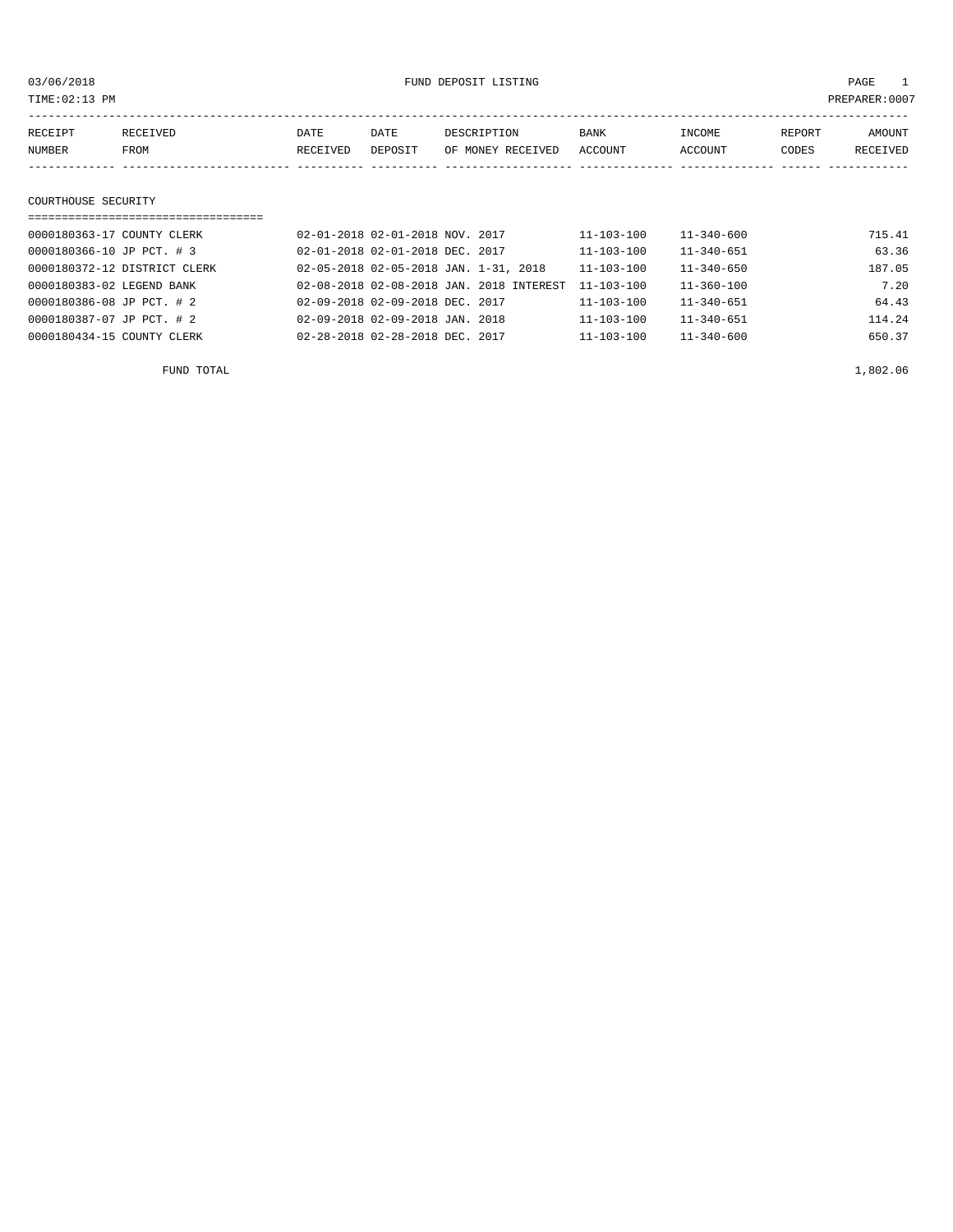TIME:02:13 PM PREPARER:0007

| RECEIPT               | RECEIVED | DATE     | DATE    | DESCRIPTION       | <b>BANK</b> | INCOME  | REPORT | AMOUNT   |
|-----------------------|----------|----------|---------|-------------------|-------------|---------|--------|----------|
| NUMBER                | FROM     | RECEIVED | DEPOSIT | OF MONEY RECEIVED | ACCOUNT     | ACCOUNT | CODES  | RECEIVED |
|                       |          |          |         |                   |             |         |        |          |
|                       |          |          |         |                   |             |         |        |          |
| CO.CLK.VITAL STAT.FEE |          |          |         |                   |             |         |        |          |

===================================

| 0000180363-18 COUNTY CLERK | 02-01-2018 02-01-2018 NOV. 2017                     | $12 - 103 - 100$ | $12 - 370 - 134$ | 73.00 |
|----------------------------|-----------------------------------------------------|------------------|------------------|-------|
| 0000180383-03 LEGEND BANK  | 02-08-2018 02-08-2018 JAN. 2018 INTEREST 12-103-100 |                  | $12 - 360 - 100$ | 0.33  |
| 0000180434-16 COUNTY CLERK | 02-28-2018 02-28-2018 DEC. 2017                     | $12 - 103 - 100$ | $12 - 370 - 134$ | 52.00 |

FUND TOTAL 125.33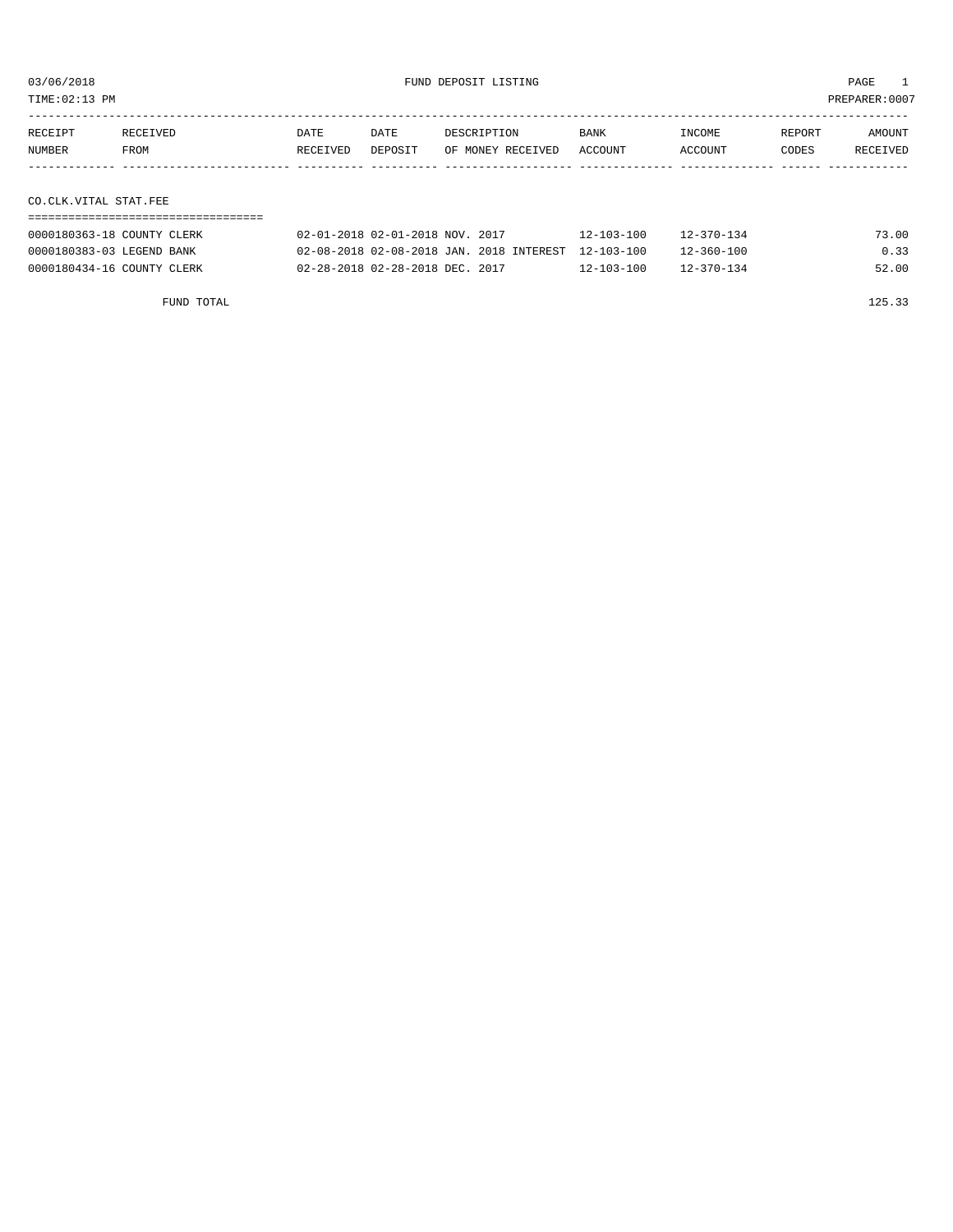| TIME: 02:13 PM           |                                        |                                 |                 |                                  |                        |                   |                 | PREPARER:0007      |
|--------------------------|----------------------------------------|---------------------------------|-----------------|----------------------------------|------------------------|-------------------|-----------------|--------------------|
| RECEIPT<br><b>NUMBER</b> | RECEIVED<br>FROM                       | DATE<br>RECEIVED                | DATE<br>DEPOSIT | DESCRIPTION<br>OF MONEY RECEIVED | <b>BANK</b><br>ACCOUNT | INCOME<br>ACCOUNT | REPORT<br>CODES | AMOUNT<br>RECEIVED |
|                          |                                        |                                 |                 |                                  |                        |                   |                 |                    |
| BAIL BONDS TRUST FUND    |                                        |                                 |                 |                                  |                        |                   |                 |                    |
|                          | --------------------------------       |                                 |                 |                                  |                        |                   |                 |                    |
|                          | 0000180391-01 FANNIN COUNTY BAIL BONDS | 02-13-2018 02-13-2018 BOND FEES |                 |                                  | $13 - 103 - 113$       | $13 - 345 - 113$  |                 | 45.00              |
|                          | 0000180392-01 CARPENTER'S BAIL BONDS   | 02-13-2018 02-13-2018 BOND FEES |                 |                                  | $13 - 103 - 113$       | $13 - 345 - 113$  |                 | 105.00             |

| www.communication.com/               |                                                                        |                                 |  |                  |                  | 200. UU |
|--------------------------------------|------------------------------------------------------------------------|---------------------------------|--|------------------|------------------|---------|
| 0000180393-01 DOC'S BAIL BONDS       |                                                                        | 02-13-2018 02-13-2018 BOND FEES |  | 13-103-113       | $13 - 345 - 113$ | 180.00  |
| 0000180431-01 DOC'S BAIL BONDS       |                                                                        | 02-28-2018 02-28-2018 BOND FEES |  | $13 - 103 - 113$ | $13 - 345 - 113$ | 165.00  |
|                                      | 0000180432-01 FANNIN COUNTY BAIL BONDS 02-28-2018 02-28-2018 BOND FEES |                                 |  | $13 - 103 - 113$ | $13 - 345 - 113$ | 105.00  |
| 0000180433-01 CARPENTER'S BAIL BONDS |                                                                        | 02-28-2018 02-28-2018 BOND FEES |  | 13-103-113       | 13-345-113       | 45.00   |
|                                      |                                                                        |                                 |  |                  |                  |         |

FUND TOTAL 645.00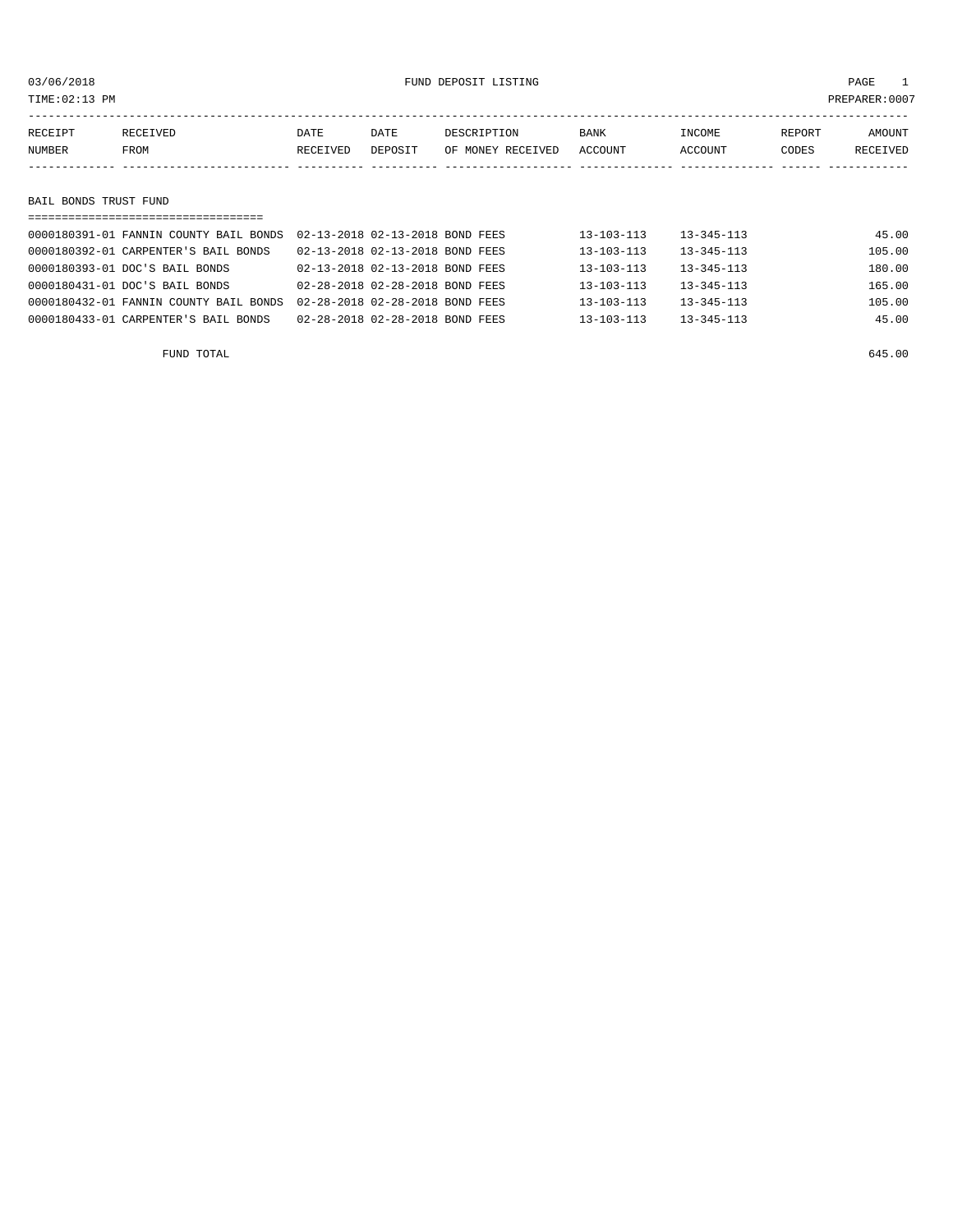| RECEIPT       | <b>RECEIVED</b> | DATE     | DATE    | DESCRIPTION       | <b>BANK</b> | <b>TNCOME</b> | REPORT | AMOUNT   |
|---------------|-----------------|----------|---------|-------------------|-------------|---------------|--------|----------|
| <b>NUMBER</b> | FROM            | RECEIVED | DEPOSIT | OF MONEY RECEIVED | ACCOUNT     | ACCOUNT       | CODES  | RECEIVED |
|               |                 |          |         |                   |             |               |        |          |

# JUSTICE CT.BLDG.SECURITY

| 0000180366-11 JP PCT. # 3 | 02-01-2018 02-01-2018 DEC. 2017 | $14 - 103 - 100$ | $14 - 370 - 457$ | 21.12 |
|---------------------------|---------------------------------|------------------|------------------|-------|
| 0000180386-09 JP PCT. # 2 | 02-09-2018 02-09-2018 DEC. 2017 | $14 - 103 - 100$ | $14 - 370 - 456$ | 20.48 |
| 0000180387-08 JP PCT. # 2 | 02-09-2018 02-09-2018 JAN. 2018 | 14-103-100       | $14 - 370 - 456$ | 38.08 |

FUND TOTAL 79.68

TIME:02:13 PM PREPARER:0007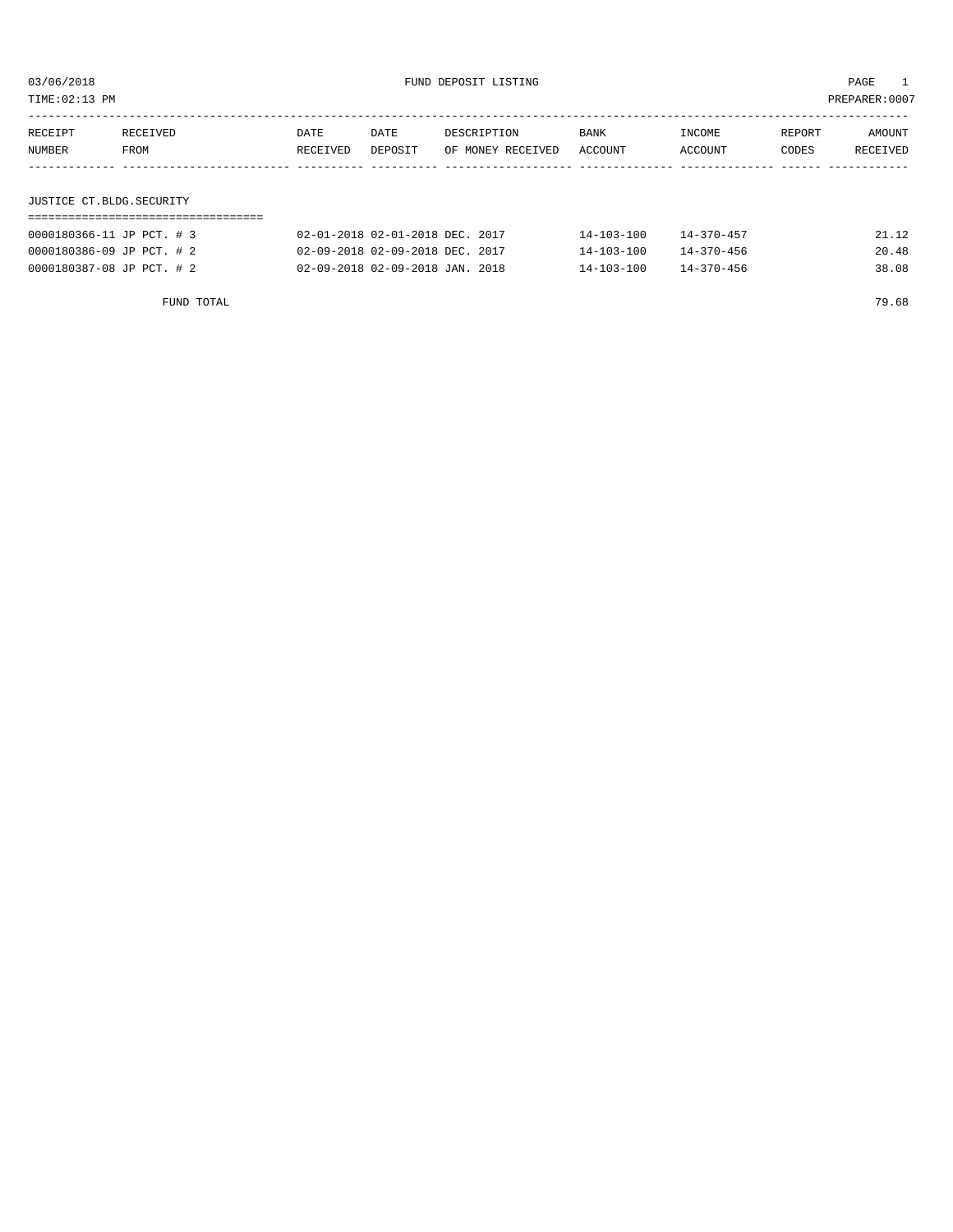| 03/06/2018<br>TIME: 02:13 PM                   |                  |                  |                                 | FUND DEPOSIT LISTING             |                 |                   |                 | PAGE<br>PREPARER: 0007 |
|------------------------------------------------|------------------|------------------|---------------------------------|----------------------------------|-----------------|-------------------|-----------------|------------------------|
| RECEIPT<br>NUMBER                              | RECEIVED<br>FROM | DATE<br>RECEIVED | DATE<br>DEPOSIT                 | DESCRIPTION<br>OF MONEY RECEIVED | BANK<br>ACCOUNT | INCOME<br>ACCOUNT | REPORT<br>CODES | AMOUNT<br>RECEIVED     |
|                                                |                  |                  |                                 |                                  |                 |                   |                 |                        |
| PROBATE JUDGES EDUCATION                       |                  |                  |                                 |                                  |                 |                   |                 |                        |
| $0.00010025220$ cornitions of $F_{\text{max}}$ |                  |                  | 00 01 0010 00 01 0010 MOIT 0017 |                                  | 17 103 100      | 17.210.121        |                 | $\cap$ $\cap$          |

| 0000180363-19 COUNTY CLERK | 02-01-2018 02-01-2018 NOV. 2017 | $17 - 103 - 100$ | $17 - 340 - 131$ | 20.00 |
|----------------------------|---------------------------------|------------------|------------------|-------|
| 0000180434-17 COUNTY CLERK | 02-28-2018 02-28-2018 DEC. 2017 | $17 - 103 - 100$ | $17 - 340 - 131$ | 45.01 |

FUND TOTAL 65.01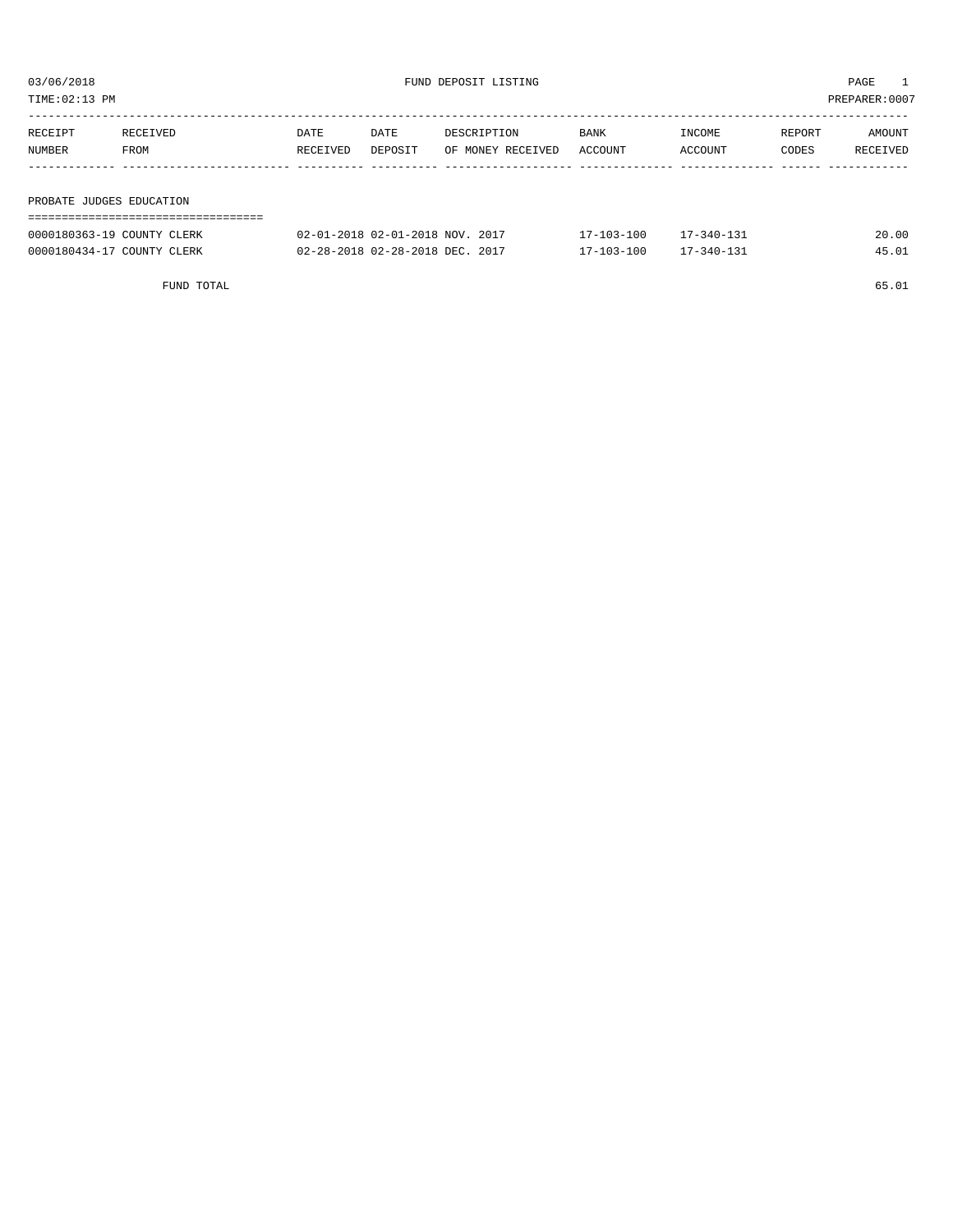|         | TIME:02:13 PM          |                            |          |                                 |                   |                  |                  |        | PREPARER:0007 |
|---------|------------------------|----------------------------|----------|---------------------------------|-------------------|------------------|------------------|--------|---------------|
|         |                        |                            |          |                                 |                   |                  |                  |        |               |
| RECEIPT |                        | RECEIVED                   | DATE     | DATE                            | DESCRIPTION       | <b>BANK</b>      | INCOME           | REPORT | AMOUNT        |
| NUMBER  |                        | FROM                       | RECEIVED | DEPOSIT                         | OF MONEY RECEIVED | ACCOUNT          | ACCOUNT          | CODES  | RECEIVED      |
|         |                        |                            |          |                                 |                   |                  |                  |        |               |
|         |                        |                            |          |                                 |                   |                  |                  |        |               |
|         | CO.CLERK RECORD MNGMT. |                            |          |                                 |                   |                  |                  |        |               |
|         |                        |                            |          |                                 |                   |                  |                  |        |               |
|         |                        | 0000180363-20 COUNTY CLERK |          | 02-01-2018 02-01-2018 NOV. 2017 |                   | $18 - 103 - 100$ | $18 - 370 - 133$ |        | 6,141.09      |

0000180383-04 LEGEND BANK 02-08-2018 02-08-2018 JAN. 2018 INTEREST 18-103-100 18-360-100 2.79 0000180434-18 COUNTY CLERK 02-28-2018 02-28-2018 DEC. 2017 18-103-100 18-370-133 5,597.72

FUND TOTAL  $11,741.60$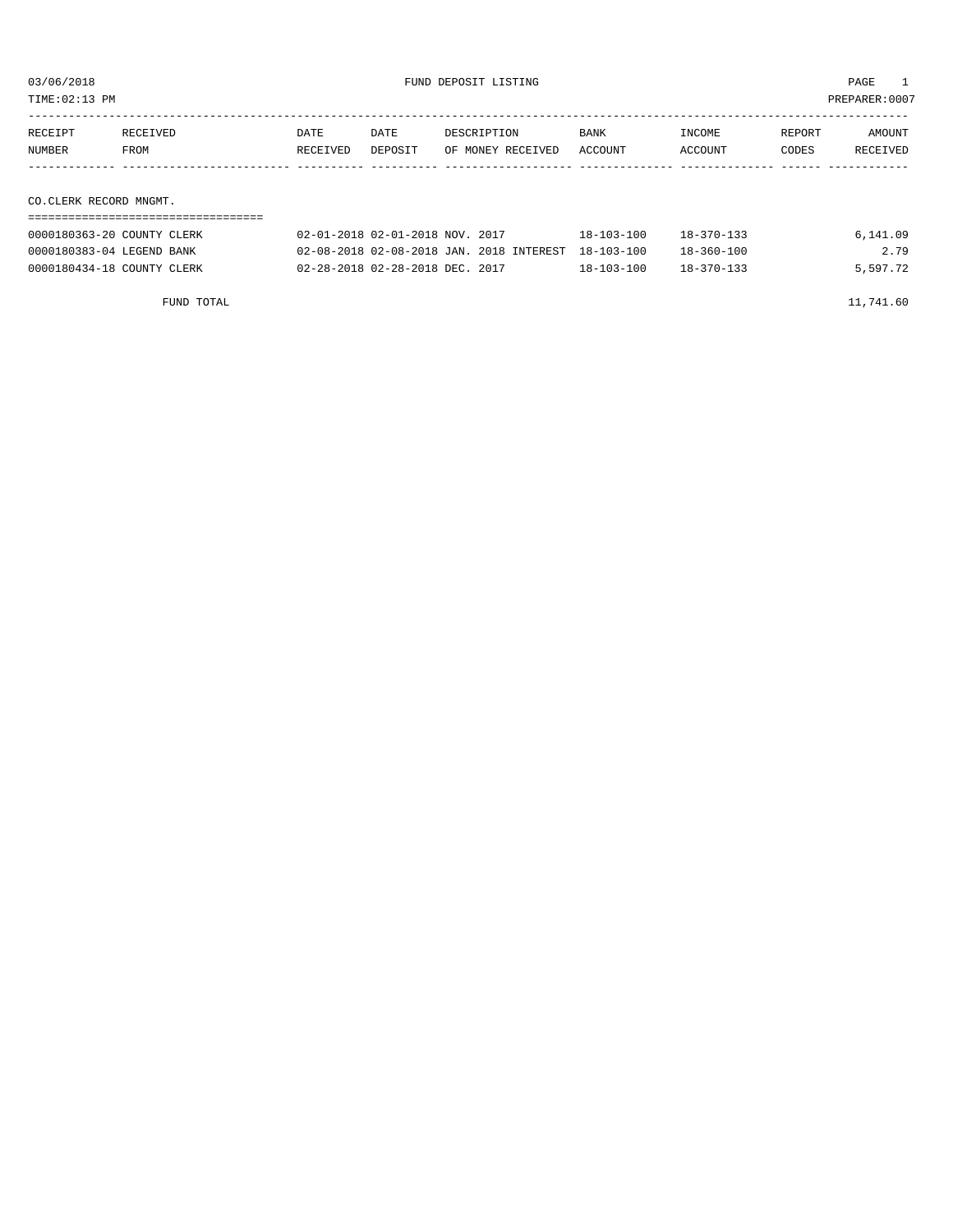| TIME: 02:13 PM               |      |                                       |             |                   |             |            |        | PREPARER:0007 |
|------------------------------|------|---------------------------------------|-------------|-------------------|-------------|------------|--------|---------------|
|                              |      |                                       |             |                   |             |            |        |               |
| RECEIPT<br>RECEIVED          | DATE | DATE                                  | DESCRIPTION |                   | <b>BANK</b> | INCOME     | REPORT | AMOUNT        |
| <b>NUMBER</b><br>FROM        |      | DEPOSIT<br>RECEIVED                   |             | OF MONEY RECEIVED | ACCOUNT     | ACCOUNT    | CODES  | RECEIVED      |
|                              |      |                                       |             |                   |             |            |        |               |
|                              |      |                                       |             |                   |             |            |        |               |
| DIST.CLK.RECORDS MNGMT.      |      |                                       |             |                   |             |            |        |               |
|                              |      |                                       |             |                   |             |            |        |               |
| 0000180372-13 DISTRICT CLERK |      | 02-05-2018 02-05-2018 JAN. 1-31, 2018 |             |                   | 19-103-100  | 19-370-136 |        | 170.09        |

0000180383-05 LEGEND BANK 02-08-2018 02-08-2018 JAN. 2018 INTEREST 19-103-100 19-360-100 0.55

FUND TOTAL 170.64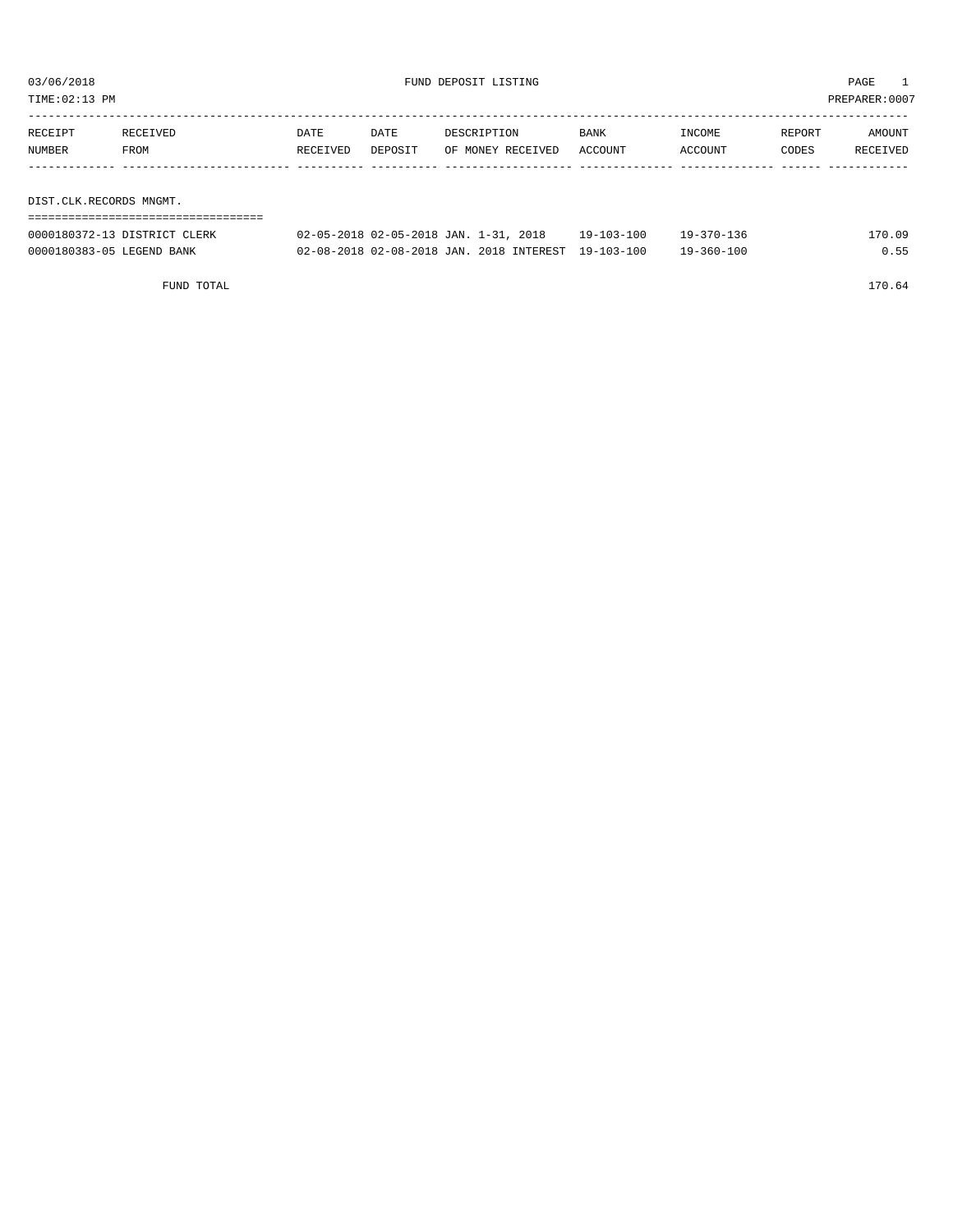TIME:02:13 PM PREPARER:0007

| RECEIPT                   | RECEIVED | DATE     | DATE    | DESCRIPTION       | <b>BANK</b> | INCOME  | REPORT | AMOUNT   |
|---------------------------|----------|----------|---------|-------------------|-------------|---------|--------|----------|
| NUMBER                    | FROM     | RECEIVED | DEPOSIT | OF MONEY RECEIVED | ACCOUNT     | ACCOUNT | CODES  | RECEIVED |
|                           |          |          |         |                   |             |         |        |          |
|                           |          |          |         |                   |             |         |        |          |
| COUNTY OFFICES REC.MNGMT. |          |          |         |                   |             |         |        |          |

| 0000180363-21 COUNTY CLERK   | 02-01-2018 02-01-2018 NOV. 2017                     | $20 - 103 - 100$ | 20-370-135       | 462.50 |
|------------------------------|-----------------------------------------------------|------------------|------------------|--------|
| 0000180372-14 DISTRICT CLERK | 02-05-2018 02-05-2018 JAN. 1-31, 2018               | $20 - 103 - 100$ | 20-370-135       | 438.52 |
| 0000180383-06 LEGEND BANK    | 02-08-2018 02-08-2018 JAN. 2018 INTEREST 20-103-100 |                  | $20 - 360 - 100$ | 2.50   |
| 0000180434-19 COUNTY CLERK   | 02-28-2018 02-28-2018 DEC. 2017                     | $20 - 103 - 100$ | $20 - 370 - 135$ | 172.21 |

FUND TOTAL  $1,075.73$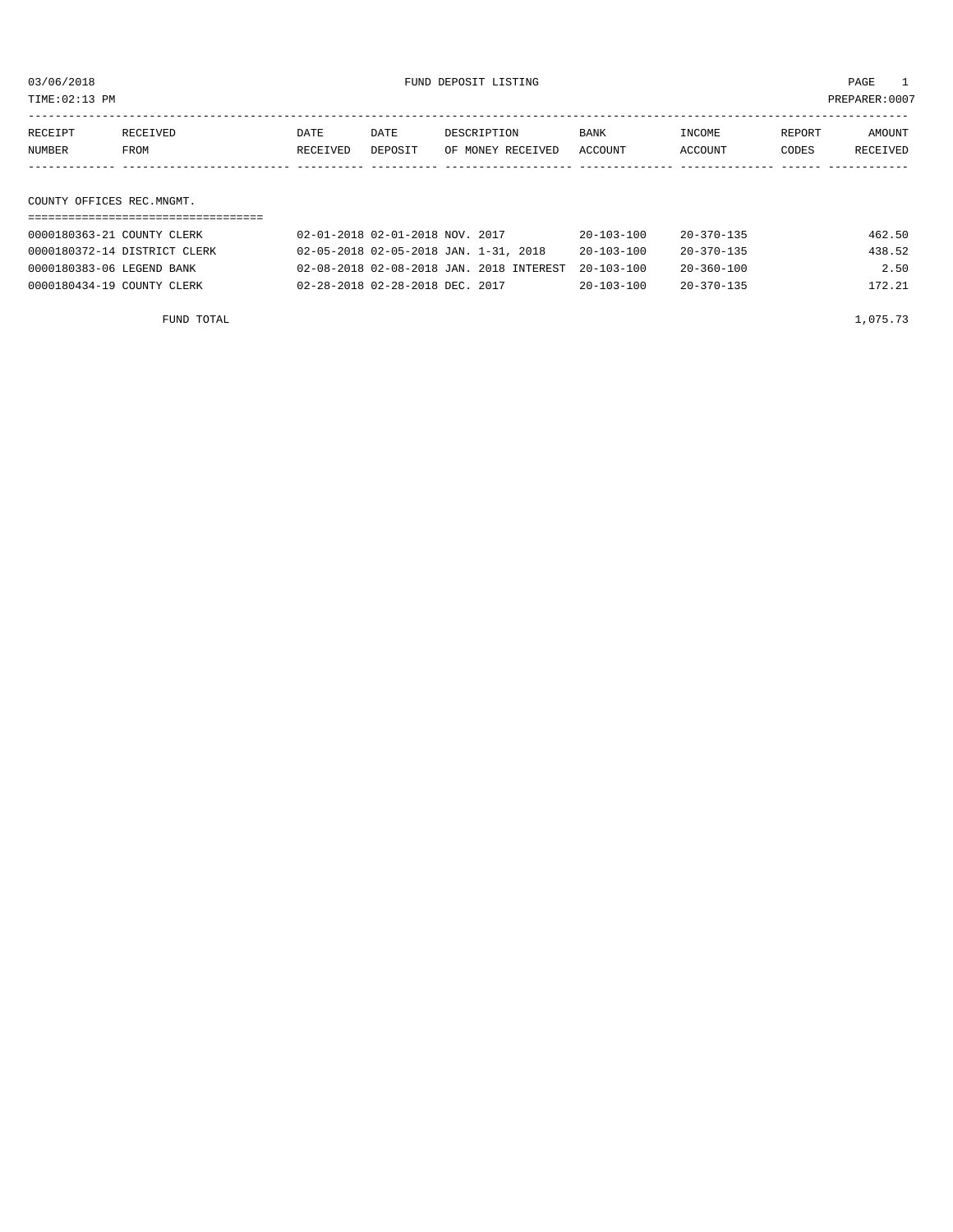### 03/06/2018 FUND DEPOSIT LISTING PAGE 1

| RECEIPT | RECEIVED | DATE     | DATE    | DESCRIPTION       | <b>BANK</b> | <b>INCOME</b> | <b>REPORT</b> | <b>AMOUNT</b>   |
|---------|----------|----------|---------|-------------------|-------------|---------------|---------------|-----------------|
| NUMBER  | FROM     | RECEIVED | DEPOSIT | OF MONEY RECEIVED | ACCOUNT     | ACCOUNT       | CODES         | <b>RECEIVED</b> |
|         |          |          |         |                   |             |               |               |                 |

FANNIN CO. R & B #1 FUND

| ===================================== |                                 |                                                      |                  |                  |           |
|---------------------------------------|---------------------------------|------------------------------------------------------|------------------|------------------|-----------|
| 0000180361-03 APPRAISAL DISTRICT      | 02-01-2018 02-01-2018 TAXES     |                                                      | $21 - 103 - 100$ | $21 - 310 - 110$ | 42,310.76 |
| 0000180361-09 APPRAISAL DISTRICT      | 02-01-2018 02-01-2018 TAXES     |                                                      | $21 - 103 - 100$ | $21 - 310 - 120$ | 112.82    |
| 0000180363-23 COUNTY CLERK            | 02-01-2018 02-01-2018 NOV. 2017 |                                                      | $21 - 103 - 100$ | $21 - 350 - 403$ | 790.97    |
| 0000180364-02 TEXPOOL                 |                                 | 02-01-2018 02-01-2018 JAN. 2018 INTEREST             | $21 - 103 - 175$ | $21 - 360 - 100$ | 19.33     |
| 0000180366-13 JP PCT. # 3             | 02-01-2018 02-01-2018 DEC. 2017 |                                                      | $21 - 103 - 100$ | $21 - 350 - 457$ | 337.29    |
| 0000180372-17 DISTRICT CLERK          |                                 | 02-05-2018 02-05-2018 JAN. 1-31, 2018                | $21 - 103 - 100$ | $21 - 350 - 450$ | 502.39    |
| 0000180379-03 APPRAISAL DISTRICT      | 02-08-2018 02-08-2018 TAXES     |                                                      | $21 - 103 - 100$ | $21 - 310 - 110$ | 52,220.62 |
| 0000180379-09 APPRAISAL DISTRICT      | 02-08-2018 02-08-2018 TAXES     |                                                      | $21 - 103 - 100$ | $21 - 310 - 120$ | 272.21    |
| 0000180380-02 TAX A/C                 |                                 | 02-08-2018 02-08-2018 WEEK OF 02/02/18               | $21 - 103 - 100$ | $21 - 321 - 300$ | 1,687.46  |
| 0000180380-06 TAX A/C                 |                                 | 02-08-2018 02-08-2018 WEEK OF 02/02/18               | $21 - 103 - 100$ | $21 - 321 - 200$ | 9,339.39  |
| 0000180383-07 LEGEND BANK             |                                 | 02-08-2018 02-08-2018 JAN. 2018 INTEREST             | $21 - 103 - 100$ | $21 - 360 - 100$ | 13.31     |
| 0000180385-02 COMPTROLLER             |                                 | 02-09-2018 02-09-2018 DEC. 2017 LOCAL SAL 21-103-100 |                  | $21 - 318 - 160$ | 4,703.29  |
| 0000180386-11 JP PCT. # 2             | 02-09-2018 02-09-2018 DEC. 2017 |                                                      | $21 - 103 - 100$ | $21 - 350 - 456$ | 221.98    |
| 0000180387-10 JP PCT. # 2             | 02-09-2018 02-09-2018 JAN. 2018 |                                                      | $21 - 103 - 100$ | $21 - 350 - 456$ | 506.97    |
| 0000180395-01 KEVIN S. HUDSON         | 02-16-2018 02-16-2018 CULVERT   |                                                      | $21 - 103 - 100$ | $21 - 370 - 145$ | 351.60    |
| 0000180397-02 TAX A/C                 |                                 | 02-16-2018 02-16-2018 WEEK OF 02/09/18               | $21 - 103 - 100$ | $21 - 321 - 300$ | 1,151.47  |
| 0000180397-06 TAX A/C                 |                                 | 02-16-2018 02-16-2018 WEEK OF 02/09/18               | $21 - 103 - 100$ | $21 - 321 - 200$ | 6,597.71  |
| 0000180398-02 TAX A/C                 |                                 | 02-16-2018 02-16-2018 WEEK OF 02/02/18               | $21 - 103 - 100$ | $21 - 321 - 300$ | 4.08      |
| 0000180398-06 TAX A/C                 |                                 | 02-16-2018 02-16-2018 WEEK OF 02/02/18               | $21 - 103 - 100$ | $21 - 321 - 200$ | 38.51     |
| 0000180405-04 APPRAISAL DISTRICT      | 02-16-2018 02-16-2018 TAXES     |                                                      | $21 - 103 - 100$ | $21 - 310 - 110$ | 33,908.65 |
| 0000180405-10 APPRAISAL DISTRICT      | 02-16-2018 02-16-2018 TAXES     |                                                      | $21 - 103 - 100$ | $21 - 310 - 120$ | 1,016.12  |
| 0000180411-04 APPRAISAL DISTRICT      | 02-22-2018 02-22-2018 TAXES     |                                                      | $21 - 103 - 100$ | $21 - 310 - 110$ | 2,218.60  |
| 0000180411-10 APPRAISAL DISTRICT      | 02-22-2018 02-22-2018 TAXES     |                                                      | $21 - 103 - 100$ | $21 - 310 - 120$ | 236.69    |
| 0000180416-02 TAX A/C                 |                                 | 02-22-2018 02-22-2018 WEEK OF 02/16/18               | $21 - 103 - 100$ | $21 - 321 - 300$ | 1,102.56  |
| 0000180416-06 TAX A/C                 |                                 | 02-22-2018 02-22-2018 WEEK OF 02/16/18               | $21 - 103 - 100$ | $21 - 321 - 200$ | 4,370.27  |
| 0000180434-21 COUNTY CLERK            | 02-28-2018 02-28-2018 DEC. 2017 |                                                      | $21 - 103 - 100$ | $21 - 350 - 403$ | 684.77    |
|                                       |                                 |                                                      |                  |                  |           |

FUND TOTAL 164,719.82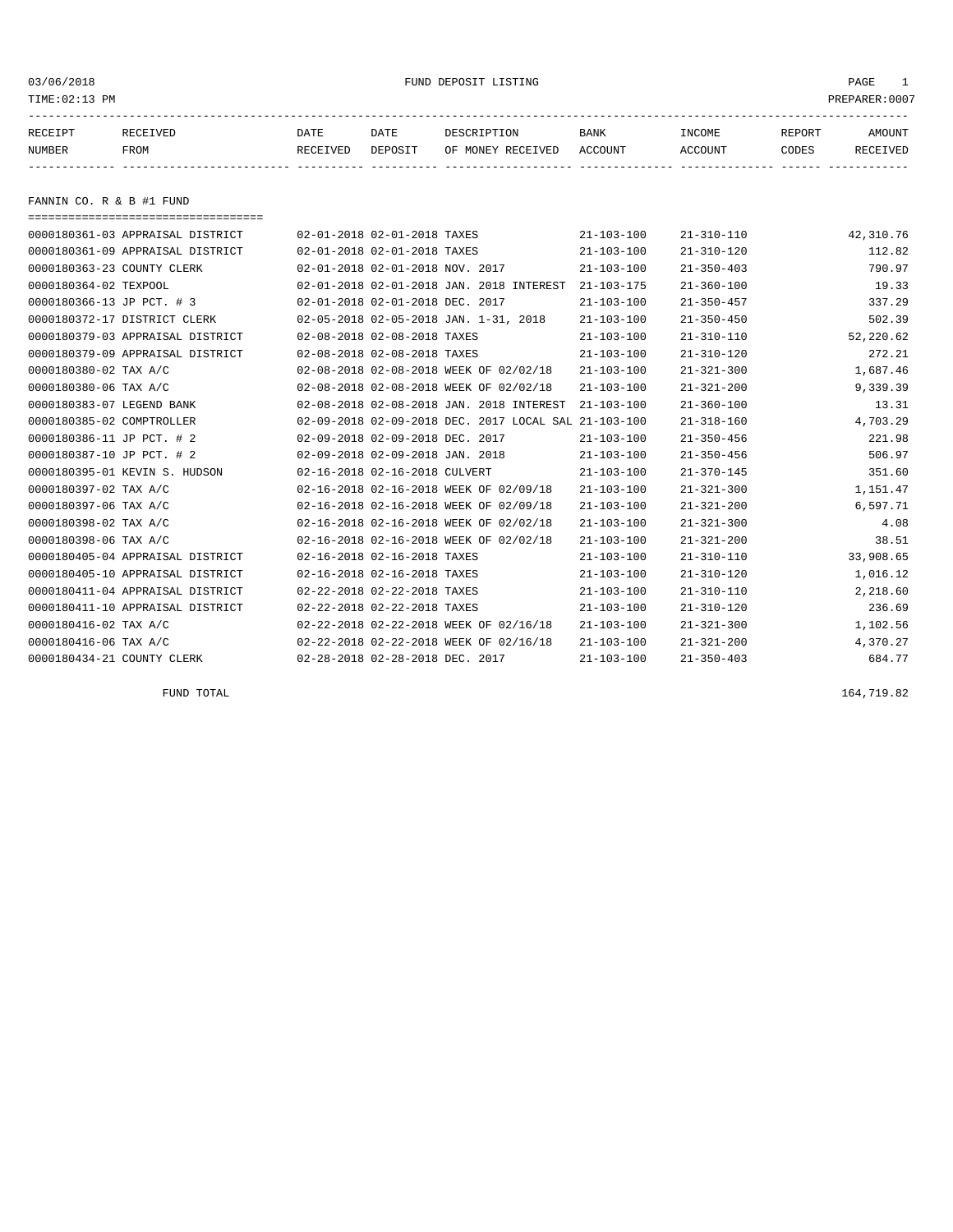# 03/06/2018 FUND DEPOSIT LISTING PAGE 1

| RECEIPT | RECEIVED | DATE     | DATE    | DESCRIPTION       | <b>BANK</b> | INCOME  | REPORT | <b>AMOUNT</b> |
|---------|----------|----------|---------|-------------------|-------------|---------|--------|---------------|
| NUMBER  | FROM     | RECEIVED | DEPOSIT | OF MONEY RECEIVED | ACCOUNT     | ACCOUNT | CODES  | RECEIVED      |
|         |          |          |         |                   |             |         |        |               |

FANNIN CO. R & B #2 FUND

| ------------------------------------- |                                 |                                                      |                  |                  |           |
|---------------------------------------|---------------------------------|------------------------------------------------------|------------------|------------------|-----------|
| 0000180361-04 APPRAISAL DISTRICT      | 02-01-2018 02-01-2018 TAXES     |                                                      | $22 - 103 - 100$ | $22 - 310 - 110$ | 49,286.44 |
| 0000180361-10 APPRAISAL DISTRICT      | 02-01-2018 02-01-2018 TAXES     |                                                      | $22 - 103 - 100$ | $22 - 310 - 120$ | 131.42    |
| 0000180363-24 COUNTY CLERK            | 02-01-2018 02-01-2018 NOV. 2017 |                                                      | $22 - 103 - 100$ | $22 - 350 - 403$ | 921.38    |
| 0000180364-03 TEXPOOL                 |                                 | 02-01-2018 02-01-2018 JAN. 2018 INTEREST             | $22 - 103 - 175$ | $22 - 360 - 100$ | 421.19    |
| 0000180366-14 JP PCT. # 3             | 02-01-2018 02-01-2018 DEC. 2017 |                                                      | $22 - 103 - 100$ | $22 - 350 - 457$ | 392.90    |
| 0000180372-18 DISTRICT CLERK          |                                 | 02-05-2018 02-05-2018 JAN. 1-31, 2018                | $22 - 103 - 100$ | $22 - 350 - 450$ | 585.21    |
| 0000180374-01 MICHAEL A. ROBERTS      |                                 | 02-05-2018 02-05-2018 TWO CULVERTS                   | $22 - 103 - 100$ | $22 - 370 - 145$ | 454.00    |
| 0000180379-04 APPRAISAL DISTRICT      | 02-08-2018 02-08-2018 TAXES     |                                                      | $22 - 103 - 100$ | $22 - 310 - 110$ | 60,830.10 |
| 0000180379-10 APPRAISAL DISTRICT      | 02-08-2018 02-08-2018 TAXES     |                                                      | $22 - 103 - 100$ | $22 - 310 - 120$ | 317.09    |
| 0000180380-03 TAX A/C                 |                                 | 02-08-2018 02-08-2018 WEEK OF 02/02/18               | $22 - 103 - 100$ | $22 - 321 - 300$ | 1,965.67  |
| 0000180380-07 TAX A/C                 |                                 | 02-08-2018 02-08-2018 WEEK OF 02/02/18               | $22 - 103 - 100$ | $22 - 321 - 200$ | 10,879.15 |
| 0000180383-08 LEGEND BANK             |                                 | 02-08-2018 02-08-2018 JAN. 2018 INTEREST             | 22-103-100       | $22 - 360 - 100$ | 24.41     |
| 0000180384-01 TAC                     |                                 | 02-08-2018 02-08-2018 DEDUCTIBLE REIMBURS 22-103-100 |                  | $22 - 622 - 458$ | 1,000.00  |
| 0000180385-03 COMPTROLLER             |                                 | 02-09-2018 02-09-2018 DEC. 2017 LOCAL SAL 22-103-100 |                  | $22 - 318 - 160$ | 5,478.71  |
| 0000180386-12 JP PCT. # 2             | 02-09-2018 02-09-2018 DEC. 2017 |                                                      | $22 - 103 - 100$ | $22 - 350 - 456$ | 258.58    |
| 0000180387-11 JP PCT. # 2             | 02-09-2018 02-09-2018 JAN. 2018 |                                                      | $22 - 103 - 100$ | $22 - 350 - 456$ | 590.56    |
| 0000180397-03 TAX A/C                 |                                 | 02-16-2018 02-16-2018 WEEK OF 02/09/18               | $22 - 103 - 100$ | $22 - 321 - 300$ | 1,341.31  |
| 0000180397-07 TAX A/C                 |                                 | 02-16-2018 02-16-2018 WEEK OF 02/09/18               | $22 - 103 - 100$ | $22 - 321 - 200$ | 7,685.46  |
| 0000180398-03 TAX A/C                 |                                 | 02-16-2018 02-16-2018 WEEK OF 02/02/18               | $22 - 103 - 100$ | $22 - 321 - 300$ | 4.75      |
| 0000180398-07 TAX A/C                 |                                 | 02-16-2018 02-16-2018 WEEK OF 02/02/18               | $22 - 103 - 100$ | $22 - 321 - 200$ | 44.85     |
| 0000180405-05 APPRAISAL DISTRICT      | 02-16-2018 02-16-2018 TAXES     |                                                      | $22 - 103 - 100$ | $22 - 310 - 110$ | 39,499.08 |
| 0000180405-11 APPRAISAL DISTRICT      | 02-16-2018 02-16-2018 TAXES     |                                                      | $22 - 103 - 100$ | $22 - 310 - 120$ | 1,183.64  |
| 0000180411-05 APPRAISAL DISTRICT      | 02-22-2018 02-22-2018 TAXES     |                                                      | $22 - 103 - 100$ | $22 - 310 - 110$ | 2,584.38  |
| 0000180411-11 APPRAISAL DISTRICT      | 02-22-2018 02-22-2018 TAXES     |                                                      | $22 - 103 - 100$ | $22 - 310 - 120$ | 275.72    |
| 0000180416-03 TAX A/C                 |                                 | 02-22-2018 02-22-2018 WEEK OF 02/16/18               | $22 - 103 - 100$ | $22 - 321 - 300$ | 1,284.33  |
| 0000180416-07 TAX A/C                 |                                 | 02-22-2018 02-22-2018 WEEK OF 02/16/18               | $22 - 103 - 100$ | $22 - 321 - 200$ | 5,090.79  |
| 0000180417-01 PETER HAMOND OUTARSINGH | 02-23-2018 02-23-2018 CULVERT   |                                                      | $22 - 103 - 100$ | $22 - 370 - 145$ | 253.00    |
| 0000180434-22 COUNTY CLERK            | 02-28-2018 02-28-2018 DEC. 2017 |                                                      | $22 - 103 - 100$ | $22 - 350 - 403$ | 797.66    |

FUND TOTAL 193,581.78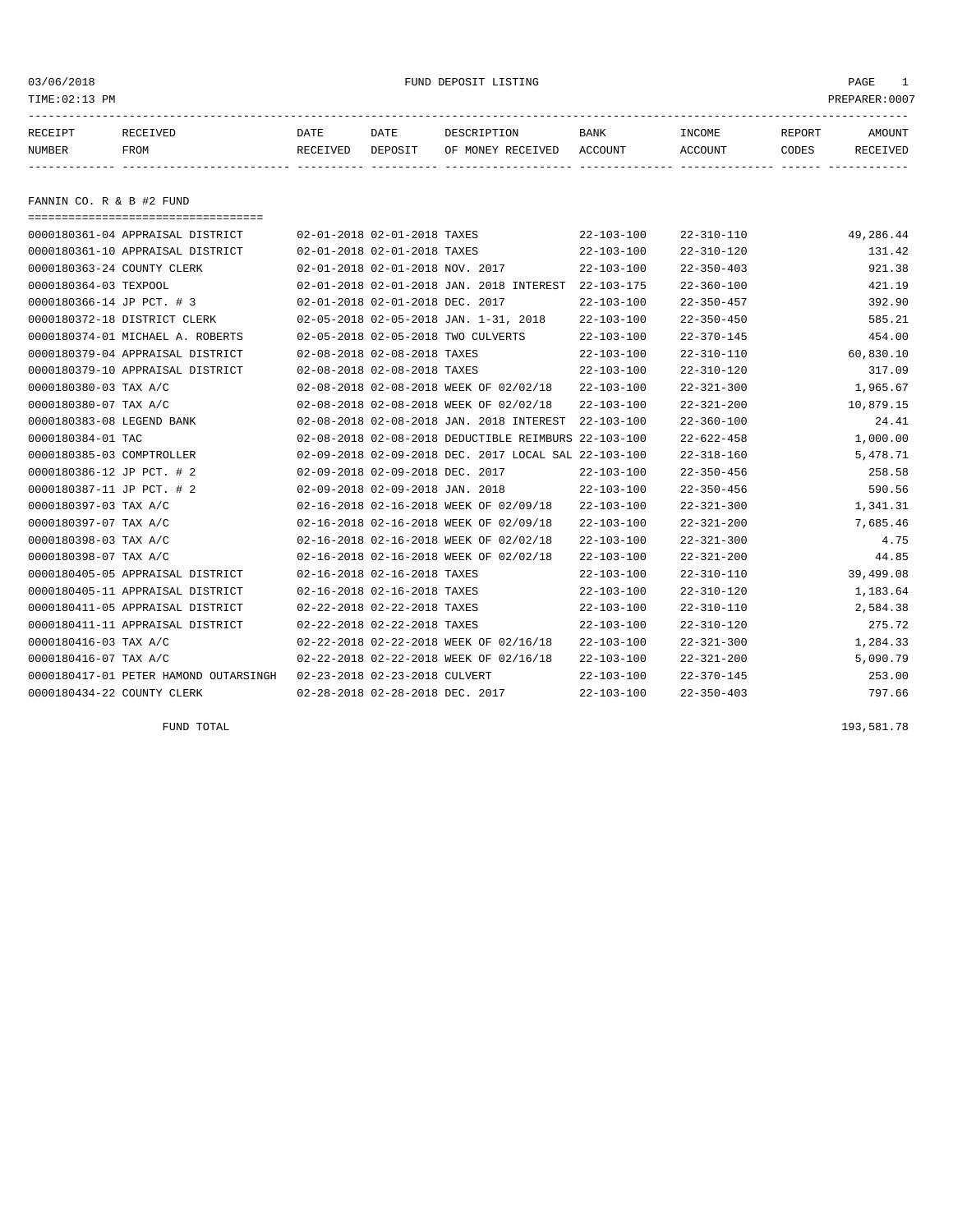# 03/06/2018 FUND DEPOSIT LISTING PAGE 1

| RECEIPT | RECEIVED    | DATE     | DATE    | DESCRIPTION               | BANK | INCOME  | REPORT | <b>AMOUNT</b> |
|---------|-------------|----------|---------|---------------------------|------|---------|--------|---------------|
| NUMBER  | <b>FROM</b> | RECEIVED | DEPOSIT | OF MONEY RECEIVED ACCOUNT |      | ACCOUNT | CODES  | RECEIVED      |
|         |             |          |         |                           |      |         |        |               |
|         |             |          |         |                           |      |         |        |               |

FANNIN CO. R & B #3 FUND

| ===================================== |                                 |                                                      |                  |                  |           |
|---------------------------------------|---------------------------------|------------------------------------------------------|------------------|------------------|-----------|
| 0000180361-05 APPRAISAL DISTRICT      | 02-01-2018 02-01-2018 TAXES     |                                                      | $23 - 103 - 100$ | $23 - 310 - 110$ | 73,929.65 |
| 0000180361-11 APPRAISAL DISTRICT      | 02-01-2018 02-01-2018 TAXES     |                                                      | $23 - 103 - 100$ | $23 - 310 - 120$ | 197.13    |
| 0000180363-25 COUNTY CLERK            | 02-01-2018 02-01-2018 NOV. 2017 |                                                      | $23 - 103 - 100$ | $23 - 350 - 403$ | 1,382.07  |
| 0000180364-04 TEXPOOL                 |                                 | 02-01-2018 02-01-2018 JAN. 2018 INTEREST 23-103-175  |                  | $23 - 360 - 100$ | 253.46    |
| 0000180366-15 JP PCT. # 3             | 02-01-2018 02-01-2018 DEC. 2017 |                                                      | $23 - 103 - 100$ | $23 - 350 - 457$ | 589.34    |
| 0000180372-19 DISTRICT CLERK          |                                 | 02-05-2018 02-05-2018 JAN. 1-31, 2018                | $23 - 103 - 100$ | $23 - 350 - 450$ | 877.82    |
| 0000180379-05 APPRAISAL DISTRICT      | 02-08-2018 02-08-2018 TAXES     |                                                      | $23 - 103 - 100$ | $23 - 310 - 110$ | 91,245.15 |
| 0000180379-11 APPRAISAL DISTRICT      | 02-08-2018 02-08-2018 TAXES     |                                                      | $23 - 103 - 100$ | $23 - 310 - 120$ | 475.64    |
| 0000180380-04 TAX A/C                 |                                 | 02-08-2018 02-08-2018 WEEK OF 02/02/18               | $23 - 103 - 100$ | $23 - 321 - 300$ | 2,948.51  |
| 0000180380-08 TAX A/C                 |                                 | 02-08-2018 02-08-2018 WEEK OF 02/02/18               | $23 - 103 - 100$ | $23 - 321 - 200$ | 16,318.72 |
| 0000180383-09 LEGEND BANK             |                                 | 02-08-2018 02-08-2018 JAN. 2018 INTEREST             | $23 - 103 - 100$ | $23 - 360 - 100$ | 41.69     |
| 0000180385-04 COMPTROLLER             |                                 | 02-09-2018 02-09-2018 DEC. 2017 LOCAL SAL 23-103-100 |                  | $23 - 318 - 160$ | 8,218.06  |
| 0000180386-13 JP PCT. # 2             | 02-09-2018 02-09-2018 DEC. 2017 |                                                      | $23 - 103 - 100$ | $23 - 350 - 456$ | 387.86    |
| 0000180387-12 JP PCT. # 2             | 02-09-2018 02-09-2018 JAN. 2018 |                                                      | $23 - 103 - 100$ | $23 - 350 - 456$ | 885.83    |
| 0000180394-01 KYLE W. PAYNE           | 02-16-2018 02-16-2018 CULVERT   |                                                      | $23 - 103 - 100$ | $23 - 370 - 145$ | 351.00    |
| 0000180396-01 CITY OF HONEY GROVE     | 02-16-2018 02-16-2018 FUEL      |                                                      | $23 - 103 - 100$ | $23 - 370 - 145$ | 166.46    |
| 0000180397-04 TAX A/C                 |                                 | 02-16-2018 02-16-2018 WEEK OF 02/09/*18              | $23 - 103 - 100$ | $23 - 321 - 300$ | 2,011.97  |
| 0000180397-08 TAX A/C                 |                                 | 02-16-2018 02-16-2018 WEEK OF 02/09/18               | 23-103-100       | $23 - 321 - 200$ | 11,528.18 |
| 0000180398-04 TAX A/C                 |                                 | 02-16-2018 02-16-2018 WEEK OF 02/02/18               | $23 - 103 - 100$ | $23 - 321 - 300$ | 7.12      |
| 0000180398-08 TAX A/C                 |                                 | 02-16-2018 02-16-2018 WEEK OF 02/02/18               | $23 - 103 - 100$ | $23 - 321 - 200$ | 67.29     |
| 0000180405-06 APPRAISAL DISTRICT      | 02-16-2018 02-16-2018 TAXES     |                                                      | $23 - 103 - 100$ | $23 - 310 - 110$ | 59,248.62 |
| 0000180405-12 APPRAISAL DISTRICT      | 02-16-2018 02-16-2018 TAXES     |                                                      | $23 - 103 - 100$ | $23 - 310 - 120$ | 1,775.47  |
| 0000180411-06 APPRAISAL DISTRICT      | 02-22-2018 02-22-2018 TAXES     |                                                      | $23 - 103 - 100$ | $23 - 310 - 110$ | 3,876.57  |
| 0000180411-12 APPRAISAL DISTRICT      | 02-22-2018 02-22-2018 TAXES     |                                                      | $23 - 103 - 100$ | $23 - 310 - 120$ | 413.57    |
| 0000180416-04 TAX A/C                 |                                 | 02-22-2018 02-22-2018 WEEK OF 02/16/18               | $23 - 103 - 100$ | $23 - 321 - 300$ | 1,926.50  |
| 0000180416-08 TAX A/C                 |                                 | 02-22-2018 02-22-2018 WEEK OF 02/16/18               | $23 - 103 - 100$ | $23 - 321 - 200$ | 7,636.19  |
| 0000180418-01 HONEY GROVE I.S.D.      | 02-23-2018 02-23-2018 FUEL      |                                                      | $23 - 103 - 100$ | $23 - 370 - 145$ | 93.96     |
| 0000180419-01 OAKWOOD CEMETERY ASSOC. |                                 | 02-23-2018 02-23-2018 CULVERT & BAND                 | $23 - 103 - 100$ | $23 - 370 - 145$ | 361.68    |
| 0000180427-01 WESTON C. MALLICOTE     | 02-27-2018 02-27-2018 CULVERTS  |                                                      | $23 - 103 - 100$ | $23 - 370 - 145$ | 804.00    |
| 0000180430-02 TAC                     |                                 | 02-28-2018 02-28-2018 WORKERS COMP REFUND 23-100-100 |                  | $23 - 370 - 130$ | 2,347.42  |
| 0000180434-23 COUNTY CLERK            | 02-28-2018 02-28-2018 DEC. 2017 |                                                      | $23 - 103 - 100$ | $23 - 350 - 403$ | 1,196.50  |

FUND TOTAL 291,563.43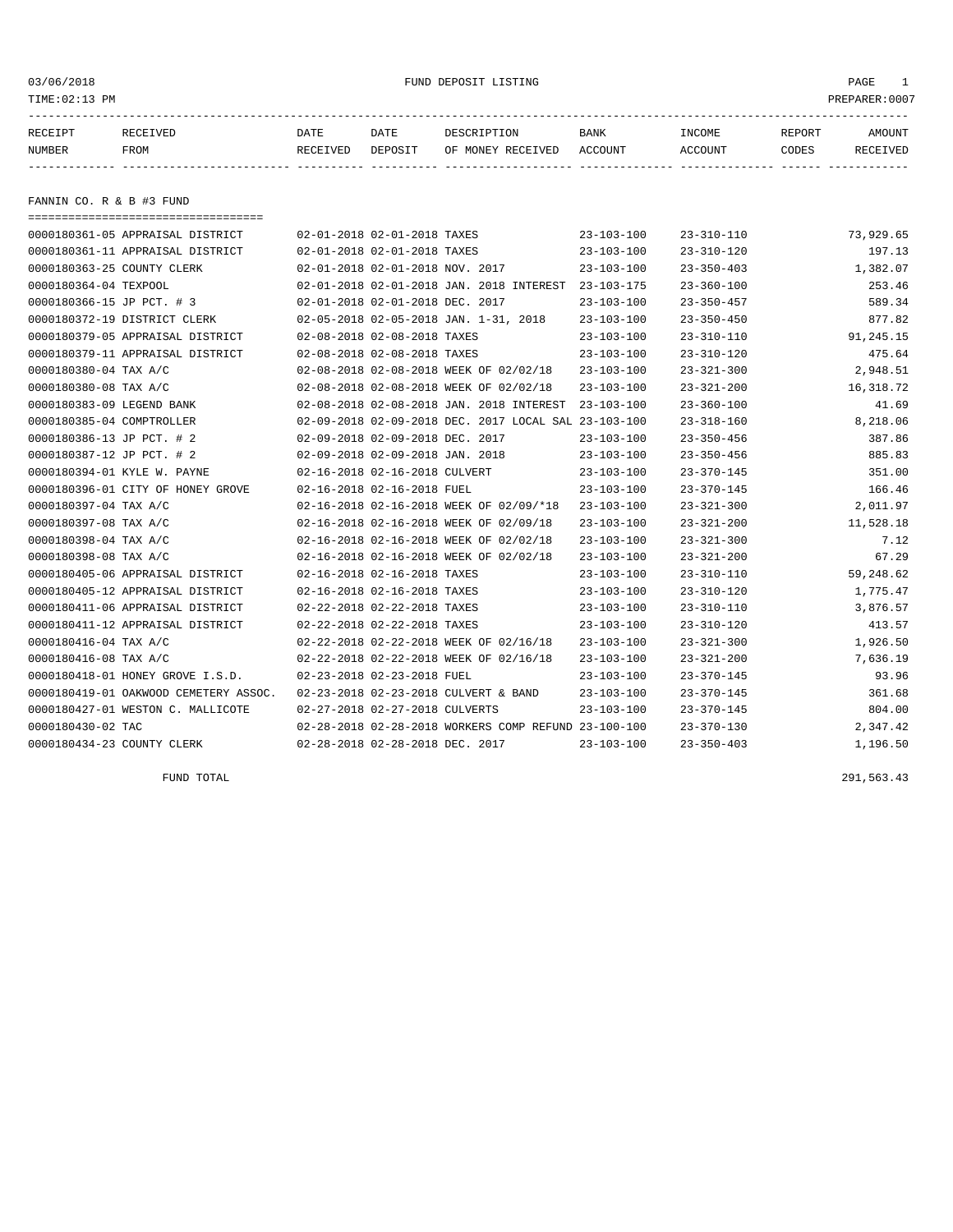# 03/06/2018 FUND DEPOSIT LISTING PAGE 1

| RECEIPT | RECEIVED | DATE     | DATE    | DESCRIPTION       | <b>BANK</b> | INCOME  | <b>REPORT</b> | AMOUNT          |
|---------|----------|----------|---------|-------------------|-------------|---------|---------------|-----------------|
| NUMBER  | FROM     | RECEIVED | DEPOSIT | OF MONEY RECEIVED | ACCOUNT     | ACCOUNT | CODES         | <b>RECEIVED</b> |
|         |          |          |         |                   |             |         |               |                 |

FANNIN CO. R & B #4 FUND

| ====================================== |                                 |                                                      |                  |                  |           |
|----------------------------------------|---------------------------------|------------------------------------------------------|------------------|------------------|-----------|
| 0000180361-06 APPRAISAL DISTRICT       | 02-01-2018 02-01-2018 TAXES     |                                                      | $24 - 103 - 100$ | $24 - 310 - 110$ | 42,082.39 |
| 0000180361-12 APPRAISAL DISTRICT       | 02-01-2018 02-01-2018 TAXES     |                                                      | $24 - 103 - 100$ | $24 - 310 - 120$ | 112.21    |
| 0000180363-26 COUNTY CLERK             | 02-01-2018 02-01-2018 NOV. 2017 |                                                      | $24 - 103 - 100$ | $24 - 350 - 403$ | 786.70    |
| 0000180364-05 TEXPOOL                  |                                 | 02-01-2018 02-01-2018 JAN. 2018 INTEREST             | $24 - 103 - 175$ | $24 - 360 - 100$ | 112.37    |
| 0000180366-16 JP PCT. # 3              | 02-01-2018 02-01-2018 DEC. 2017 |                                                      | $24 - 103 - 100$ | $24 - 350 - 457$ | 335.47    |
| 0000180372-20 DISTRICT CLERK           |                                 | 02-05-2018 02-05-2018 JAN. 1-31, 2018                | 24-103-100       | $24 - 350 - 450$ | 499.67    |
| 0000180377-01 BRANDON K. WILLIAMS      | 02-05-2018 02-05-2018 CULVERT   |                                                      | $24 - 103 - 100$ | $24 - 370 - 145$ | 371.40    |
| 0000180379-06 APPRAISAL DISTRICT       | 02-08-2018 02-08-2018 TAXES     |                                                      | $24 - 103 - 100$ | $24 - 310 - 110$ | 51,938.76 |
| 0000180379-12 APPRAISAL DISTRICT       | 02-08-2018 02-08-2018 TAXES     |                                                      | $24 - 103 - 100$ | $24 - 310 - 120$ | 270.75    |
| 0000180380-05 TAX A/C                  |                                 | 02-08-2018 02-08-2018 WEEK OF 02/02/18               | $24 - 103 - 100$ | $24 - 321 - 300$ | 1,678.36  |
| 0000180380-09 TAX A/C                  |                                 | 02-08-2018 02-08-2018 WEEK OF 02/02/18               | $24 - 103 - 100$ | $24 - 321 - 200$ | 9,288.98  |
| 0000180383-10 LEGEND BANK              |                                 | 02-08-2018 02-08-2018 JAN. 2018 INTEREST             | $24 - 103 - 100$ | $24 - 360 - 100$ | 14.04     |
| 0000180385-05 COMPTROLLER              |                                 | 02-09-2018 02-09-2018 DEC. 2017 LOCAL SAL 24-103-100 |                  | $24 - 318 - 160$ | 4,677.90  |
| 0000180386-14 JP PCT. # 2              | 02-09-2018 02-09-2018 DEC. 2017 |                                                      | $24 - 103 - 100$ | $24 - 350 - 456$ | 220.78    |
| 0000180387-13 JP PCT. # 2              | 02-09-2018 02-09-2018 JAN. 2018 |                                                      | $24 - 103 - 100$ | $24 - 350 - 456$ | 504.24    |
| 0000180397-05 TAX A/C                  |                                 | 02-16-2018 02-16-2018 WEEK OF 02/09/18               | $24 - 103 - 100$ | $24 - 321 - 300$ | 1,145.25  |
| 0000180397-09 TAX A/C                  |                                 | 02-16-2018 02-16-2018 WEEK OF 02/09/18               | $24 - 103 - 100$ | $24 - 321 - 200$ | 6,562.10  |
| 0000180398-05 TAX A/C                  |                                 | 02-16-2018 02-16-2018 WEEK OF 02/02/18               | $24 - 103 - 100$ | $24 - 321 - 300$ | 4.05      |
| 0000180398-09 TAX A/C                  |                                 | 02-16-2018 02-16-2018 WEEK OF 02/02/18               | $24 - 103 - 100$ | $24 - 321 - 200$ | 38.30     |
| 0000180405-07 APPRAISAL DISTRICT       | 02-16-2018 02-16-2018 TAXES     |                                                      | $24 - 103 - 100$ | $24 - 310 - 110$ | 33,725.63 |
| 0000180405-13 APPRAISAL DISTRICT       | 02-16-2018 02-16-2018 TAXES     |                                                      | $24 - 103 - 100$ | $24 - 310 - 120$ | 1,010.63  |
| 0000180411-07 APPRAISAL DISTRICT       | 02-22-2018 02-22-2018 TAXES     |                                                      | $24 - 103 - 100$ | $24 - 310 - 110$ | 2,206.63  |
| 0000180411-13 APPRAISAL DISTRICT       | 02-22-2018 02-22-2018 TAXES     |                                                      | 24-103-100       | $24 - 310 - 120$ | 235.42    |
| 0000180416-05 TAX A/C                  |                                 | 02-22-2018 02-22-2018 WEEK OF 02/16/18               | $24 - 103 - 100$ | $24 - 321 - 300$ | 1,096.61  |
| 0000180416-09 TAX A/C                  |                                 | 02-22-2018 02-22-2018 WEEK OF 02/16/18               | $24 - 103 - 100$ | $24 - 321 - 200$ | 4,346.69  |
| 0000180430-03 TAC                      |                                 | 02-28-2018 02-28-2018 WORKERS COMP REFUND 24-100-100 |                  | $24 - 370 - 130$ | 1,117.12  |
| 0000180434-24 COUNTY CLERK             | 02-28-2018 02-28-2018 DEC. 2017 |                                                      | $24 - 103 - 100$ | $24 - 350 - 403$ | 681.07    |

FUND TOTAL  $165,063.52$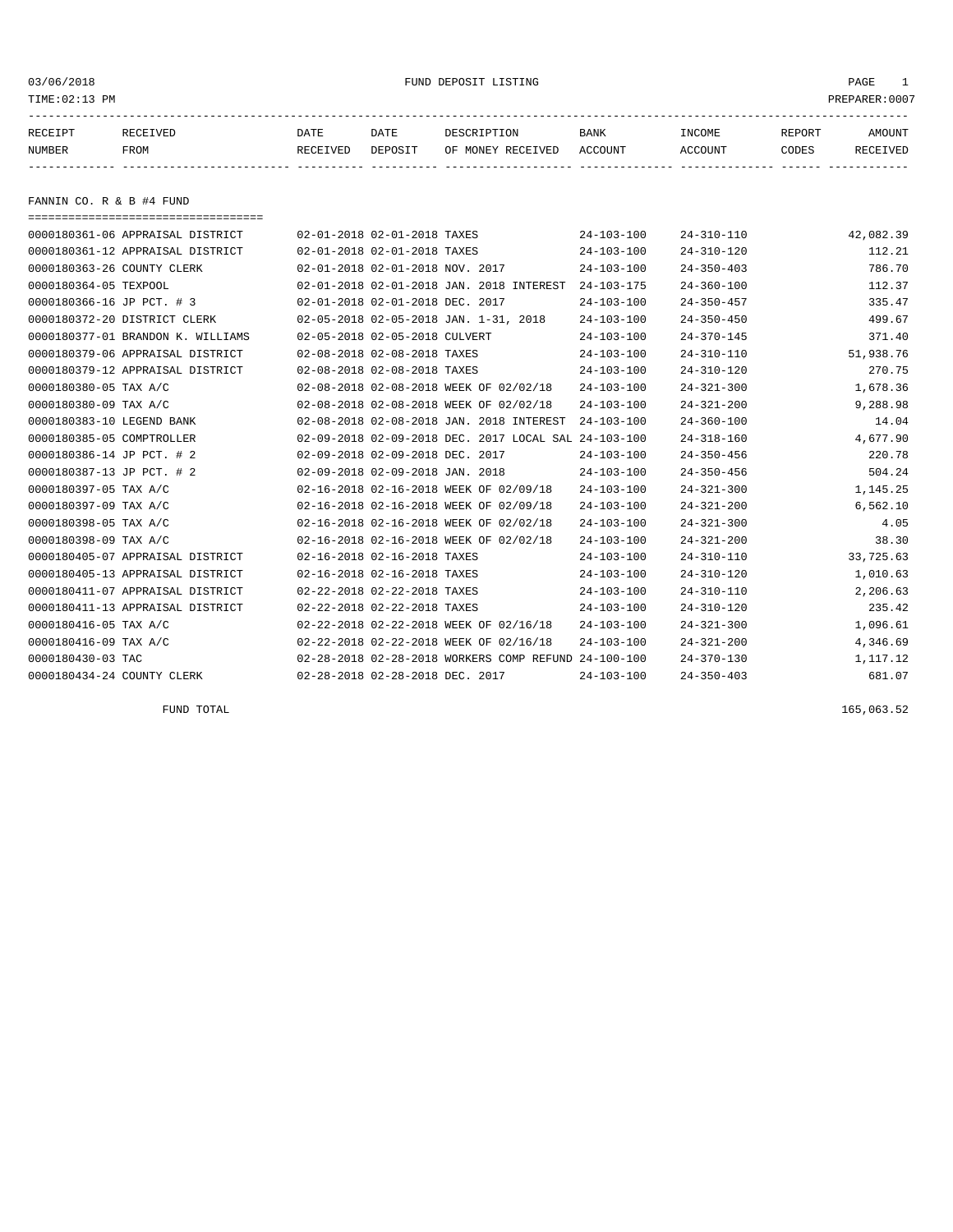TIME:02:13 PM PREPARER:0007 ----------------------------------------------------------------------------------------------------------------------------------- RECEIPT RECEIVED DATE DATE DESCRIPTION BANK INCOME REPORT AMOUNT NUMBER FROM RECEIVED DEPOSIT OF MONEY RECEIVED ACCOUNT ACCOUNT CODES RECEIVED ------------- ------------------------- ---------- ---------- ------------------- -------------- -------------- ------ ------------

J.P.#1 JUST.CT.TECHNOLOGY

===================================

| 0000180383-11 LEGEND BANK | 02-08-2018 02-08-2018 JAN, 2018 INTEREST 26-103-100 |  |  | $26 - 360 - 100$ | 79 |
|---------------------------|-----------------------------------------------------|--|--|------------------|----|
|                           |                                                     |  |  |                  |    |

FUND TOTAL 2.79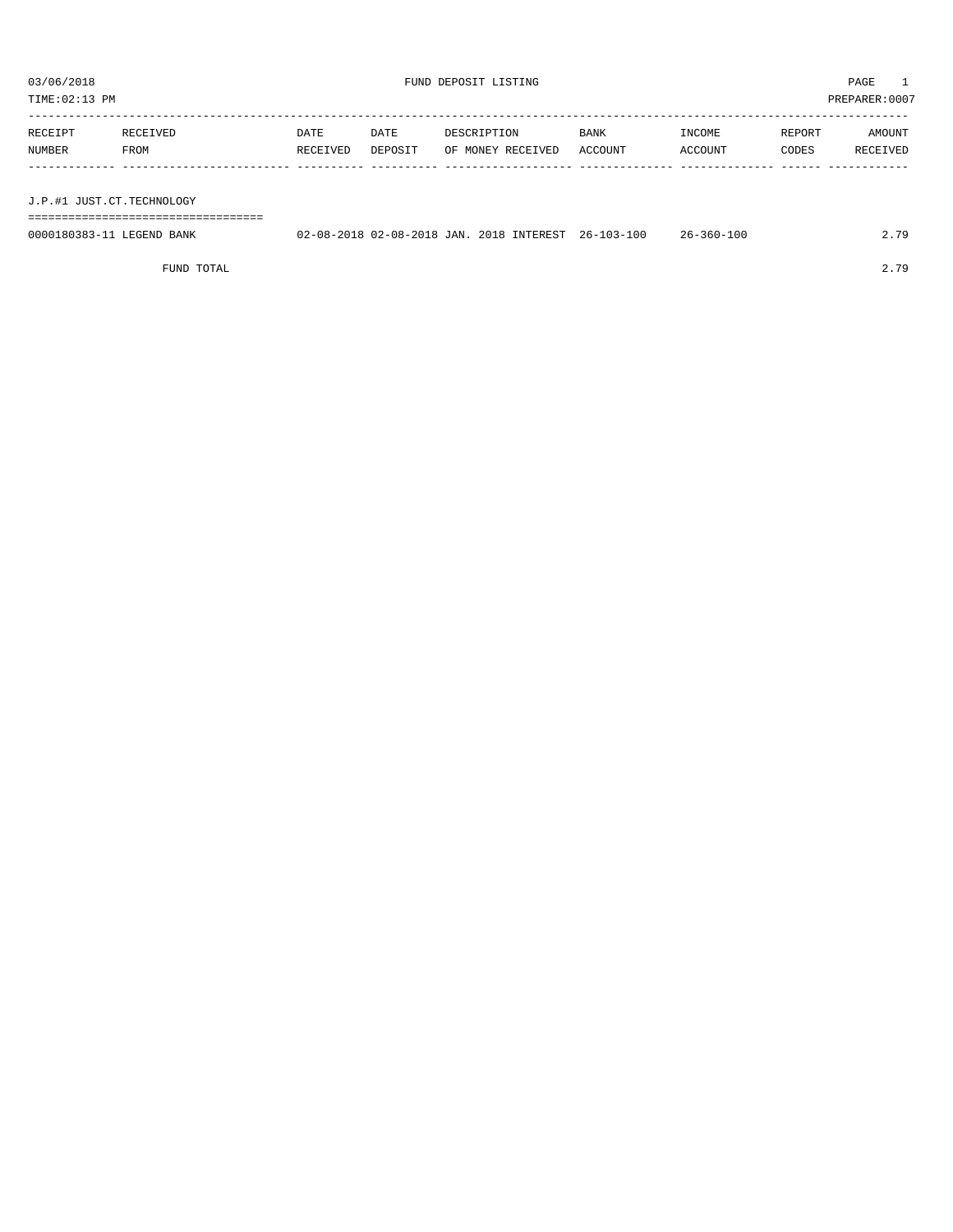| . | `n |  | $\Lambda N^{\tau}$ | . |  |
|---|----|--|--------------------|---|--|

| RECEIPT                   | RECEIVED | DATE     | DATE    | DESCRIPTION       | BANK    | INCOME  | REPORT | AMOUNT   |
|---------------------------|----------|----------|---------|-------------------|---------|---------|--------|----------|
| NUMBER                    | FROM     | RECEIVED | DEPOSIT | OF MONEY RECEIVED | ACCOUNT | ACCOUNT | CODES  | RECEIVED |
|                           |          |          |         |                   |         |         |        |          |
|                           |          |          |         |                   |         |         |        |          |
| J.P.#2 JUST.CT.TECHNOLOGY |          |          |         |                   |         |         |        |          |
|                           |          |          |         |                   |         |         |        |          |

| 0000180383-12 LEGEND BANK |  | 02-08-2018 02-08-2018 JAN. 2018 INTEREST 27-103-100 |                  | $27 - 360 - 100$ | 0.58   |
|---------------------------|--|-----------------------------------------------------|------------------|------------------|--------|
| 0000180386-10 JP PCT. # 2 |  | 02-09-2018 02-09-2018 DEC. 2017                     | $27 - 103 - 100$ | 27–370–456       | 85.92  |
| 0000180387-09 JP PCT. # 2 |  | 02-09-2018 02-09-2018 JAN. 2018                     | 27-103-100       | $27 - 370 - 456$ | 152.32 |

FUND TOTAL 238.82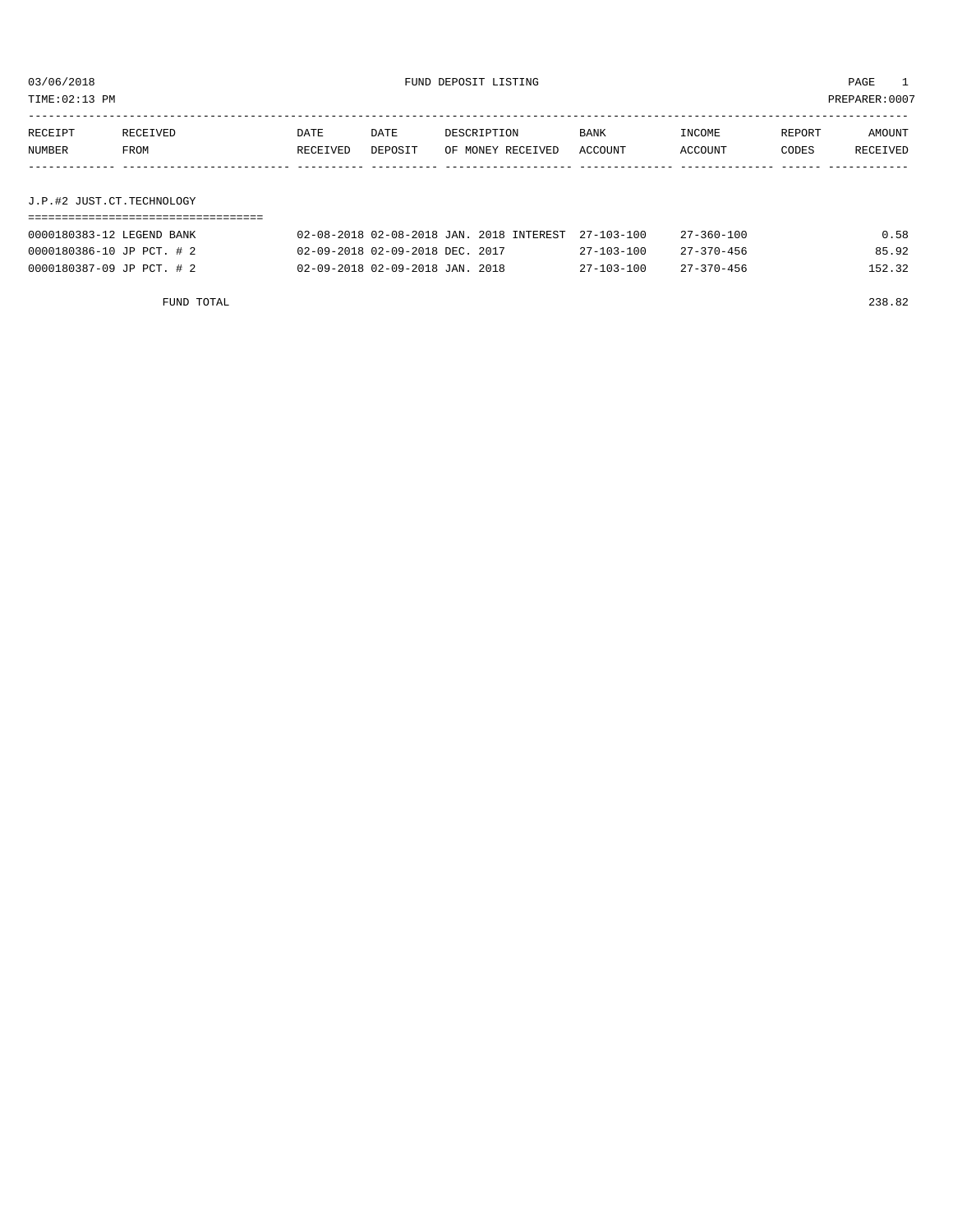| TIME:02:13 PM             |                                    |          |                                          |                   |  |                  |                  |        | PREPARER: 0007 |  |
|---------------------------|------------------------------------|----------|------------------------------------------|-------------------|--|------------------|------------------|--------|----------------|--|
| RECEIPT                   | RECEIVED                           | DATE     | DATE                                     | DESCRIPTION       |  | <b>BANK</b>      | INCOME           | REPORT | AMOUNT         |  |
| NUMBER                    | <b>FROM</b>                        | RECEIVED | DEPOSIT                                  | OF MONEY RECEIVED |  | ACCOUNT          | ACCOUNT          | CODES  | RECEIVED       |  |
|                           |                                    |          |                                          |                   |  |                  |                  |        |                |  |
| J.P.#3 JUST.CT.TECHNOLOGY |                                    |          |                                          |                   |  |                  |                  |        |                |  |
| 0000180366-12 JP PCT. # 3 | ,,,,,,,,,,,,,,,,,,,,,,,,,,,,,,,,,, |          | 02-01-2018 02-01-2018 DEC. 2017          |                   |  | $28 - 103 - 100$ | $28 - 370 - 456$ |        | 84.49          |  |
| 0000180383-13 LEGEND BANK |                                    |          | 02-08-2018 02-08-2018 JAN. 2018 INTEREST |                   |  | $28 - 103 - 100$ | $28 - 360 - 100$ |        | 0.29           |  |
|                           |                                    |          |                                          |                   |  |                  |                  |        |                |  |

FUND TOTAL 84.78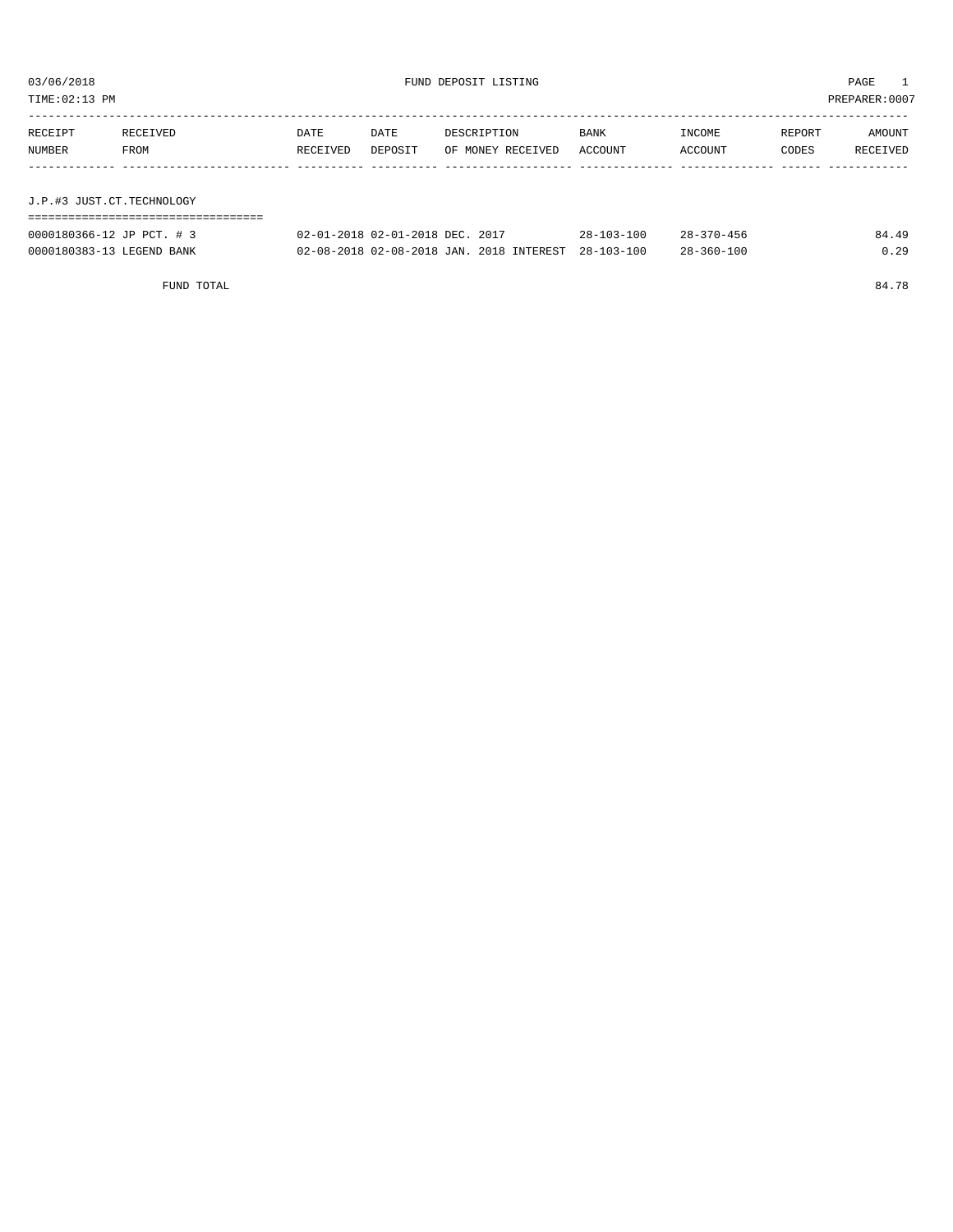| TIME: 02:13 PM |                              |          |         |                                       |                  |                  |        | PREPARER:0007 |
|----------------|------------------------------|----------|---------|---------------------------------------|------------------|------------------|--------|---------------|
|                |                              |          |         |                                       |                  |                  |        |               |
| RECEIPT        | RECEIVED                     | DATE     | DATE    | DESCRIPTION                           | BANK             | INCOME           | REPORT | AMOUNT        |
| NUMBER         | FROM                         | RECEIVED | DEPOSIT | OF MONEY RECEIVED                     | ACCOUNT          | ACCOUNT          | CODES  | RECEIVED      |
|                |                              |          |         |                                       |                  |                  |        |               |
|                |                              |          |         |                                       |                  |                  |        |               |
|                | DISTRICT CT.RECORDS ARCHIVE  |          |         |                                       |                  |                  |        |               |
|                |                              |          |         |                                       |                  |                  |        |               |
|                | 0000180372-15 DISTRICT CLERK |          |         | 02-05-2018 02-05-2018 JAN. 1-31, 2018 | $34 - 103 - 100$ | $34 - 370 - 450$ |        | 273.79        |

0000180383-14 LEGEND BANK 02-08-2018 02-08-2018 JAN. 2018 INTEREST 34-103-100 34-360-100 1.47

FUND TOTAL 275.26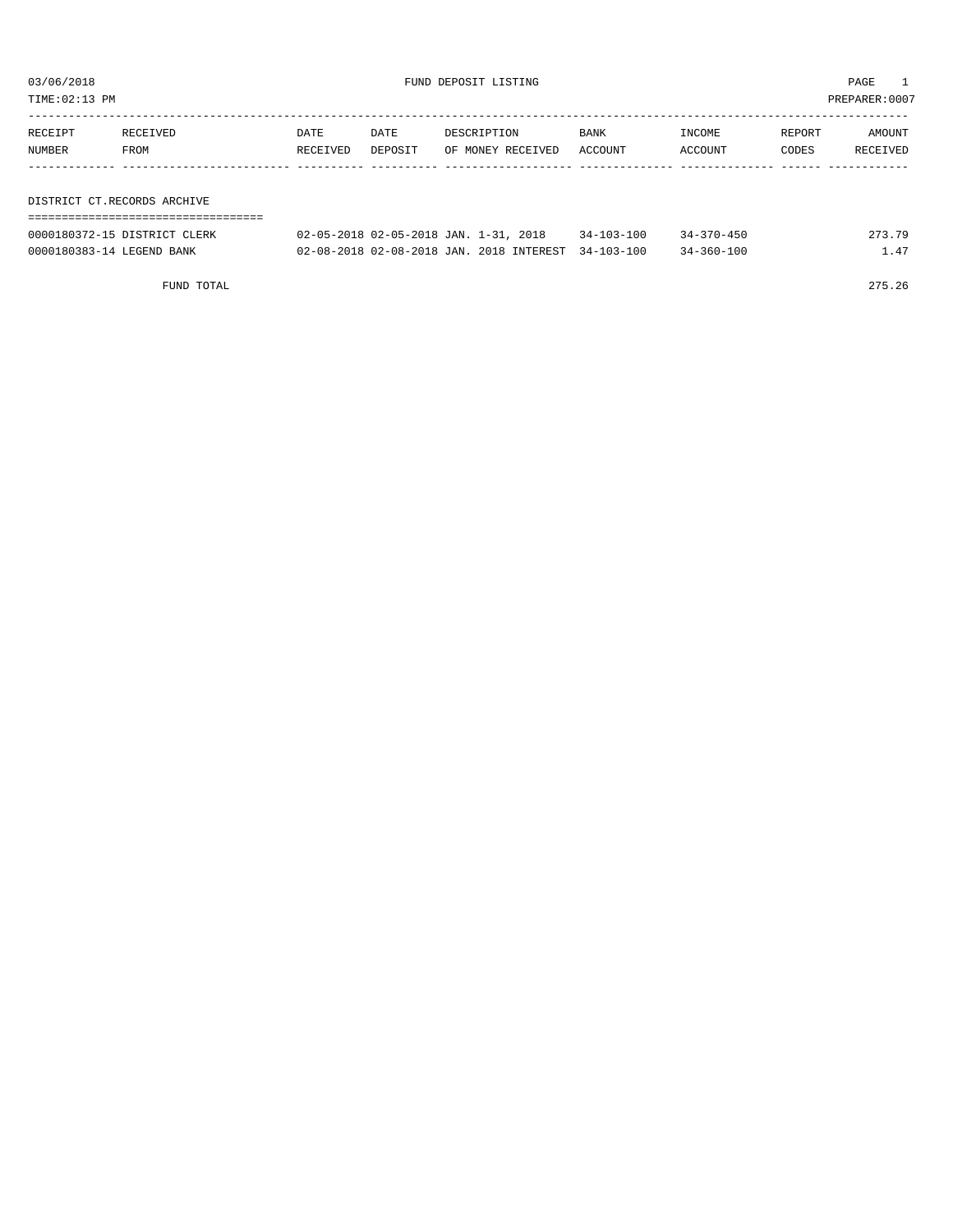TIME:02:13 PM PREPARER:0007

| RECEIPT | RECEIVED    | DATE     | DATE    | DESCRIPTION       | <b>BANK</b> | INCOME         | REPORT | AMOUNT          |
|---------|-------------|----------|---------|-------------------|-------------|----------------|--------|-----------------|
| NUMBER  | <b>FROM</b> | RECEIVED | DEPOSIT | OF MONEY RECEIVED | ACCOUNT     | <b>ACCOUNT</b> | CODES  | <b>RECEIVED</b> |
|         |             |          |         |                   |             |                |        |                 |

#### LAW LIBRARY FUND

| 0000180363-22 COUNTY CLERK   | 02-01-2018 02-01-2018 NOV. 2017                     | 35-103-100       | $35 - 340 - 403$ | 280.00 |
|------------------------------|-----------------------------------------------------|------------------|------------------|--------|
| 0000180372-16 DISTRICT CLERK | 02-05-2018 02-05-2018 JAN. 1-31, 2018               | $35 - 103 - 100$ | $35 - 340 - 450$ | 735.96 |
| 0000180383-15 LEGEND BANK    | 02-08-2018 02-08-2018 JAN. 2018 INTEREST 35-103-100 |                  | $35 - 360 - 100$ | 8.93   |
| 0000180434-20 COUNTY CLERK   | 02-28-2018 02-28-2018 DEC. 2017                     | $35 - 103 - 100$ | $35 - 340 - 403$ | 420.14 |

FUND TOTAL  $1,445.03$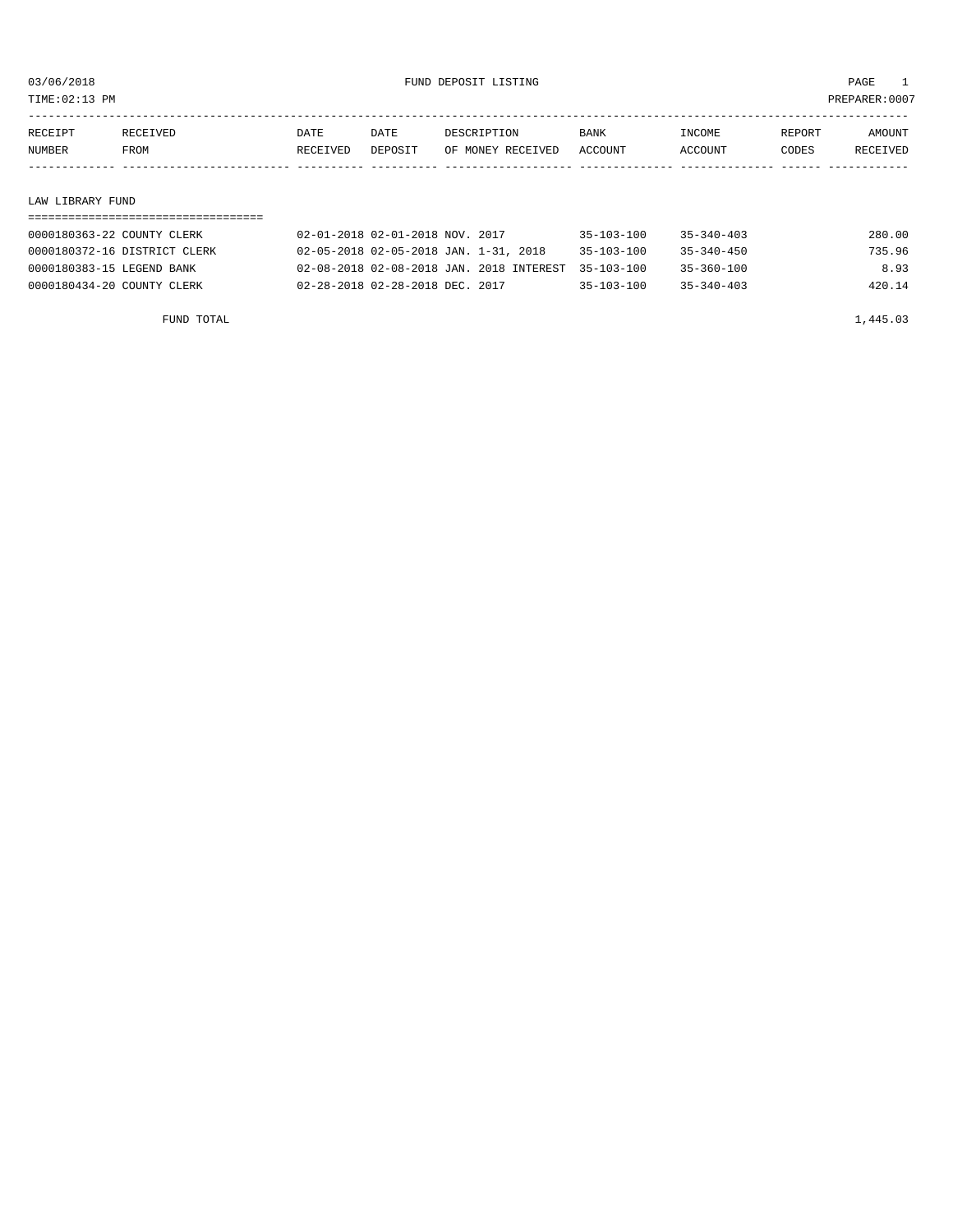| TIME: 02:13 PM        |          |          |         |                   |             |         |        | PREPARER:0007 |  |  |
|-----------------------|----------|----------|---------|-------------------|-------------|---------|--------|---------------|--|--|
|                       |          |          |         |                   |             |         |        |               |  |  |
| RECEIPT               | RECEIVED | DATE     | DATE    | DESCRIPTION       | <b>BANK</b> | INCOME  | REPORT | AMOUNT        |  |  |
| NUMBER                | FROM     | RECEIVED | DEPOSIT | OF MONEY RECEIVED | ACCOUNT     | ACCOUNT | CODES  | RECEIVED      |  |  |
|                       |          |          |         |                   |             |         |        |               |  |  |
|                       |          |          |         |                   |             |         |        |               |  |  |
| D.A. FEE ACCOUNT FUND |          |          |         |                   |             |         |        |               |  |  |
|                       |          |          |         |                   |             |         |        |               |  |  |

| 0000180368-01 CRIMINAL DISTRICT ATTORNE 02-02-2018 02-02-2018 CHECK FEES |                                                     | $36 - 103 - 136$ | $36 - 340 - 475$ | 227.20 |
|--------------------------------------------------------------------------|-----------------------------------------------------|------------------|------------------|--------|
| 0000180383-23 LEGEND BANK                                                | 02-08-2018 02-08-2018 JAN. 2018 INTEREST 36-103-136 |                  | $36 - 360 - 100$ | 0.07   |
| 0000180383-24 LEGEND BANK                                                | 02-08-2018 02-08-2018 JAN. 2018 INTEREST 36-103-236 |                  | $36 - 360 - 236$ | 0.14   |
| 0000180389-01 FANNIN COUNTY CSCD                                         | 02-13-2018 02-13-2018 BLOOD DRAWS                   | $36 - 103 - 136$ | 36-370-130       | 145.49 |
| 0000180410-01 COUNTY CLERK                                               | 02-21-2018 02-21-2018 BLOOD DRAW                    | $36 - 103 - 136$ | $36 - 370 - 130$ | 8.00   |
|                                                                          |                                                     |                  |                  |        |

FUND TOTAL 380.90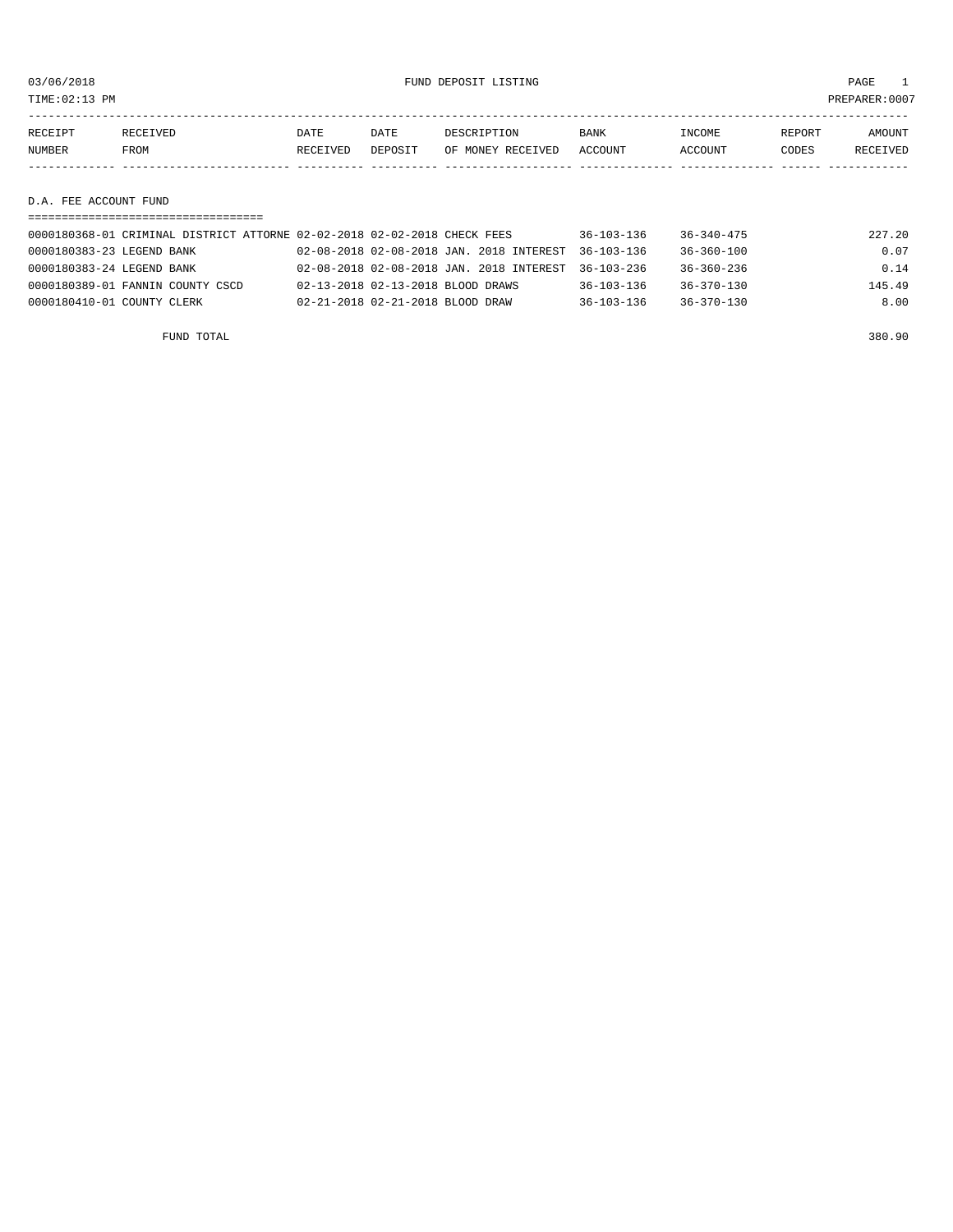PREPARER:0007

| 03/06/2018<br>TIME: 02:13 PM |                  | FUND DEPOSIT LISTING |                 |                                  |                        | PAGE<br>1<br>PREPARER: 0007 |                 |                           |
|------------------------------|------------------|----------------------|-----------------|----------------------------------|------------------------|-----------------------------|-----------------|---------------------------|
| RECEIPT<br>NUMBER            | RECEIVED<br>FROM | DATE<br>RECEIVED     | DATE<br>DEPOSIT | DESCRIPTION<br>OF MONEY RECEIVED | <b>BANK</b><br>ACCOUNT | INCOME<br>ACCOUNT           | REPORT<br>CODES | AMOUNT<br><b>RECEIVED</b> |
| CONTRABAND SEIZURE           |                  |                      |                 |                                  |                        |                             |                 |                           |

===================================

| 0000180383-25 LEGEND BANK | 02-08-2018 02-08-2018 JAN. 2018 INTEREST 37-103-137 |  | $37 - 360 - 100$ | 0.05 |
|---------------------------|-----------------------------------------------------|--|------------------|------|
|                           |                                                     |  |                  |      |

FUND TOTAL 0.05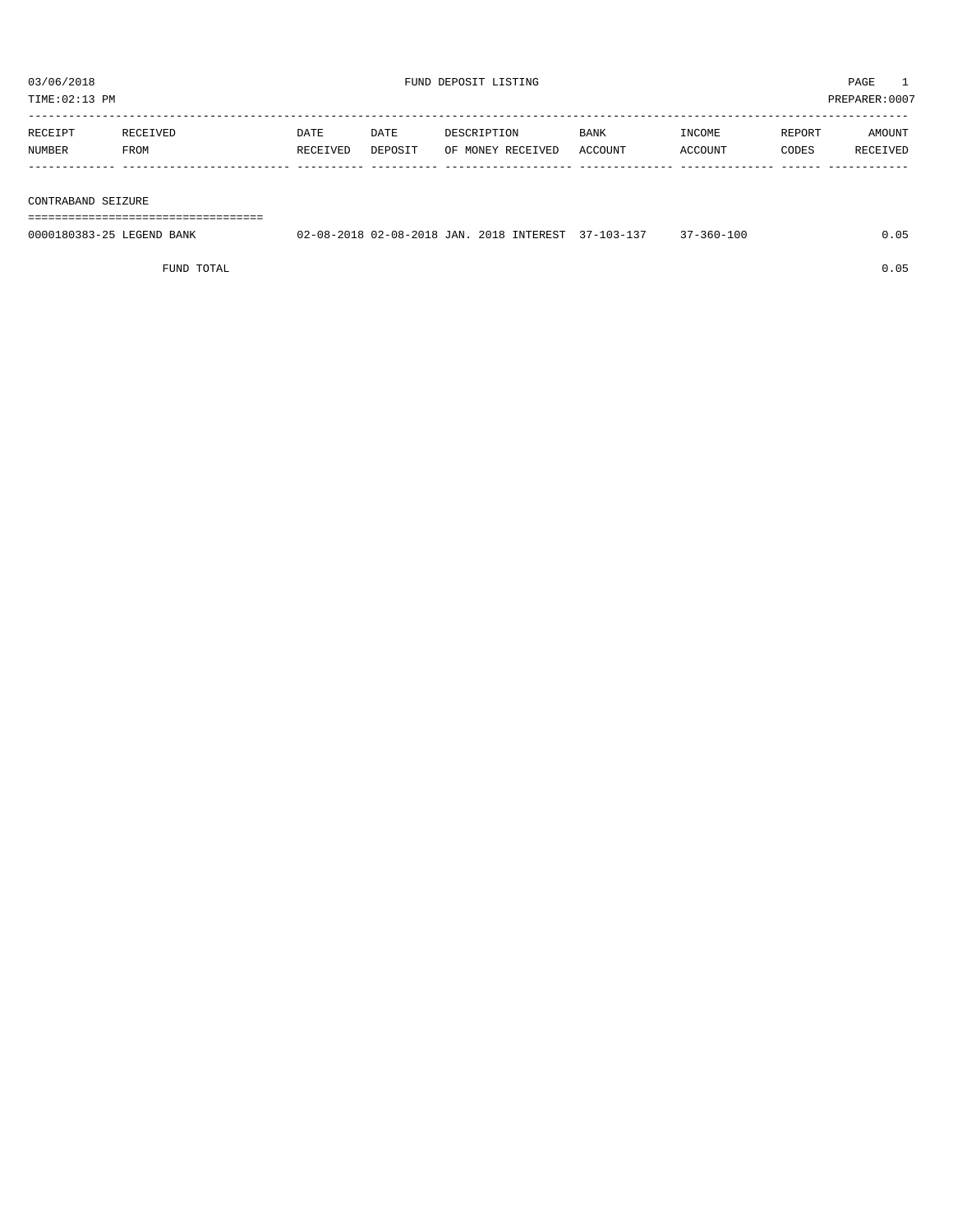TIME:02:13 PM PREPARER:0007

| RECEIPT        | RECEIVED | DATE     | <b>DATE</b> | DESCRIPTION       | BANK    | INCOME  | REPORT | AMOUNT   |
|----------------|----------|----------|-------------|-------------------|---------|---------|--------|----------|
| NUMBER         | FROM     | RECEIVED | DEPOSIT     | OF MONEY RECEIVED | ACCOUNT | ACCOUNT | CODES  | RECEIVED |
|                |          |          |             |                   |         |         |        |          |
|                |          |          |             |                   |         |         |        |          |
| ______________ |          |          |             |                   |         |         |        |          |

IHC CO-OP GIN

# ===================================

| 0000180364-06 TEXPOOL     | 02-01-2018 02-01-2018 JAN. 2018 INTEREST 38-103-175 |  | $38 - 360 - 100$ |  |
|---------------------------|-----------------------------------------------------|--|------------------|--|
| 0000180383-16 LEGEND BANK | 02-08-2018 02-08-2018 JAN. 2018 INTEREST 38-103-100 |  | $38 - 360 - 100$ |  |

FUND TOTAL 20.29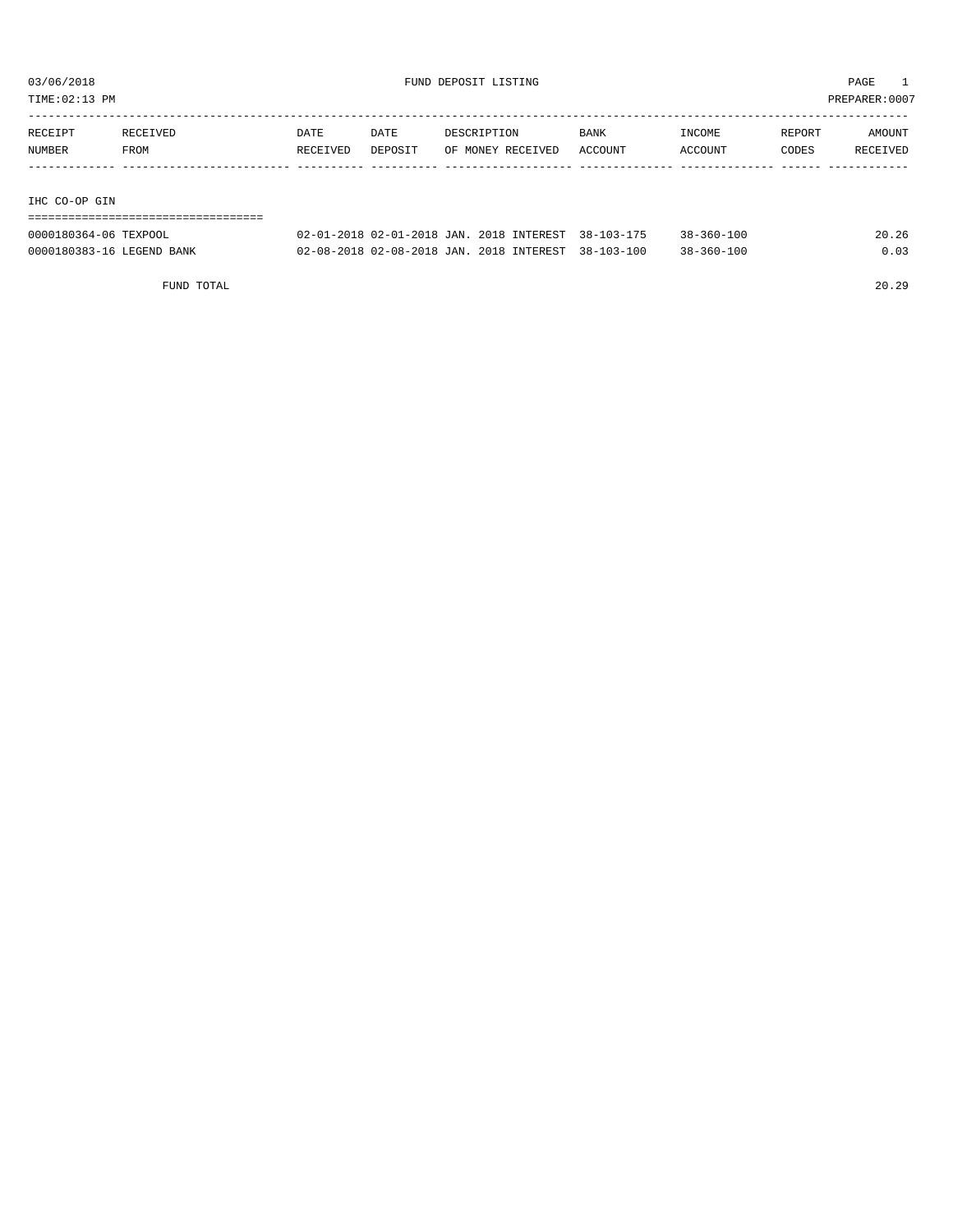TIME:02:13 PM PREPARER:0007

| RECEIPT | RECEIVED | DATE     | DATE    | DESCRIPTION       | BANK    | INCOME  | REPORT | AMOUNT   |
|---------|----------|----------|---------|-------------------|---------|---------|--------|----------|
| NUMBER  | FROM     | RECEIVED | DEPOSIT | OF MONEY RECEIVED | ACCOUNT | ACCOUNT | CODES  | RECEIVED |
|         |          |          |         |                   |         |         |        |          |
|         |          |          |         |                   |         |         |        |          |

IHC B.R. COOPER

| ====================================== |                                                     |  |                  |      |
|----------------------------------------|-----------------------------------------------------|--|------------------|------|
| 0000180364-07 TEXPOOL                  | 02-01-2018 02-01-2018 JAN. 2018 INTEREST 39-103-175 |  | $39 - 360 - 100$ | 6.76 |
| 0000180383-17 LEGEND BANK              | 02-08-2018 02-08-2018 JAN. 2018 INTEREST 39-103-100 |  | $39 - 360 - 100$ | 0.73 |

FUND TOTAL 7.49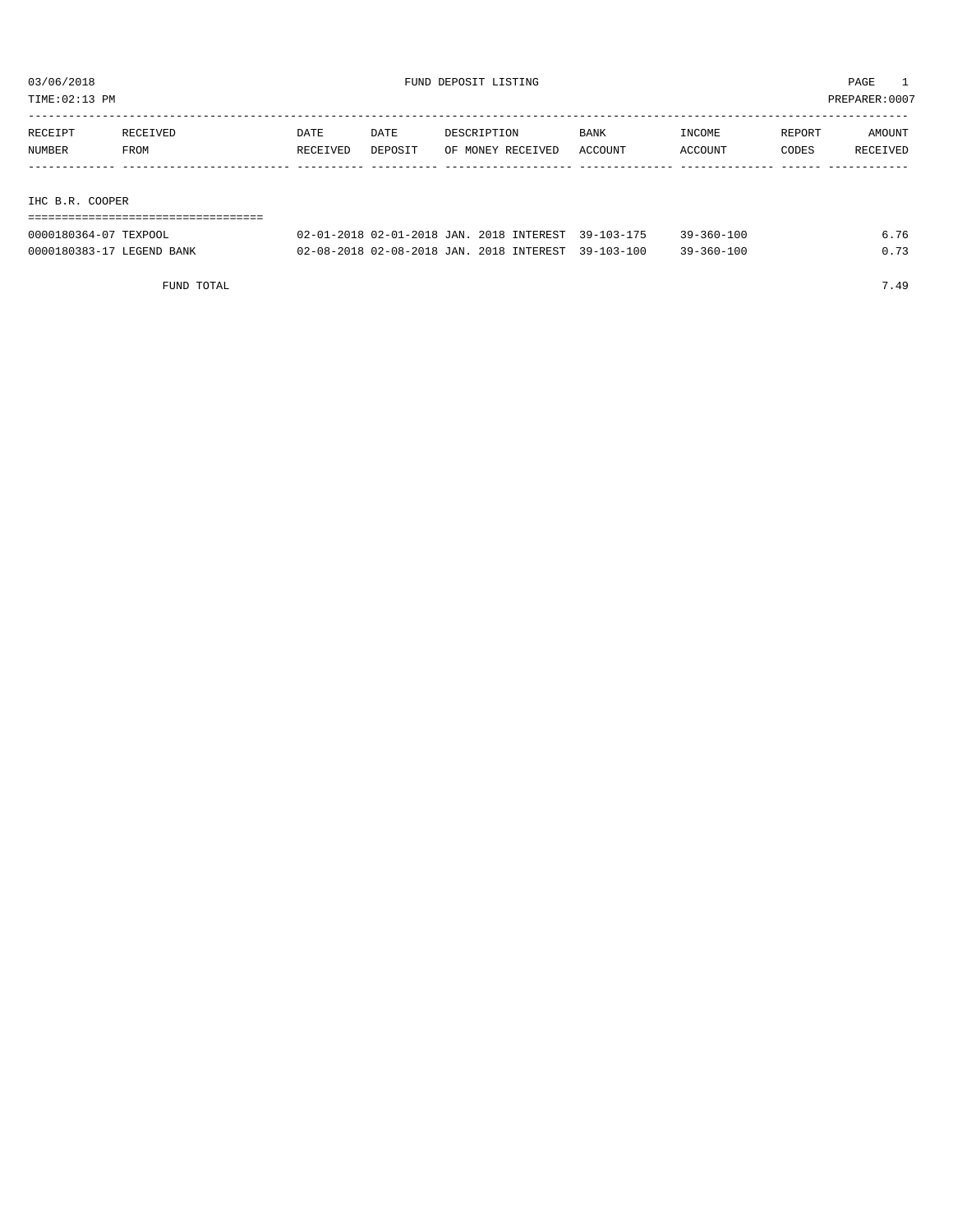TIME:02:13 PM PREPARER:0007

| RECEIPT | <b>RECEIVED</b> | DATE     | <b>DATE</b> | DESCRIPTION       | <b>BANK</b> | <b>INCOME</b>  | REPORT | AMOUNT          |
|---------|-----------------|----------|-------------|-------------------|-------------|----------------|--------|-----------------|
| NUMBER  | <b>FROM</b>     | RECEIVED | DEPOSIT     | OF MONEY RECEIVED | ACCOUNT     | <b>ACCOUNT</b> | CODES  | <b>RECEIVED</b> |
|         |                 |          |             |                   |             |                |        |                 |

### ELECTION EQUIPMENT FUND

| 0000180407-02 SECRETARY OF STATE | 02-20-2018 02-20-2018 FANNIN COUNTY REPUB 48-103-100 |  | $48 - 340 - 484$ | 127.50 |
|----------------------------------|------------------------------------------------------|--|------------------|--------|
| 0000180407-04 SECRETARY OF STATE | 02-20-2018 02-20-2018 FANNIN COUNTY REPUB 48-103-100 |  | $48 - 340 - 403$ | 56.25  |
| 0000180421-02 SECRETARY OF STATE | 02-23-2018 02-23-2018 FANNIN COUNTY DEMOC 48-103-100 |  | $48 - 340 - 484$ | 127.50 |
| 0000180421-04 SECRETARY OF STATE | 02-23-2018 02-23-2018 FANNIN COUNTY DEMOC 48-103-100 |  | $48 - 340 - 403$ | 56.25  |

FUND TOTAL 367.50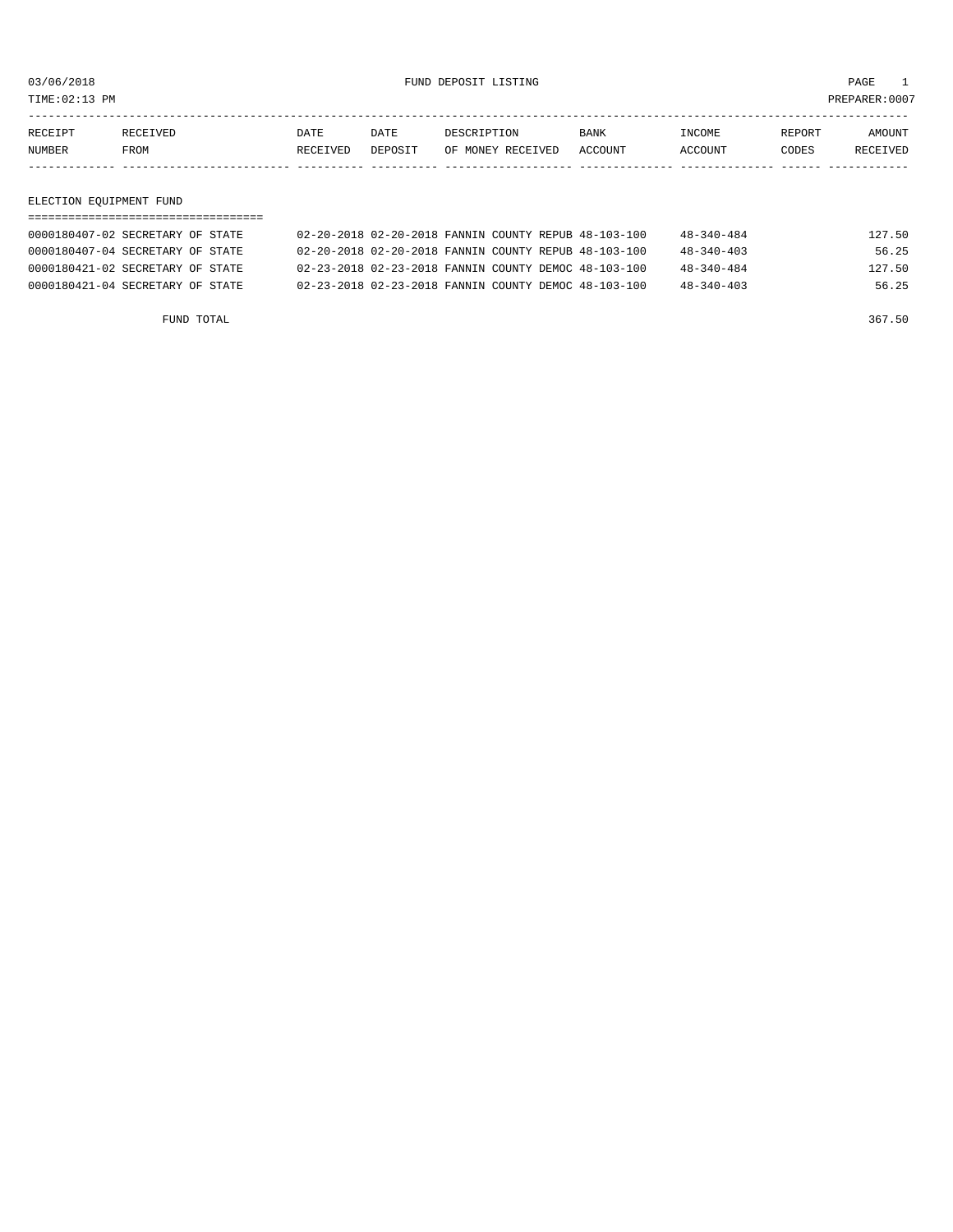TIME:02:13 PM PREPARER:0007

| RECEIPT | <b>RECEIVED</b> | DATE     | DATE    | DESCRIPTION       | <b>BANK</b> | INCOME         | REPORT | AMOUNT   |
|---------|-----------------|----------|---------|-------------------|-------------|----------------|--------|----------|
| NUMBER  | <b>FROM</b>     | RECEIVED | DEPOSIT | OF MONEY RECEIVED | ACCOUNT     | <b>ACCOUNT</b> | CODES  | RECEIVED |
|         |                 |          |         |                   |             |                |        |          |

INVESTIGATOR/LEOSE GRANT

===================================

| 0000180400-01<br>COMPTROLLER | -16-2018 02-16-2018 PEACE OFFICER ALLOC 49-103-100 | $49 - 330 - 475$ |  |
|------------------------------|----------------------------------------------------|------------------|--|
|                              |                                                    |                  |  |

FUND TOTAL 619.89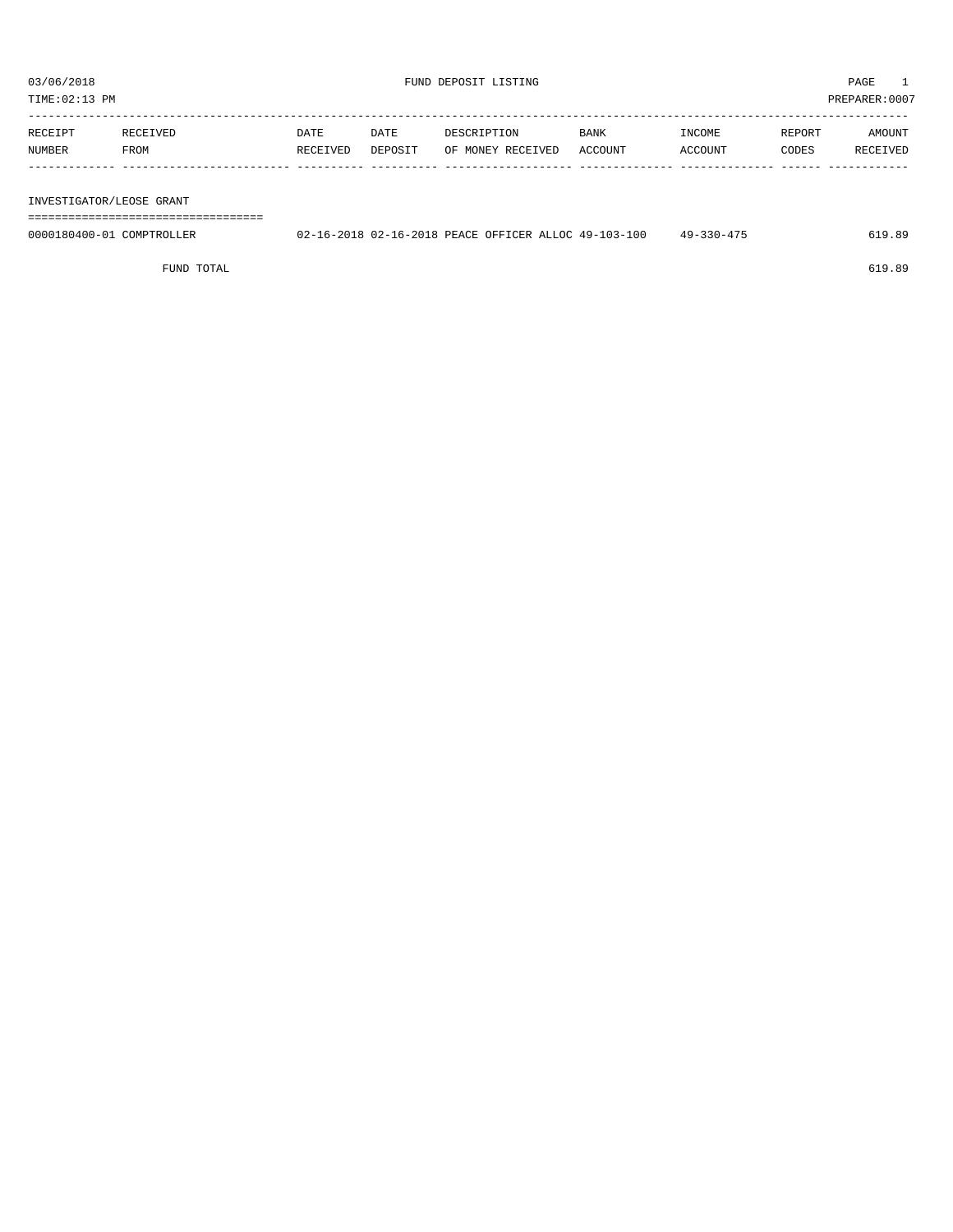| 03/06/2018<br>FUND DEPOSIT LISTING<br>TIME:02:13 PM |                  |                  |                                             |                                  |                  | PAGE<br>PREPARER: 0007 |                 |                    |
|-----------------------------------------------------|------------------|------------------|---------------------------------------------|----------------------------------|------------------|------------------------|-----------------|--------------------|
| RECEIPT<br>NUMBER                                   | RECEIVED<br>FROM | DATE<br>RECEIVED | DATE<br>DEPOSIT                             | DESCRIPTION<br>OF MONEY RECEIVED | BANK<br>ACCOUNT  | INCOME<br>ACCOUNT      | REPORT<br>CODES | AMOUNT<br>RECEIVED |
| CO.CLERK CO.& DIST.CT. TECHNOLOGY                   |                  |                  |                                             |                                  |                  |                        |                 |                    |
| 0000180363-27 COUNTY CLERK                          |                  |                  | $02 - 01 - 2018$ $02 - 01 - 2018$ NOV, 2017 |                                  | $51 - 103 - 100$ | $51 - 370 - 440$       |                 | 46.97              |

0000180434-25 COUNTY CLERK 02-28-2018 02-28-2018 DEC. 2017 51-103-100 51-370-440 63.92

FUND TOTAL 110.89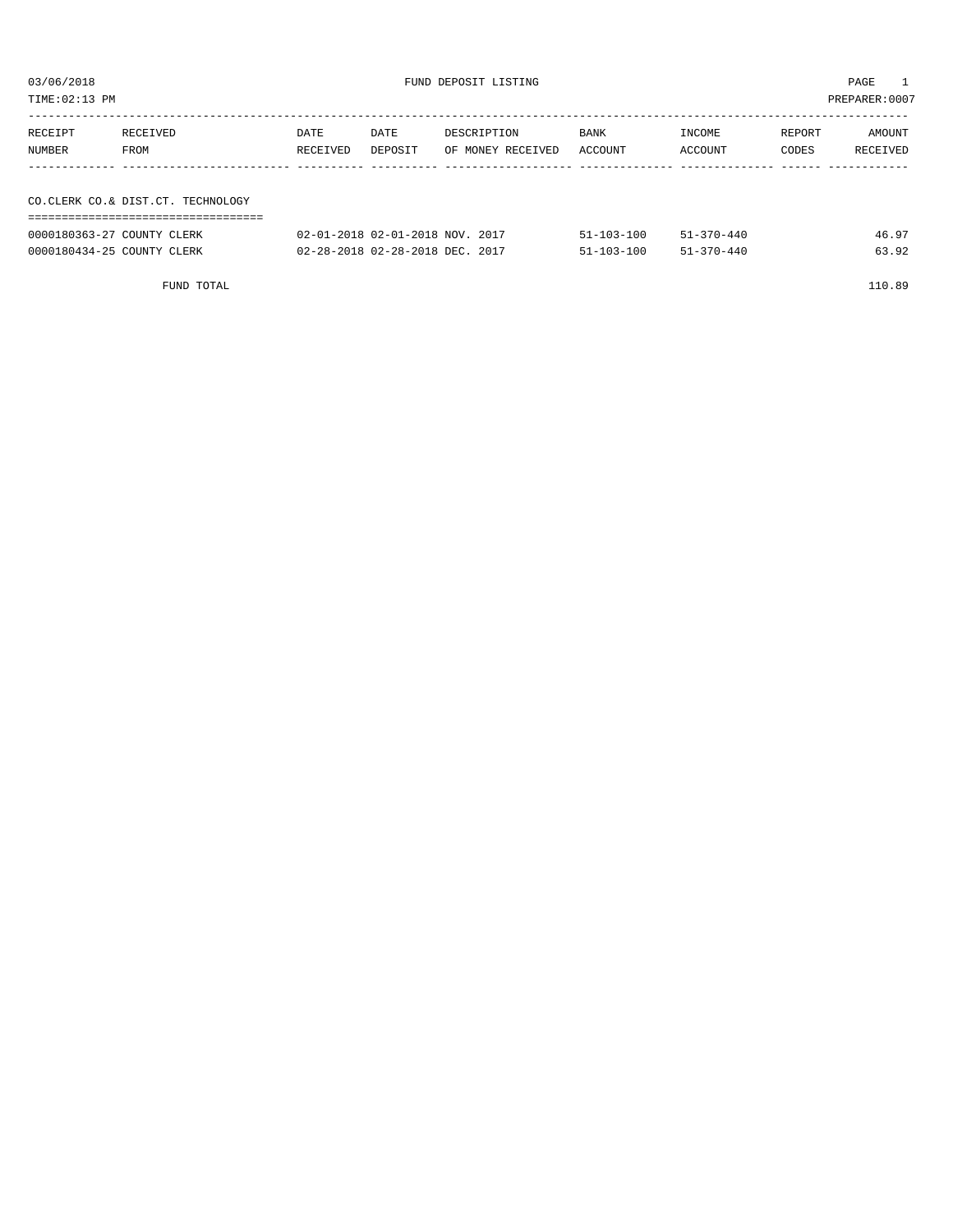03/06/2018 FUND DEPOSIT LISTING PAGE 1

| RECEIPT | RECEIVED                          | DATE     | DATE    | DESCRIPTION       | <b>BANK</b> | INCOME  | REPORT | AMOUNT   |
|---------|-----------------------------------|----------|---------|-------------------|-------------|---------|--------|----------|
| NUMBER  | FROM                              | RECEIVED | DEPOSIT | OF MONEY RECEIVED | ACCOUNT     | ACCOUNT | CODES  | RECEIVED |
|         |                                   |          |         |                   |             |         |        |          |
|         |                                   |          |         |                   |             |         |        |          |
|         | CO.CLK.COURT RECORDS PRESERVATION |          |         |                   |             |         |        |          |

# ===================================

| 0000180363-28 COUNTY CLERK |  | 02-01-2018 02-01-2018 NOV. 2017                     | 52-103-100       | $52 - 370 - 133$ | 80.00  |
|----------------------------|--|-----------------------------------------------------|------------------|------------------|--------|
| 0000180383-18 LEGEND BANK  |  | 02-08-2018 02-08-2018 JAN. 2018 INTEREST 52-103-100 |                  | $52 - 360 - 100$ | 0.73   |
| 0000180434-26 COUNTY CLERK |  | 02-28-2018 02-28-2018 DEC. 2017                     | $52 - 103 - 100$ | 52-370-133       | 120.00 |

FUND TOTAL 200.73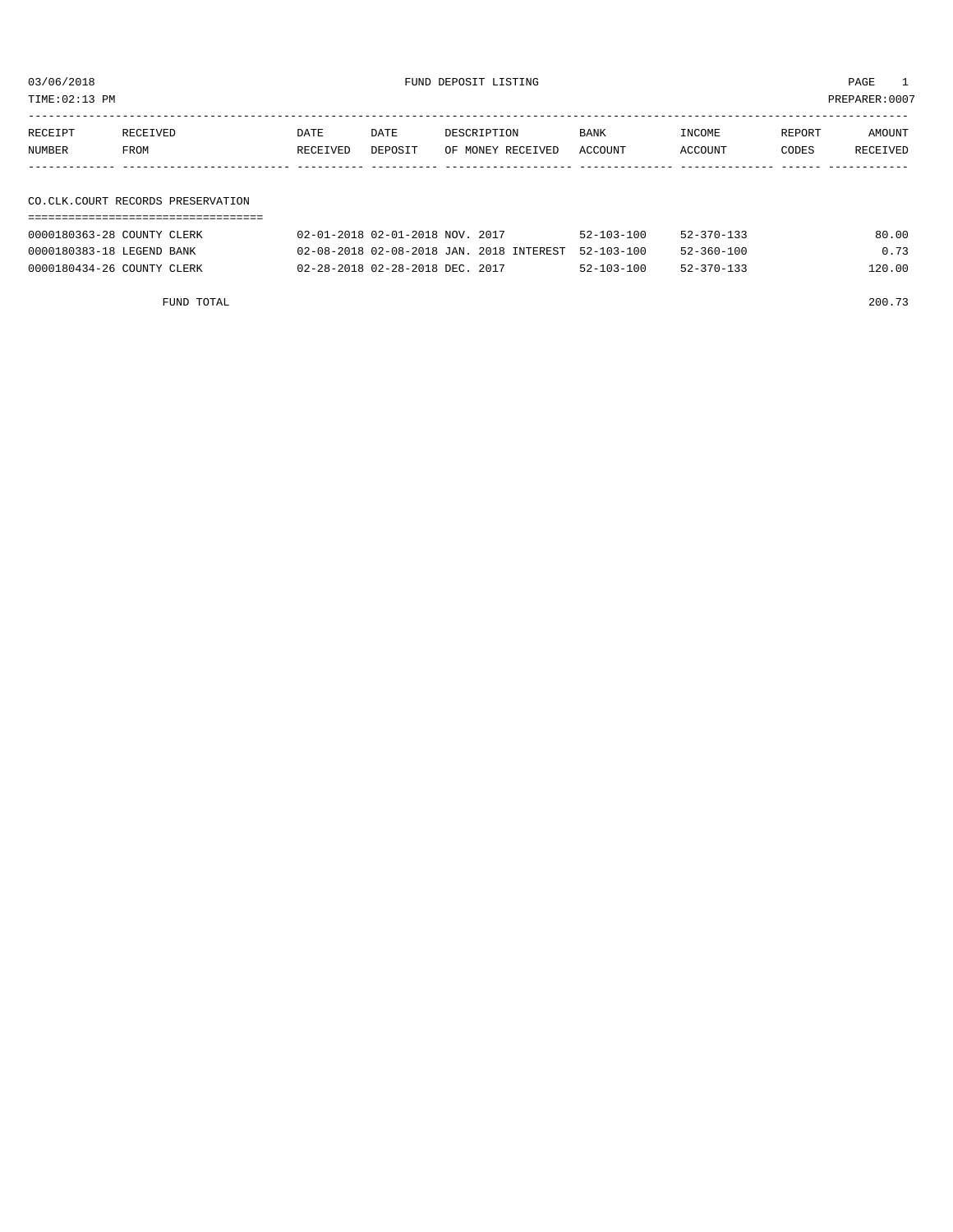| 03/06/2018<br>FUND DEPOSIT LISTING<br>TIME: 02:13 PM |                  |                  |                                             |                                  |                  |                          |                 | PAGE<br>PREPARER: 0007 |
|------------------------------------------------------|------------------|------------------|---------------------------------------------|----------------------------------|------------------|--------------------------|-----------------|------------------------|
| RECEIPT<br>NUMBER                                    | RECEIVED<br>FROM | DATE<br>RECEIVED | DATE<br>DEPOSIT                             | DESCRIPTION<br>OF MONEY RECEIVED | BANK<br>ACCOUNT  | <b>TNCOME</b><br>ACCOUNT | REPORT<br>CODES | AMOUNT<br>RECEIVED     |
| CO. CLERK RECORDS ARCHIVE                            |                  |                  |                                             |                                  |                  |                          |                 |                        |
| 0000180363-29 COUNTY CLERK                           |                  |                  | $02 - 01 - 2018$ $02 - 01 - 2018$ NOV, 2017 |                                  | $53 - 103 - 100$ | $53 - 370 - 133$         |                 | 6,280.00               |

0000180434-27 COUNTY CLERK 02-28-2018 02-28-2018 DEC. 2017 53-103-100 53-370-133 5,340.00

 $F$ UND TOTAL  $11,620.00$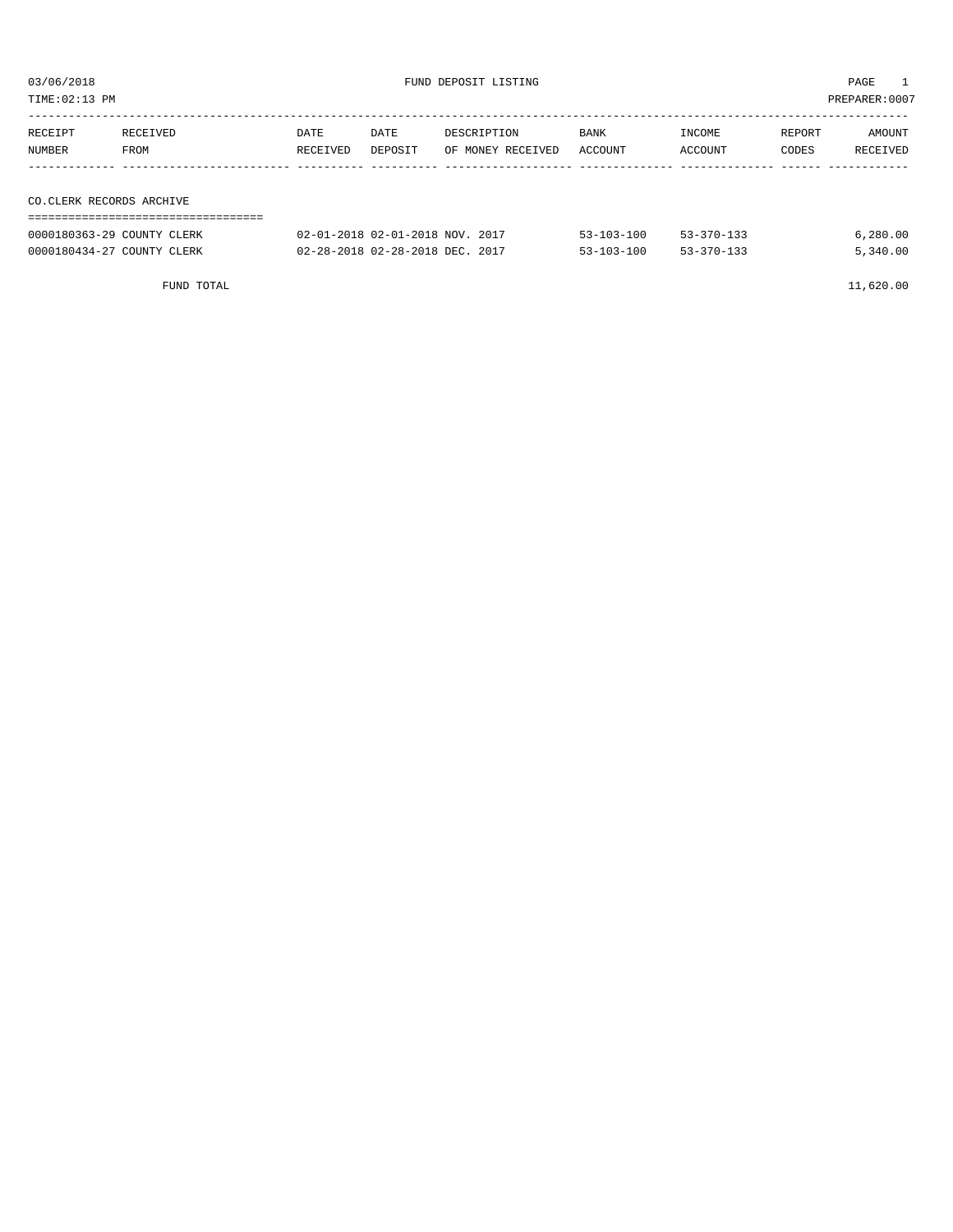| TIME:02:13 PM |                                |          |         |                   |         |         |        | PREPARER:0007 |
|---------------|--------------------------------|----------|---------|-------------------|---------|---------|--------|---------------|
| RECEIPT       | RECEIVED                       | DATE     | DATE    | DESCRIPTION       | BANK    | INCOME  | REPORT | AMOUNT        |
| NUMBER        | FROM                           | RECEIVED | DEPOSIT | OF MONEY RECEIVED | ACCOUNT | ACCOUNT | CODES  | RECEIVED      |
|               |                                |          |         |                   |         |         |        |               |
|               | F.C. LAW ENFORCEMENT EDUCATION |          |         |                   |         |         |        |               |
|               |                                |          |         |                   |         |         |        |               |

| 0000180401-01 COMPTROLLER | 02-16-2018 02-16-2018 PEACE OFFICER ALLOC 55-103-155 |  | $55 - 370 - 160$ | .841.91 |
|---------------------------|------------------------------------------------------|--|------------------|---------|
|                           |                                                      |  |                  |         |

FUND TOTAL  $1,841.91$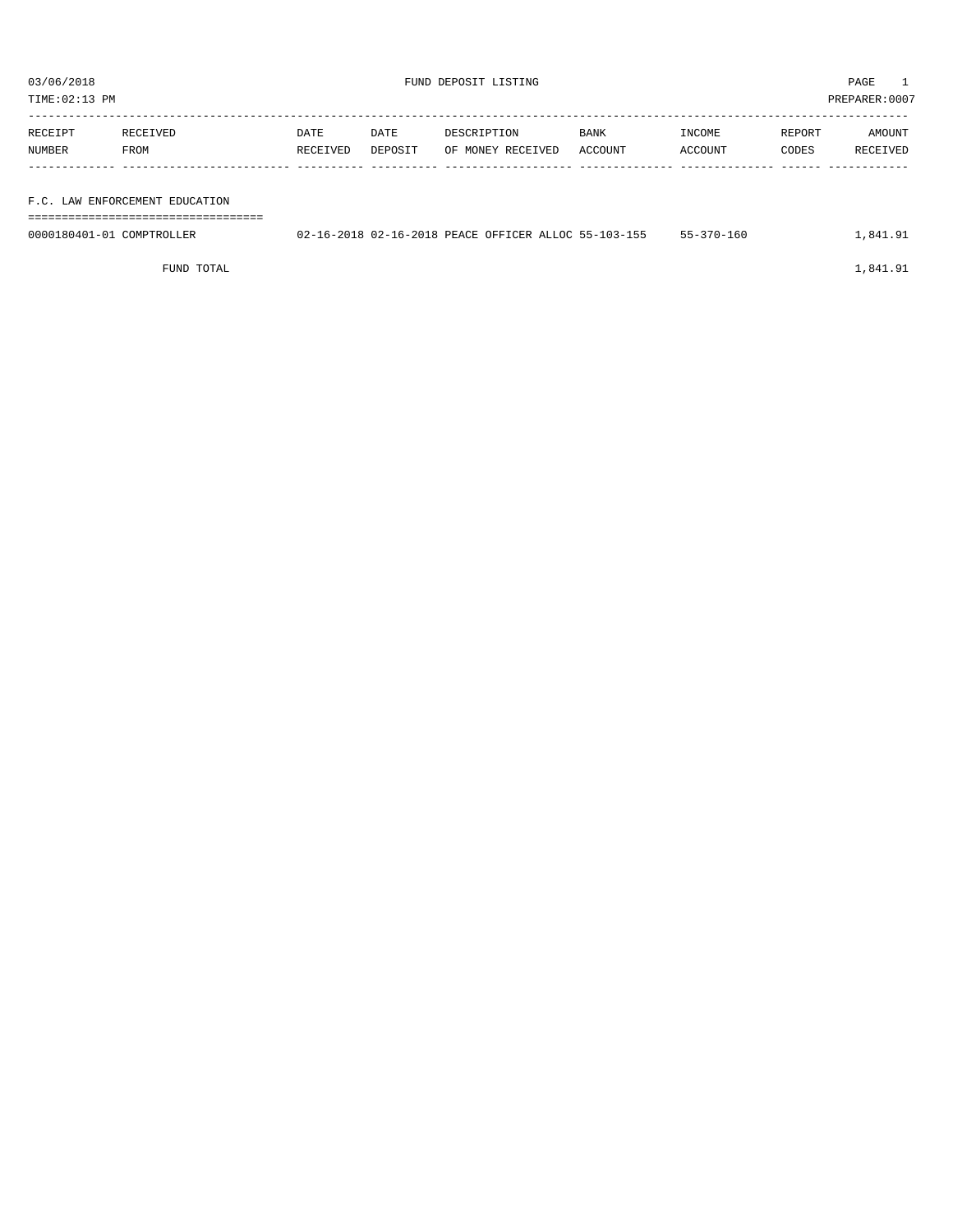TIME:02:13 PM PREPARER:0007

| RECEIPT                | RECEIVED | DATE     | DATE    | DESCRIPTION       | BANK    | INCOME  | REPORT | AMOUNT   |
|------------------------|----------|----------|---------|-------------------|---------|---------|--------|----------|
| NUMBER                 | FROM     | RECEIVED | DEPOSIT | OF MONEY RECEIVED | ACCOUNT | ACCOUNT | CODES  | RECEIVED |
|                        |          |          |         |                   |         |         |        |          |
|                        |          |          |         |                   |         |         |        |          |
| F C SHERIFF FORFEITURE |          |          |         |                   |         |         |        |          |

| 0000180383-26 LEGEND BANK | 02-08-2018 02-08-2018 JAN. 2018 INTEREST 56-103-156 |  | $56 - 360 - 100$ | 0.03 |
|---------------------------|-----------------------------------------------------|--|------------------|------|
| 0000180383-27 LEGEND BANK | 02-08-2018 02-08-2018 JAN. 2018 INTEREST 56-103-159 |  | $56 - 360 - 100$ | 4 15 |

FUND TOTAL 4.18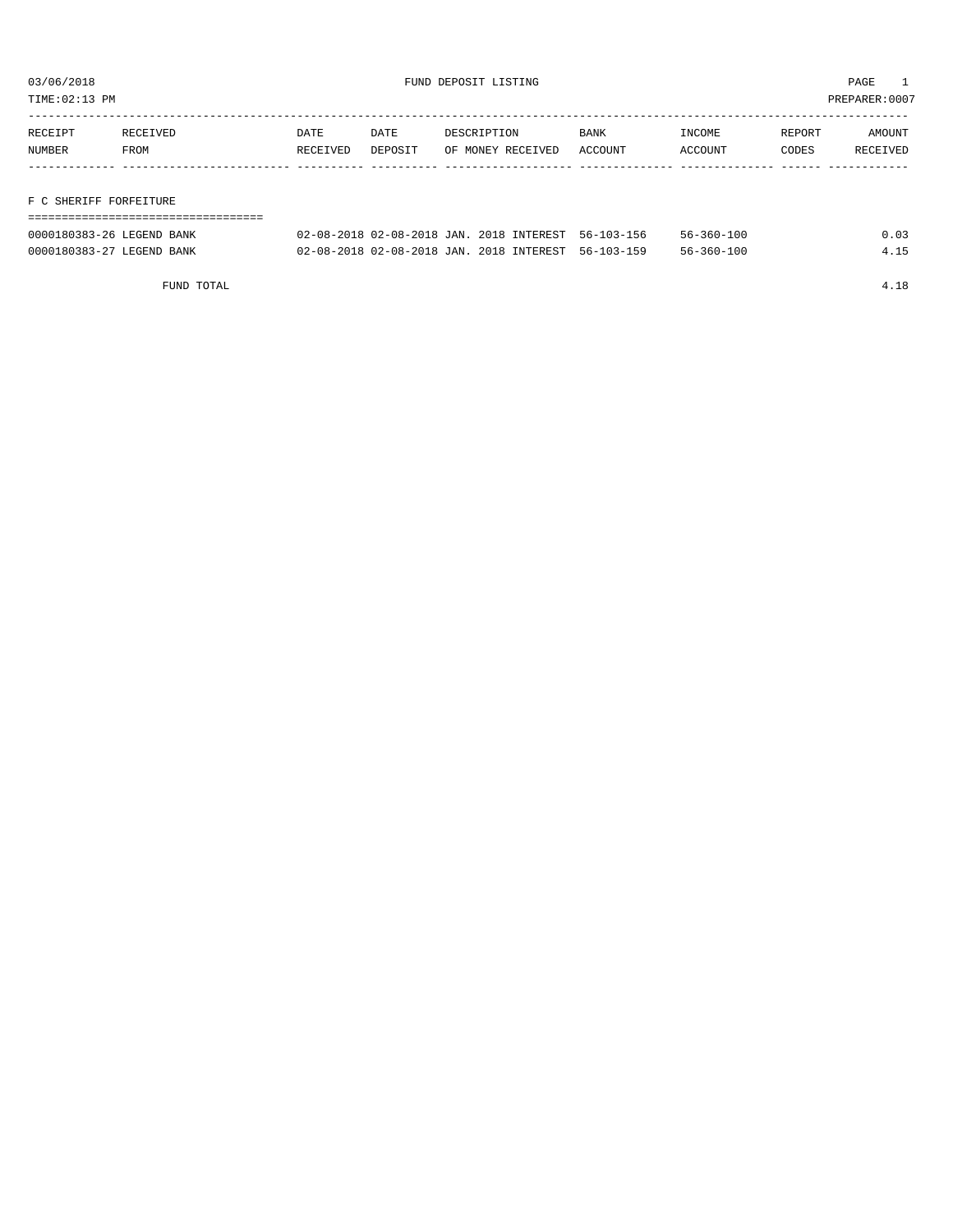TIME:02:13 PM PREPARER:0007

| RECEIPT            | RECEIVED | DATE     | DATE    | DESCRIPTION       | <b>BANK</b> | INCOME  | REPORT | AMOUNT   |
|--------------------|----------|----------|---------|-------------------|-------------|---------|--------|----------|
| NUMBER             | FROM     | RECEIVED | DEPOSIT | OF MONEY RECEIVED | ACCOUNT     | ACCOUNT | CODES  | RECEIVED |
|                    |          |          |         |                   |             |         |        |          |
|                    |          |          |         |                   |             |         |        |          |
| DRUG COURT PROGRAM |          |          |         |                   |             |         |        |          |

| 0000180363-30 COUNTY CLERK   | 02-01-2018 02-01-2018 NOV. 2017          | $59 - 103 - 100$ | $59 - 370 - 425$ | 205.88 |
|------------------------------|------------------------------------------|------------------|------------------|--------|
| 0000180372-23 DISTRICT CLERK | 02-05-2018 02-05-2018 JAN. 1-31, 2018    | $59 - 103 - 100$ | $59 - 370 - 425$ | 185.09 |
| 0000180383-19 LEGEND BANK    | 02-08-2018 02-08-2018 JAN. 2018 INTEREST | 59-103-100       | 59-360-100       | 1.98   |
| 0000180434-28 COUNTY CLERK   | 02-28-2018 02-28-2018 DEC. 2017          | $59 - 103 - 100$ | $59 - 370 - 425$ | 263.37 |

FUND TOTAL 656.32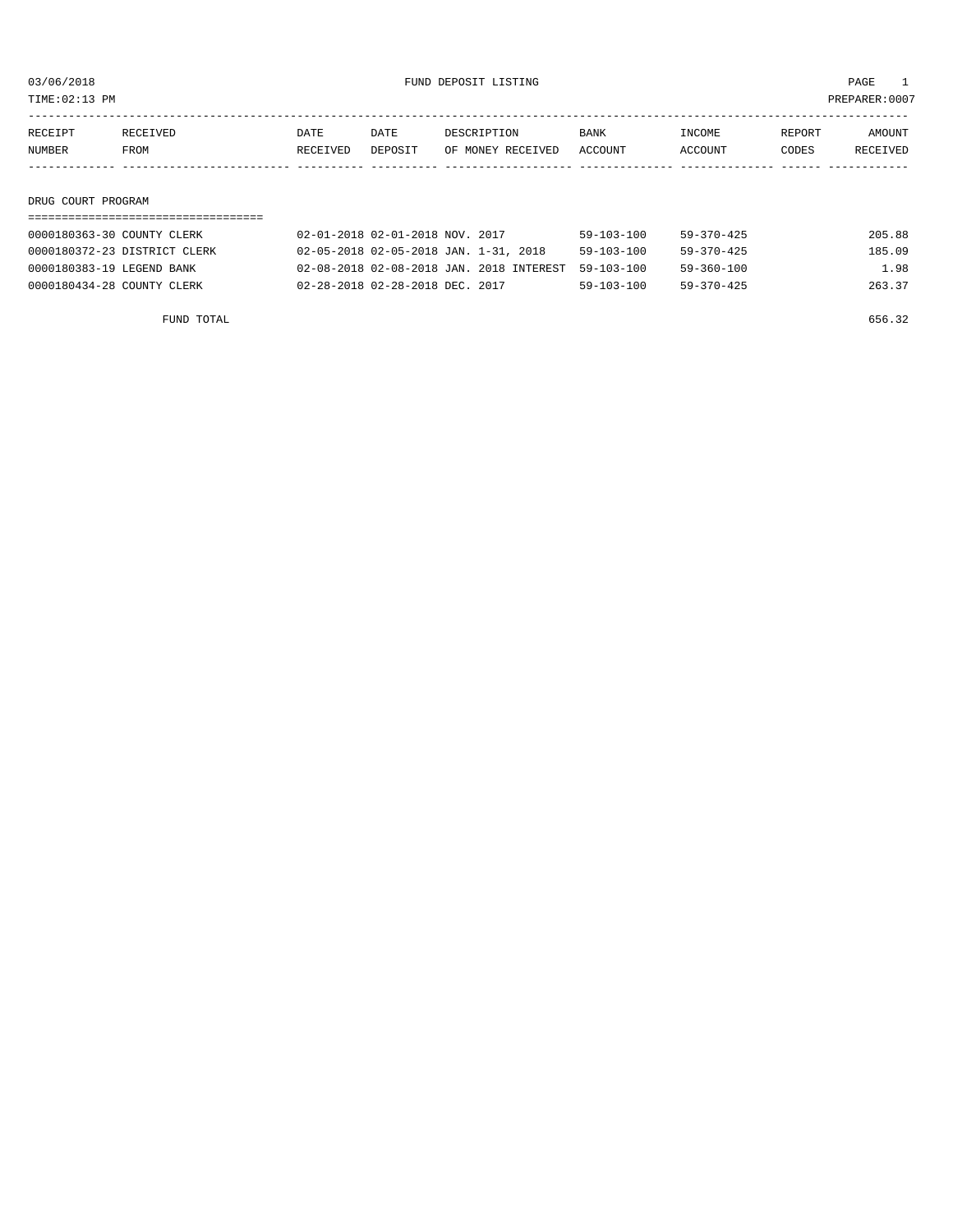03/06/2018 PAGE 1

| TIME: 02:13 PM |                                  |          |                             |                   |                  |                  |               | PREPARER: 0007 |
|----------------|----------------------------------|----------|-----------------------------|-------------------|------------------|------------------|---------------|----------------|
| RECEIPT        | <b>RECEIVED</b>                  | DATE     | DATE                        | DESCRIPTION       | BANK             | INCOME           | <b>REPORT</b> | AMOUNT         |
| <b>NUMBER</b>  | FROM                             | RECEIVED | DEPOSIT                     | OF MONEY RECEIVED | ACCOUNT          | ACCOUNT          | CODES         | RECEIVED       |
|                |                                  |          |                             |                   |                  |                  |               |                |
|                |                                  |          |                             |                   |                  |                  |               |                |
| SINKING FUND   |                                  |          |                             |                   |                  |                  |               |                |
|                |                                  |          |                             |                   |                  |                  |               |                |
|                | 0000180361-02 APPRAISAL DISTRICT |          | 02-01-2018 02-01-2018 TAXES |                   | $60 - 103 - 100$ | $60 - 310 - 110$ |               | 40,269.09      |
|                | 0000180361-08 APPRAISAL DISTRICT |          | 02-01-2018 02-01-2018 TAXES |                   | $60 - 103 - 100$ | $60 - 310 - 120$ |               | 130.46         |
|                | 0000180379-02 APPRAISAL DISTRICT |          | 02-08-2018 02-08-2018 TAXES |                   | $60 - 103 - 100$ | $60 - 310 - 110$ |               | 49,887.75      |
|                | 0000180379-08 APPRAISAL DISTRICT |          | 02-08-2018 02-08-2018 TAXES |                   | 60-103-100       | $60 - 310 - 120$ |               | 13.33          |
|                | 0000180405-03 APPRAISAL DISTRICT |          | 02-16-2018 02-16-2018 TAXES |                   | 60-103-100       | 60-310-110       |               | 32,345.46      |
|                |                                  |          |                             |                   |                  |                  |               |                |

0000180405-09 APPRAISAL DISTRICT  $02-16-2018$  02-16-2018 TAXES  $60-103-100$   $60-310-120$ 0000180411-03 APPRAISAL DISTRICT 02-22-2018 02-22-2018 TAXES 60-103-100 60-310-110 2,100.18 0000180411-09 APPRAISAL DISTRICT 02-22-2018 02-22-2018 TAXES 60-103-100 60-310-120 8.42

FUND TOTAL 124,809.61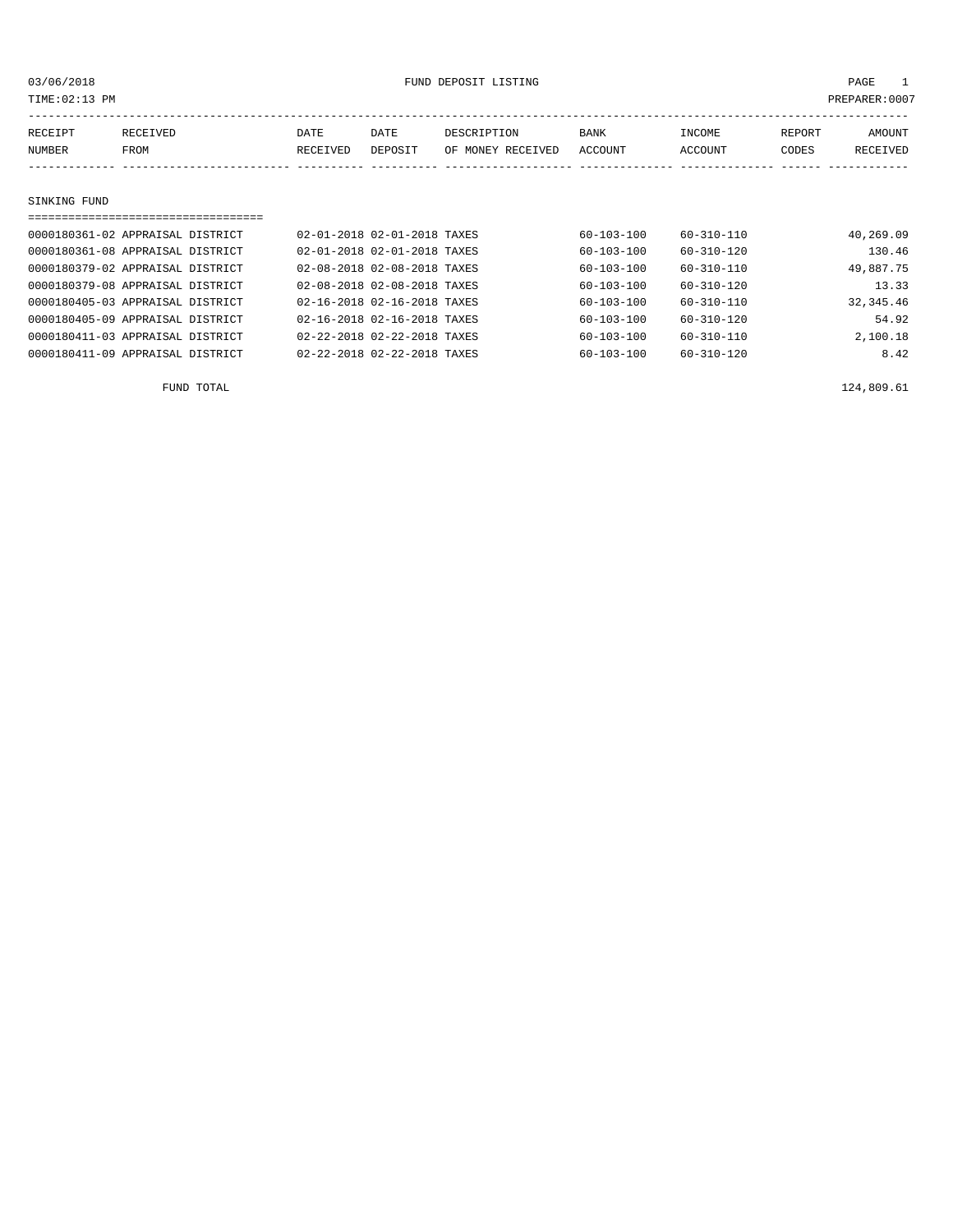TIME:02:13 PM PREPARER:0007 ----------------------------------------------------------------------------------------------------------------------------------- RECEIPT RECEIVED DATE DATE DESCRIPTION BANK INCOME REPORT AMOUNT

| NUMBER | FROM                                | RECEIVED | DEPOSIT                               | OF MONEY RECEIVED ACCOUNT |                  | ACCOUNT          | CODES | RECEIVED |
|--------|-------------------------------------|----------|---------------------------------------|---------------------------|------------------|------------------|-------|----------|
|        |                                     |          |                                       |                           |                  |                  |       |          |
|        | DIST.CLK.CO.&DIST.CT.TECH.-COMB.FUN |          |                                       |                           |                  |                  |       |          |
|        |                                     |          |                                       |                           |                  |                  |       |          |
|        | 0000180372-21 DISTRICT CLERK        |          | 02-05-2018 02-05-2018 JAN. 1-31, 2018 |                           | $61 - 103 - 100$ | $61 - 370 - 440$ |       | 59.97    |
|        |                                     |          |                                       |                           |                  |                  |       |          |

FUND TOTAL 59.97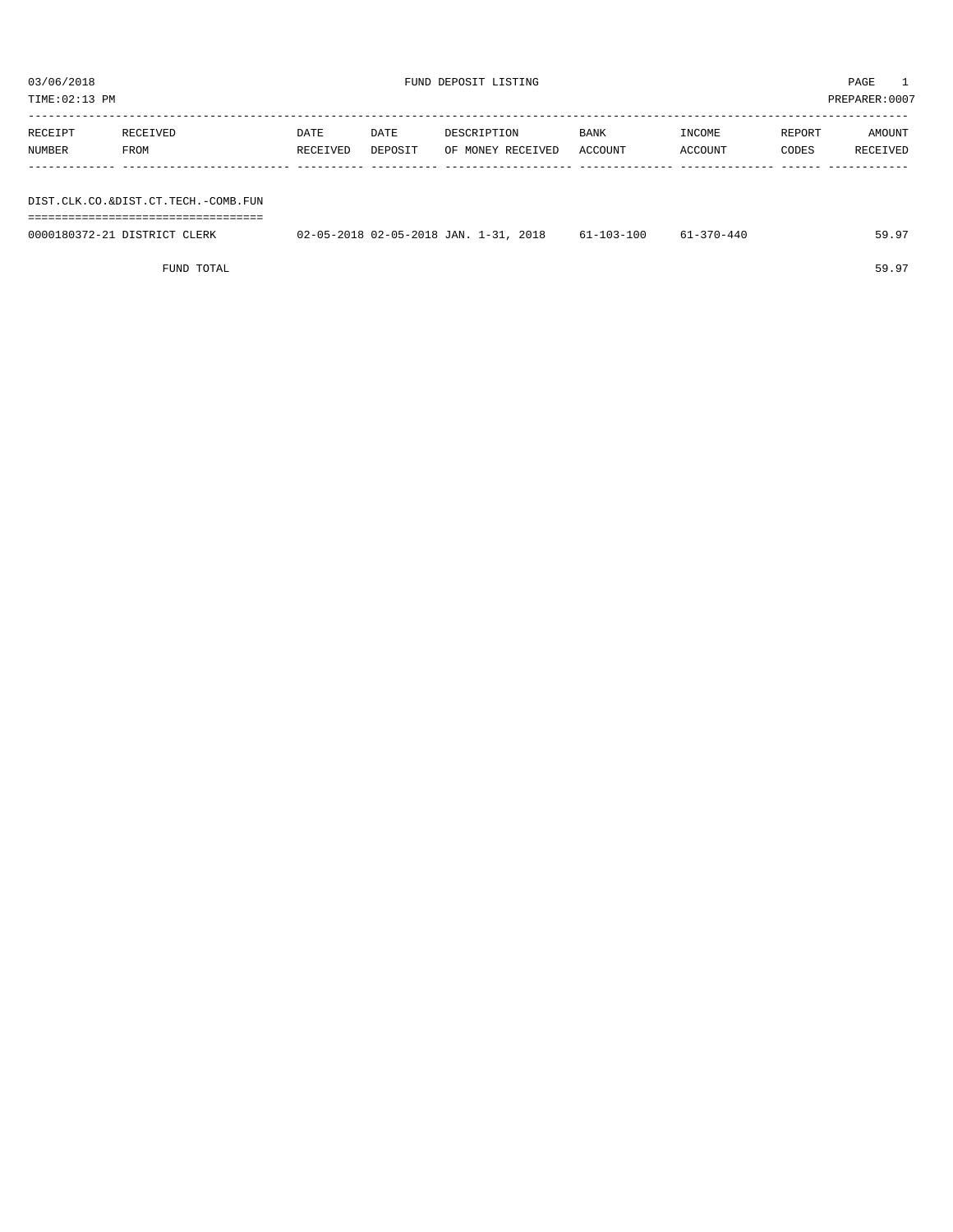| TIME: 02:13 PM            |                                     |          |         |                                          |                  |                  |        | PREPARER:0007 |
|---------------------------|-------------------------------------|----------|---------|------------------------------------------|------------------|------------------|--------|---------------|
| RECEIPT                   | RECEIVED                            | DATE     | DATE    | DESCRIPTION                              | BANK             | INCOME           | REPORT | AMOUNT        |
| NUMBER                    | FROM                                | RECEIVED | DEPOSIT | OF MONEY RECEIVED                        | ACCOUNT          | ACCOUNT          | CODES  | RECEIVED      |
|                           |                                     |          |         |                                          |                  |                  |        |               |
|                           | DIST.CLK.COURT RECORDS PRESERVATION |          |         |                                          |                  |                  |        |               |
|                           | 0000180372-22 DISTRICT CLERK        |          |         | 02-05-2018 02-05-2018 JAN. 1-31, 2018    | $62 - 103 - 100$ | $62 - 370 - 133$ |        | 211.59        |
| 0000180383-20 LEGEND BANK |                                     |          |         | 02-08-2018 02-08-2018 JAN. 2018 INTEREST | $62 - 103 - 100$ | $62 - 360 - 100$ |        | 1.69          |

FUND TOTAL 213.28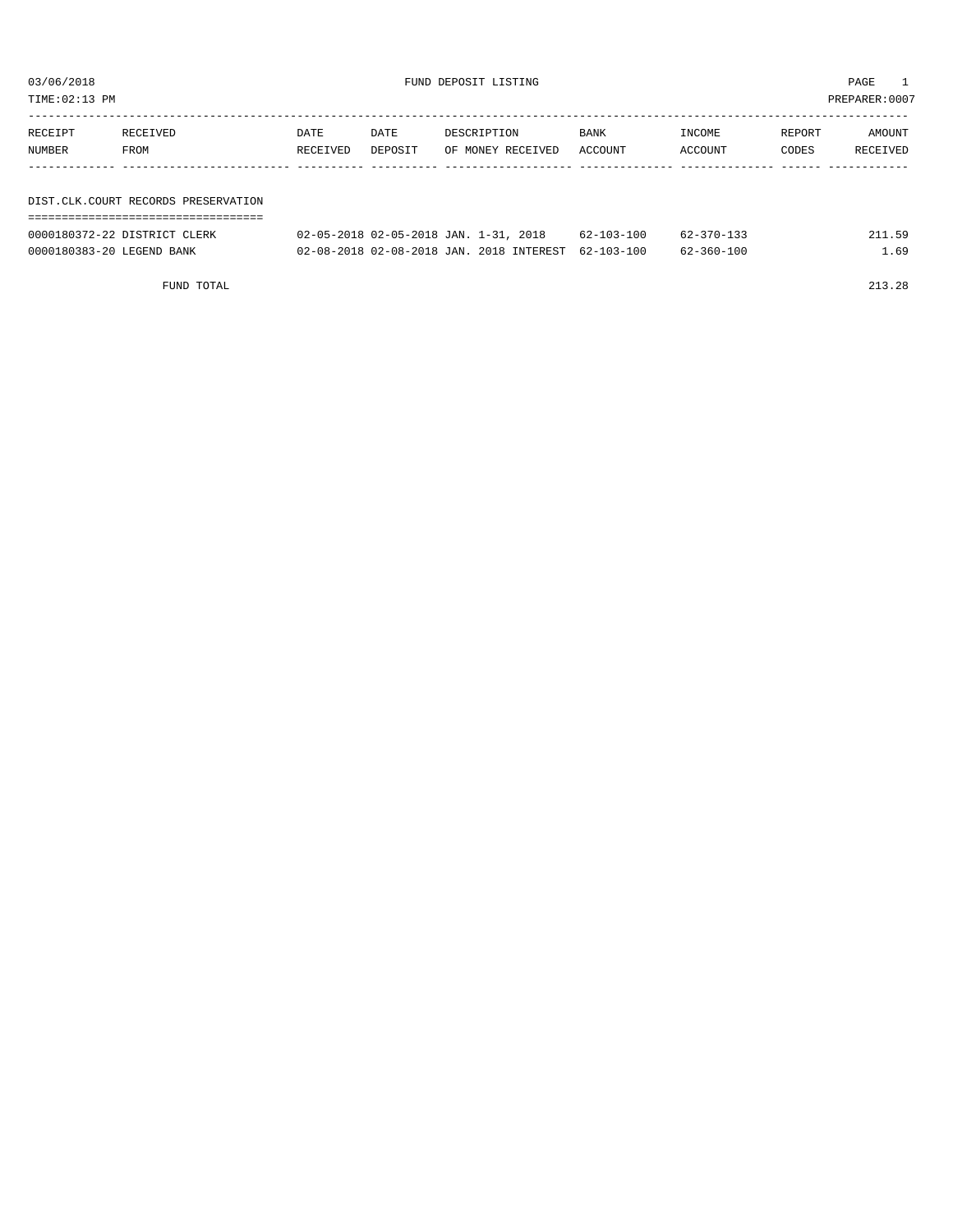| TIME:02:13 PM |          |          |         |                   |             |         |        | PREPARER:0007 |
|---------------|----------|----------|---------|-------------------|-------------|---------|--------|---------------|
| RECEIPT       | RECEIVED | DATE     | DATE    | DESCRIPTION       | <b>BANK</b> | INCOME  | REPORT | AMOUNT        |
| NUMBER        | FROM     | RECEIVED | DEPOSIT | OF MONEY RECEIVED | ACCOUNT     | ACCOUNT | CODES  | RECEIVED      |

LAW ENF.EDUCATION CONST.#1

===================================

| 0000180402-01<br>COMPTROLLER | 02-16-2018 02-16-2018 PEACE OFFICER ALLOC 63-103-100 | $63 - 370 - 160$ | 678.30 |
|------------------------------|------------------------------------------------------|------------------|--------|
|                              |                                                      |                  |        |

FUND TOTAL 678.30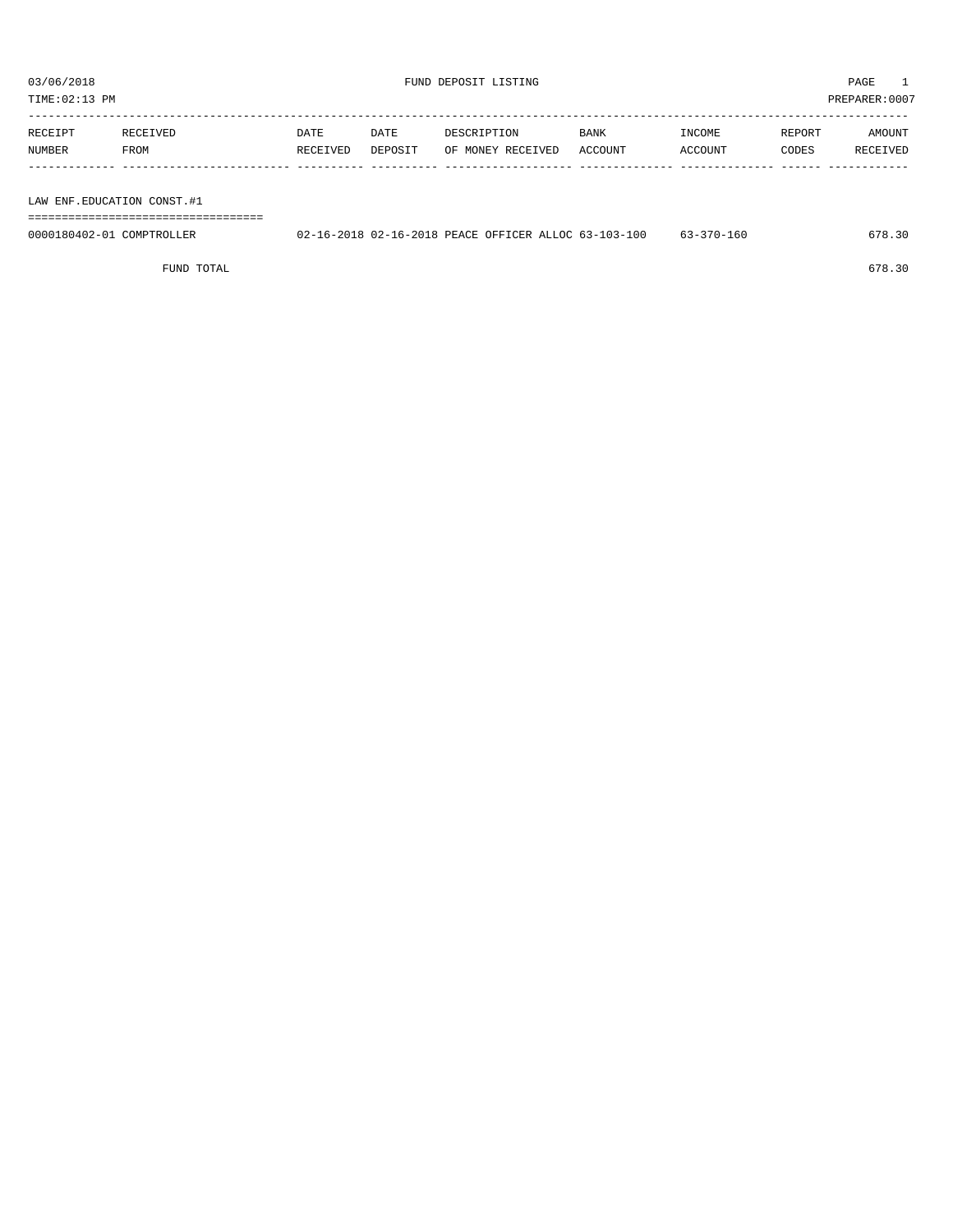| RECEIPT | RECEIVED    | DATE     | DATE    | DESCRIPTION       | <b>BANK</b>    | INCOME  | REPORT | AMOUNT          |
|---------|-------------|----------|---------|-------------------|----------------|---------|--------|-----------------|
| NUMBER  | <b>FROM</b> | RECEIVED | DEPOSIT | OF MONEY RECEIVED | <b>ACCOUNT</b> | ACCOUNT | CODES  | <b>RECEIVED</b> |
|         |             |          |         |                   |                |         |        |                 |

LAW ENF.EDUCATION CONST.#2

===================================

| 0000180403-01<br>COMPTROLLER | 02-16-2018 02-16-2018 PEACE OFFICER ALLOC 64-103-100 | 64-370-160 | 678.48 |
|------------------------------|------------------------------------------------------|------------|--------|
|                              |                                                      |            |        |

FUND TOTAL 678.48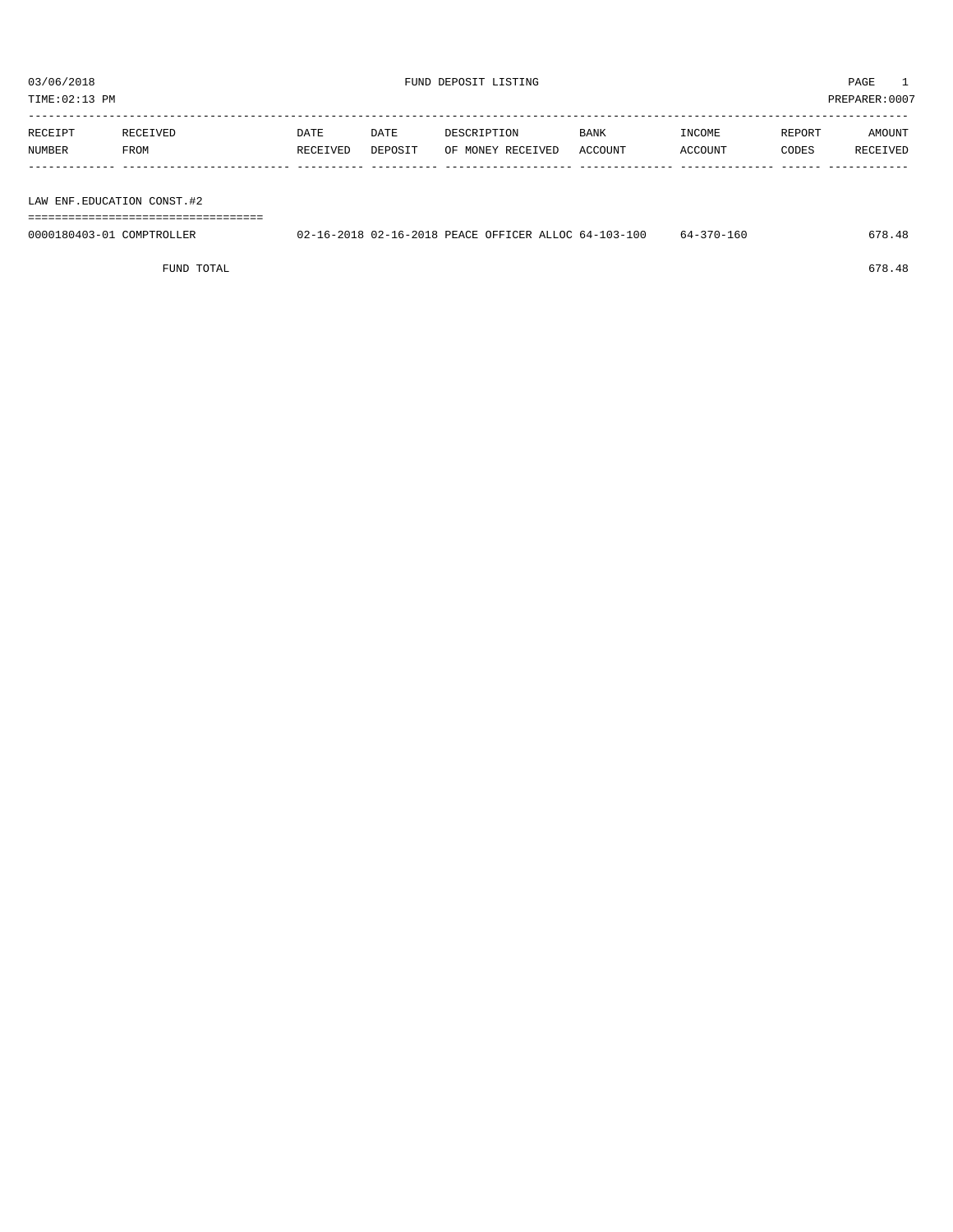| TIME:02:13 PM |             |             |         |                   |             |         |        | PREPARER: 0007 |
|---------------|-------------|-------------|---------|-------------------|-------------|---------|--------|----------------|
| RECEIPT       | RECEIVED    | <b>DATE</b> | DATE    | DESCRIPTION       | <b>BANK</b> | INCOME  | REPORT | <b>AMOUNT</b>  |
| <b>NUMBER</b> | <b>FROM</b> | RECEIVED    | DEPOSIT | OF MONEY RECEIVED | ACCOUNT     | ACCOUNT | CODES  | RECEIVED       |

LAW ENF.EDUCATION CONST.#3

===================================

| 0000180404-01<br>COMPTROLLER | 02-16-2018 02-16-2018 PEACE OFFICER ALLOC 65-103-100 | 65-370-160 | 678.30 |
|------------------------------|------------------------------------------------------|------------|--------|
|                              |                                                      |            |        |

FUND TOTAL 678.30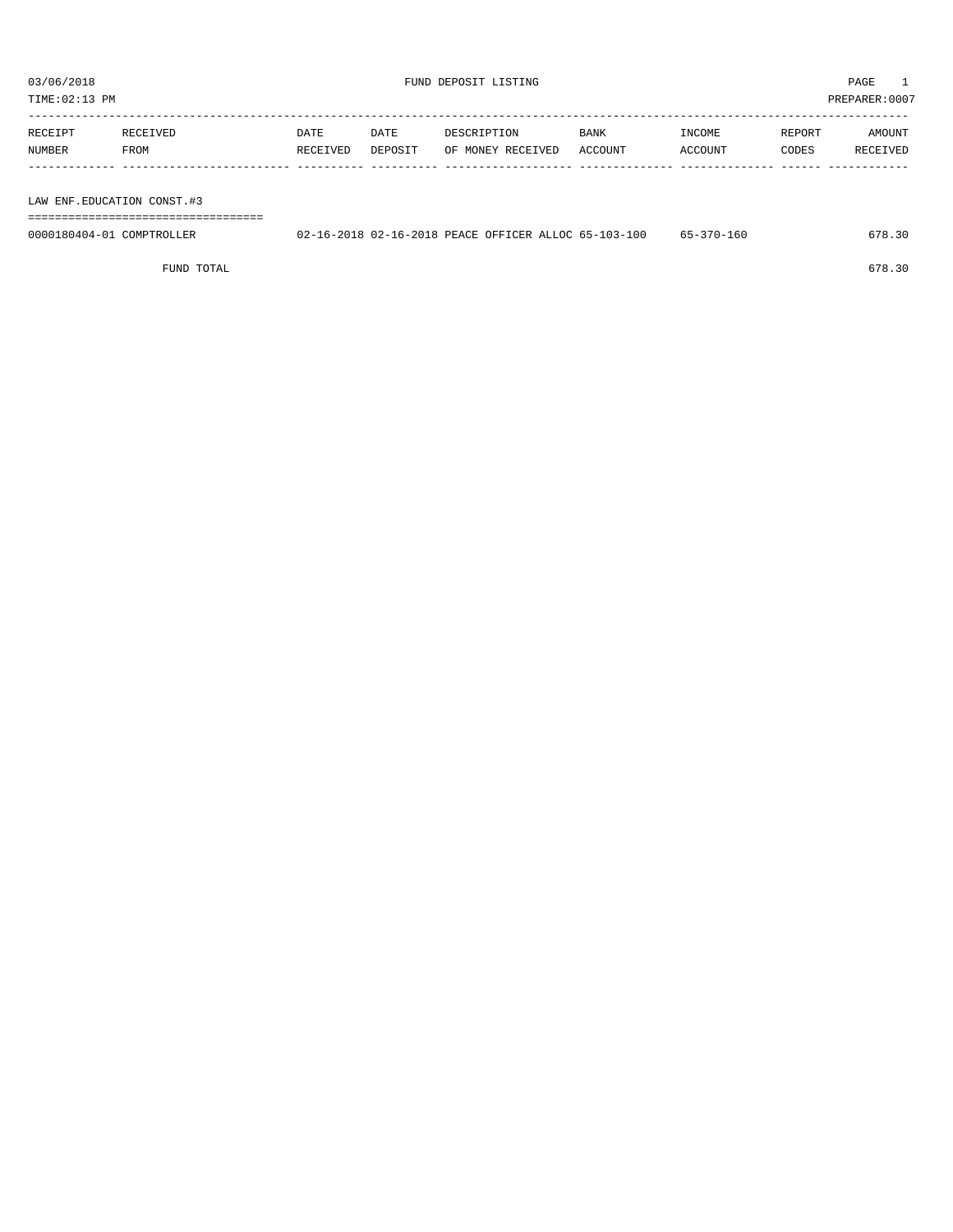| TIME:02:13 PM             |                                                                    |                  |                 |                                                     |                 |                   | PREPARER:0007   |                    |
|---------------------------|--------------------------------------------------------------------|------------------|-----------------|-----------------------------------------------------|-----------------|-------------------|-----------------|--------------------|
| RECEIPT<br>NUMBER         | RECEIVED<br>FROM                                                   | DATE<br>RECEIVED | DATE<br>DEPOSIT | DESCRIPTION<br>OF MONEY RECEIVED                    | BANK<br>ACCOUNT | INCOME<br>ACCOUNT | REPORT<br>CODES | AMOUNT<br>RECEIVED |
|                           | 2017 GO BONDS-CONSTRUCTION FUND<br>=============================== |                  |                 |                                                     |                 |                   |                 |                    |
| 0000180383-30 LEGEND BANK |                                                                    |                  |                 | 02-08-2018 02-08-2018 JAN. 2018 INTEREST 66-103-166 |                 | 66-360-166        |                 | 5,477.85           |

FUND TOTAL  $5,477.85$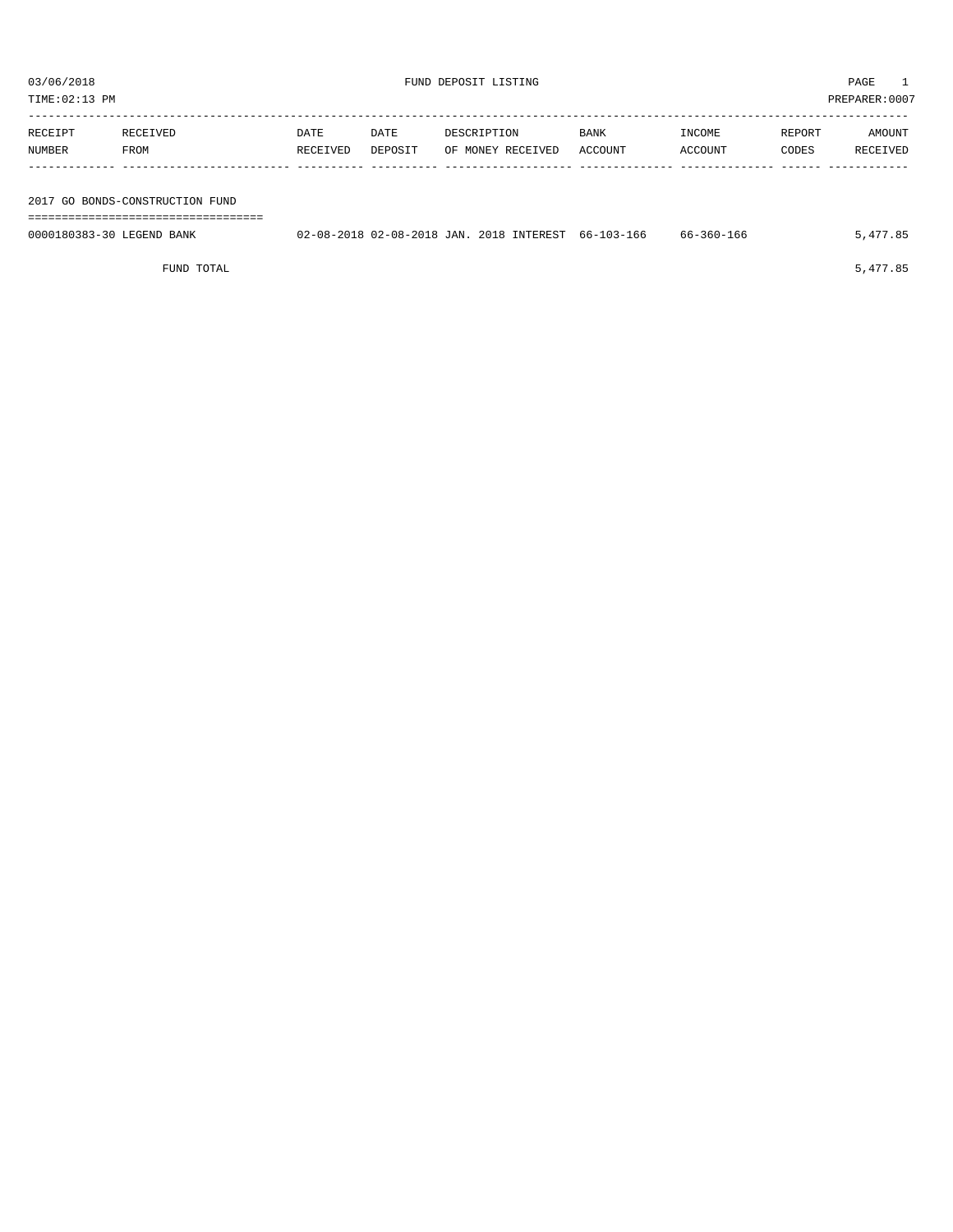TIME:02:13 PM PREPARER:0007

| RECEIPT | RECEIVED          | DATE     | DATE    | DESCRIPTION       | <b>BANK</b> | INCOME  | REPORT | AMOUNT   |
|---------|-------------------|----------|---------|-------------------|-------------|---------|--------|----------|
| NUMBER  | FROM              | RECEIVED | DEPOSIT | OF MONEY RECEIVED | ACCOUNT     | ACCOUNT | CODES  | RECEIVED |
|         |                   |          |         |                   |             |         |        |          |
|         |                   |          |         |                   |             |         |        |          |
|         | RIGHT OF WAY FUND |          |         |                   |             |         |        |          |
|         |                   |          |         |                   |             |         |        |          |

| 0000180364-08 TEXPOOL     | 02-01-2018 02-01-2018 JAN, 2018 INTEREST 70-103-175 |  | $70 - 360 - 100$ | 89.50 |
|---------------------------|-----------------------------------------------------|--|------------------|-------|
| 0000180383-21 LEGEND BANK | 02-08-2018 02-08-2018 JAN. 2018 INTEREST 70-103-100 |  | $70 - 360 - 100$ | 0.99  |

FUND TOTAL 90.49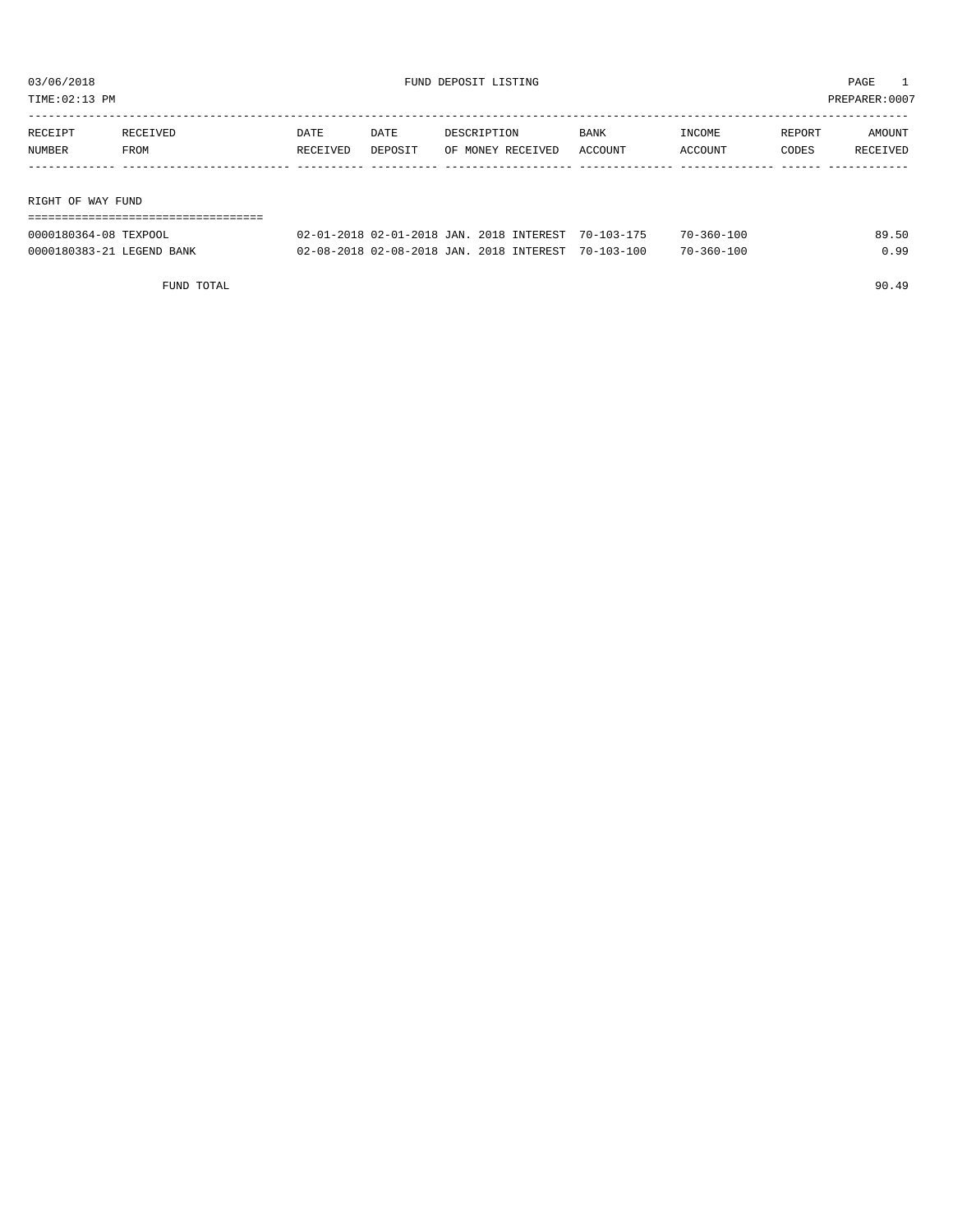03/06/2018 PAGE 1<br>
FUND DEPOSIT LISTING<br>
TIME:02:13 PM

PREPARER:0007

| TIME:02:13 PM |  |
|---------------|--|
|               |  |

| RECEIPT | RECEIVED | DATE     | DATE    | DESCRIPTION       | <b>BANK</b> | INCOME  | REPORT | AMOUNT   |
|---------|----------|----------|---------|-------------------|-------------|---------|--------|----------|
| NUMBER  | FROM     | RECEIVED | DEPOSIT | OF MONEY RECEIVED | ACCOUNT     | ACCOUNT | CODES  | RECEIVED |
|         |          |          |         |                   |             |         |        |          |

# INVESTIGATOR CRIMES AGAINST CHILDRE

===================================

| 0000180371-01 GOVERNOR - FISCAL | 02-05-2018 02-05-2018 SPECIAL INVESTIGATO 72-103-100 |  | $72 - 330 - 560$ | 3,144.96 |
|---------------------------------|------------------------------------------------------|--|------------------|----------|
|                                 |                                                      |  |                  |          |

FUND TOTAL  $3,144.96$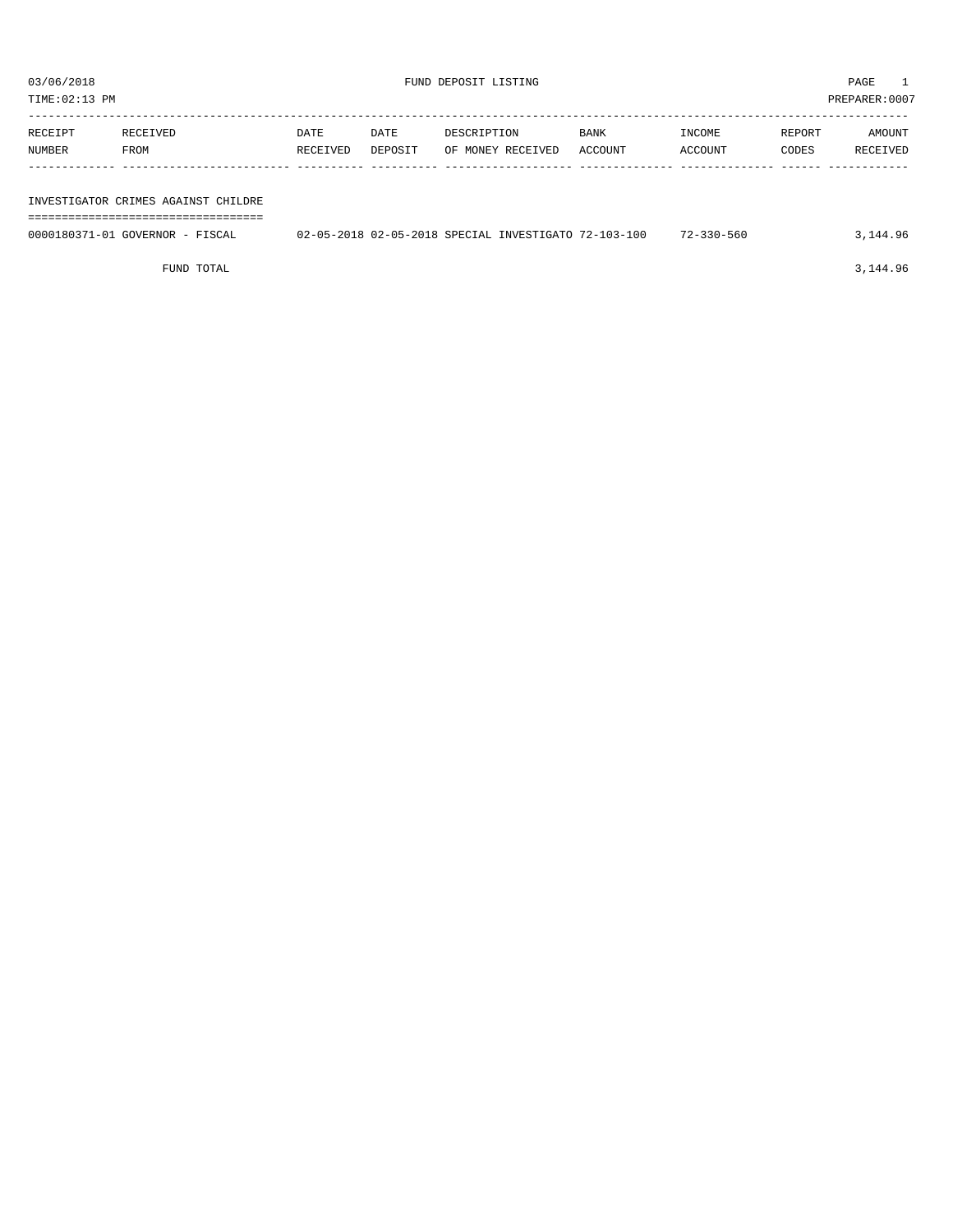TIME:02:13 PM PREPARER:0007

| RECEIPT | RECEIVED | DATE     | DATE    | DESCRIPTION       | <b>BANK</b> | INCOME  | REPORT | AMOUNT          |
|---------|----------|----------|---------|-------------------|-------------|---------|--------|-----------------|
| NUMBER  | FROM     | RECEIVED | DEPOSIT | OF MONEY RECEIVED | ACCOUNT     | ACCOUNT | CODES  | <b>RECEIVED</b> |
|         |          |          |         |                   |             |         |        |                 |

#### JUVENILE PROBATION

| ------------------------         |                                                    |  |            |       |  |  |
|----------------------------------|----------------------------------------------------|--|------------|-------|--|--|
| 0000180370-01 JUVENILE PROBATION | 02-02-2018 02-02-2018 PID-2210 DEFERRED 87-103-187 |  | 87-340-575 | 20.00 |  |  |
| 0000180420-01 JUVENILE PROBATION | 02-23-2018 02-23-2018 PID-2210 DEFERRED 87-103-187 |  | 87-340-575 | 10.00 |  |  |

FUND TOTAL 30.00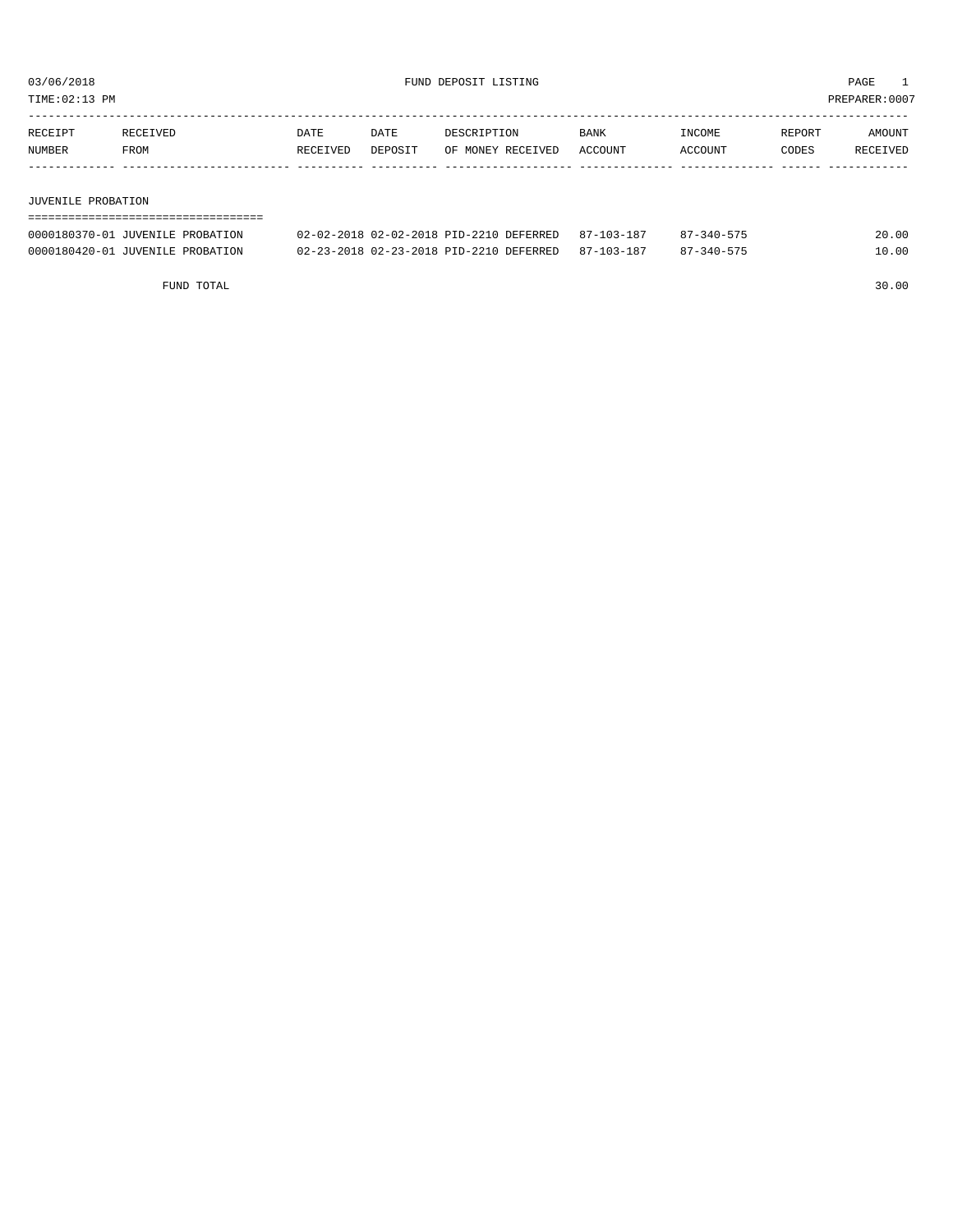| PREPARER: 0007<br>TIME:02:13 PM |                              |          |         |                   |         |         |        |          |
|---------------------------------|------------------------------|----------|---------|-------------------|---------|---------|--------|----------|
| RECEIPT                         | RECEIVED                     | DATE     | DATE    | DESCRIPTION       | BANK    | INCOME  | REPORT | AMOUNT   |
| NUMBER                          | FROM                         | RECEIVED | DEPOSIT | OF MONEY RECEIVED | ACCOUNT | ACCOUNT | CODES  | RECEIVED |
|                                 |                              |          |         |                   |         |         |        |          |
|                                 | TEXAS JUVENILE JUSTICE DEPT. |          |         |                   |         |         |        |          |

===================================

| 0000180383-28 LEGEND BANK | 02-08-2018 02-08-2018 JAN. 2018 INTEREST 89-103-992 |  | $89 - 360 - 189$ | 94 |
|---------------------------|-----------------------------------------------------|--|------------------|----|
|                           |                                                     |  |                  |    |

FUND TOTAL  $1.94$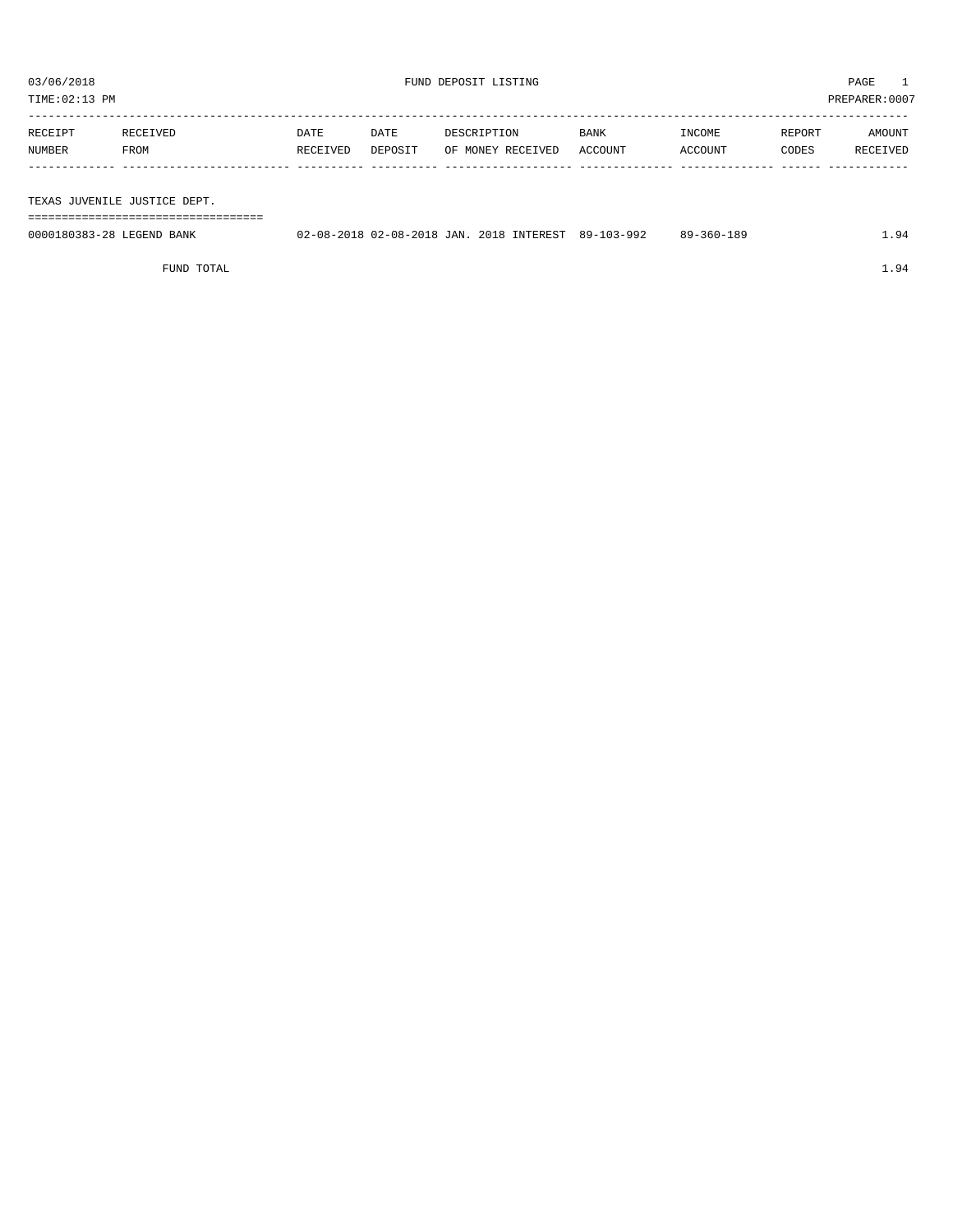TIME:02:13 PM PREPARER:0007

| RECEIVED | DATE     | DATE    | DESCRIPTION | BANK              | INCOME  | REPORT | AMOUNT   |
|----------|----------|---------|-------------|-------------------|---------|--------|----------|
| FROM     | RECEIVED | DEPOSIT |             |                   | ACCOUNT | CODES  | RECEIVED |
|          |          |         |             |                   |         |        |          |
|          |          |         |             |                   |         |        |          |
|          |          |         |             | OF MONEY RECEIVED | ACCOUNT |        |          |

#### STATZER FUND

| 0000180364-09 TEXPOOL     | 02-01-2018 02-01-2018 JAN. 2018 INTEREST 92-103-175 |  | $92 - 360 - 100$ | 43.68 |
|---------------------------|-----------------------------------------------------|--|------------------|-------|
| 0000180383-22 LEGEND BANK | 02-08-2018 02-08-2018 JAN. 2018 INTEREST 92-103-100 |  | $92 - 360 - 100$ | 0.25  |

FUND TOTAL 43.93